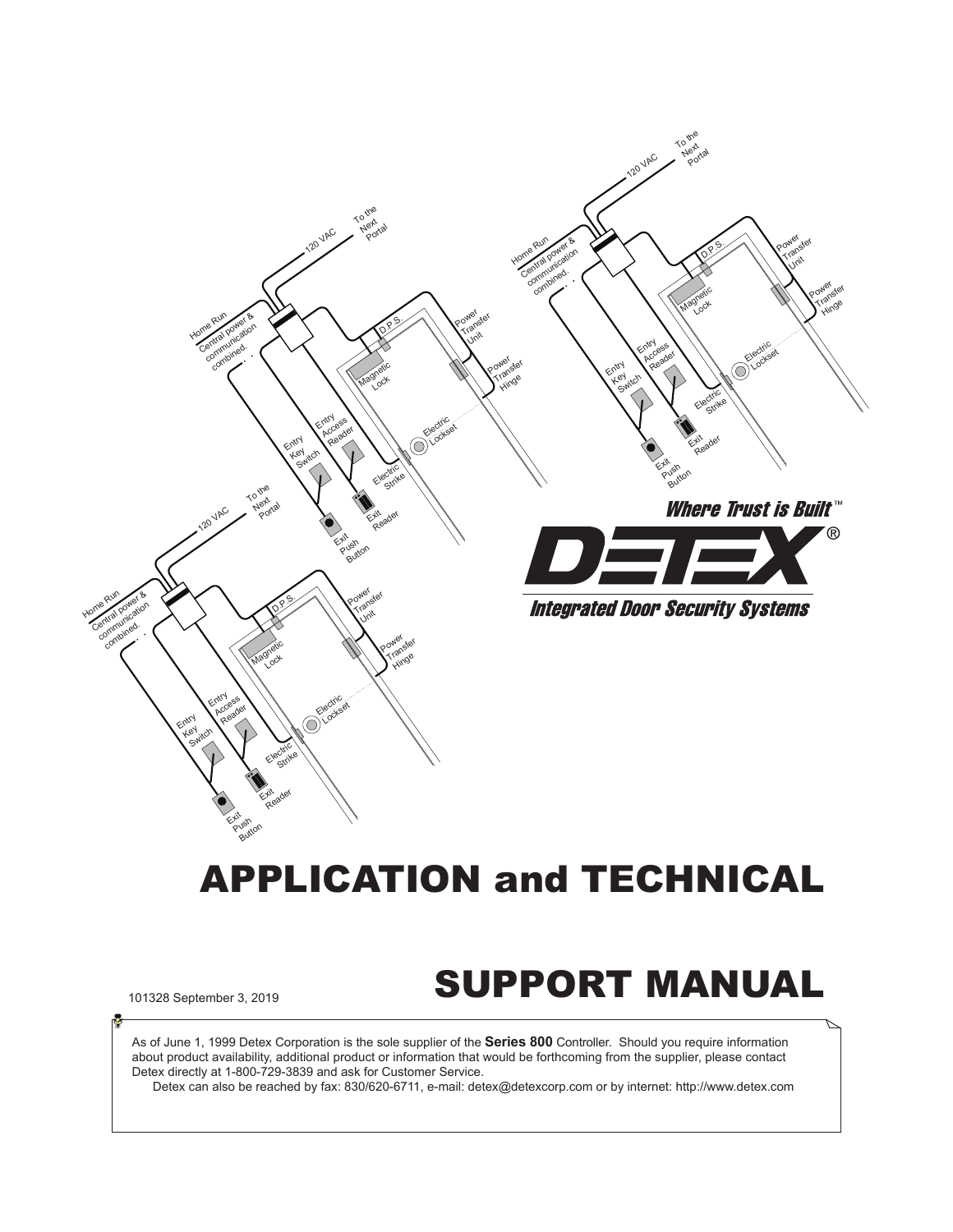# **Quick Start Find it on page ...**

2-Door Control 19, 21, 27 2-Door Interlock Control 19, 28 9VDC Output Tap 49 5VDC Output Tap 49 12 or 24VDC Selection 44 Battery Back-up 44 BOCA Delayed Exit Code 24, 26 Bolt Position (BPS) Delayed Output 19, 22 Bond Sensing [Early Relock] 19, 21 BPS 8, 12, 27 BPS Relay 4, 5, 13 Control Panel (integration) 30 Default Settings (factory) 4,5 Delayed Exit codes 23 Diagnostic LED's 9 Dip Switch Settings 5, 18, 22 Door "A" 28 Door "B" 28 Door Call Module 41, Door Held Open Alarm 8, 16, 20, 28 Door Position Switch (DPS) Delay 19, 22 DPS 8, 12 DPS Relay 4, 5, 14, 27 Early Relock [Bond Sensing] 19, 21 Electrical Specifications [RLB800] 50 Emergency Lock Release 15 End of Line Resistor 38 External LED polarity 19 Extended Grant Time [Unlock] 19, 21 Fail Safe / Fail Secure 19, 22 Fire (Drop Out) Relay 4, 5, 13 Fire Relay Reset 4, 13 Grant Time [Unlock] 10,19, 20 Grant Time [extended] 19, 21 Inputs 9, 38 Momentary Exit 9,10 Momentary Entry 9,10,11, 27 Alternate Entry 9,10,11 Momentary Reset 9,10 DPS 9,10 BPS 9,10 With (+) votage [wet] 9 Interlock Configuration 28 Jumpers relays [default] 4,5,7,13, 15, Led Drivers 4, 5, 6, 22 Link Jumper Settings 4,16,17, 30, 35, 36 Lock Relay R1 4, 5, 15, 30-35 Magnetic Wall Holder 16, 30, 39 Manual Reset, Relays 11, 19, 20 Monitoring and Control Systems [external] 38 Multiple Point Release Applications 40 NBC Delayed Exit Code 24, 25 NFPA 101 Delayed Exit Code 24, 25 Normal Closed Switch 9 Normal Open Switch 9 Output Devices [external] 13, 31-35 Output Relays 15, 31-35 Parallel Input Connections 22 Panic Exit Device (retractor) 30, 40 Polarity Inputs 9,19 Power 4, 5, 42 Power Supply (external) 44 Power-up Settings 48 Time Control (Advanced) 30, 31-35 Toggle Mode 11, 19, 21, 28, 29 Relay – to Disable R2 or R3 36 Relay Linking – 20, 21 Relay R1  $-$  4, 5, 36 Relay R2 – 4, 5, 16, 30-35, 36 Relay R3 – 4, 5, 16, 30-35, 36 Remote Lockout 19, 20 Reset Switch (manual) 20, 24 REX 8, 22 SBC Delayed Exit Code 24, 25 Specifications (controller) 50 Supervised Inputs 37 Toggle Mode [lock control] 11 UBC Delayed Exit Code 24, 25 Underwriters Listed System 23 Wet Drivers (LED) 4, 5, 6, 22 Wet Drivers (DPS/BPS) 14 Work-up Configuration Sheets 6, 7 *Commonly Used Acronyms and Phrases* 52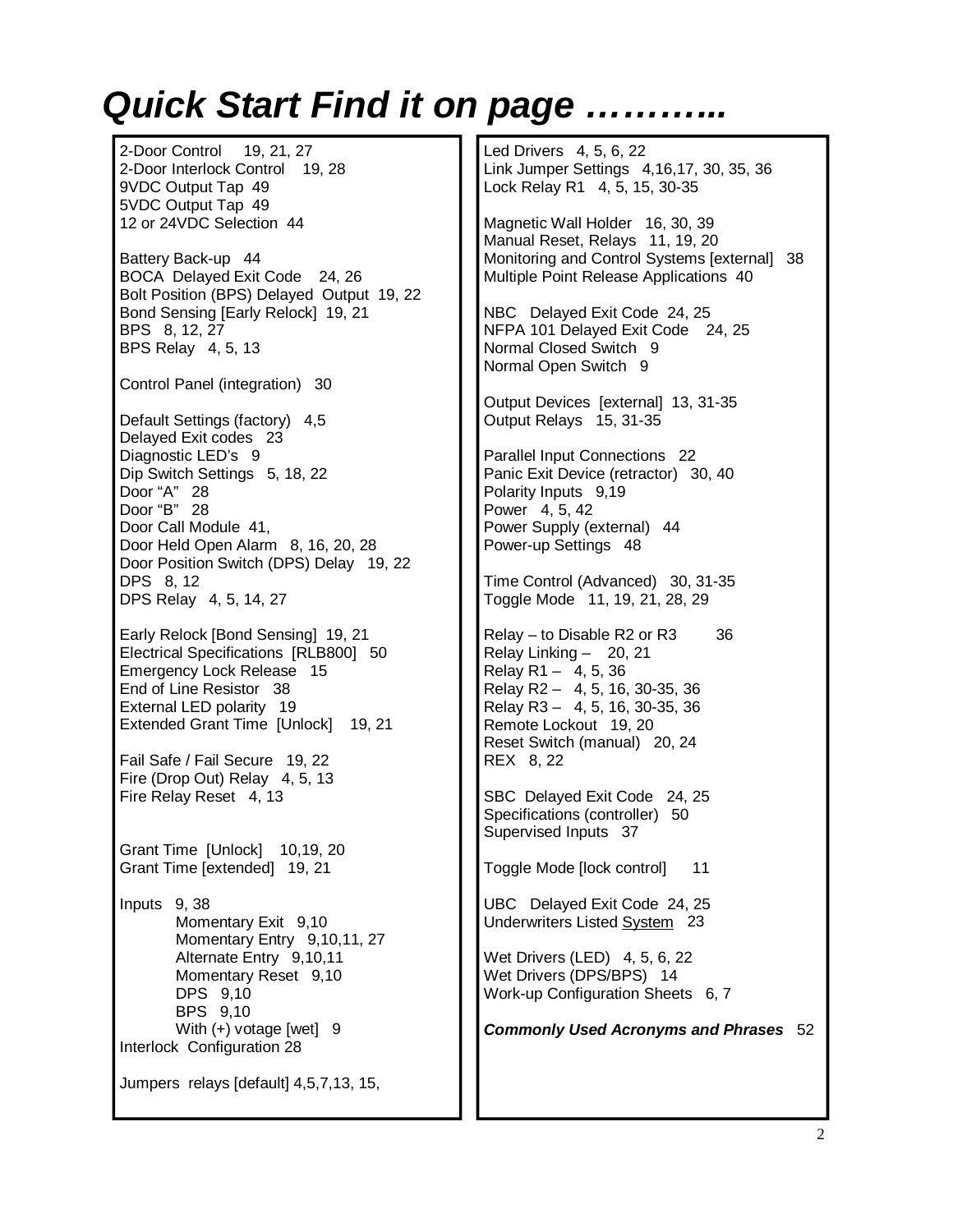# *Series 800 Logic Controller* 4.04

# **Quick Start Use Section 1**

The Series 800 Controller provides a combination of power and functional control over devices electrically activated that are associated to access or egress at

.... statements are placed throughout this manual as an indication that there are other available options that you may wish to consider.

*The default settings* provided relate to control over basic in and out operations for devices operating on *24 volts DC and are triggered by a device with a switch.* 

#### Use Section 1.0 for a Quick Start using Default Settings

- Overview of the default settings as provided by the factory for Standard Access and Egress. As a part of this section information and instruction is included for: 1.0
	- . *adding or changing input devices to the default configuration* 1.1
	- . *adding or changing output devices to the default configuration* 1.2
- Programming mode instruction for invoking Delayed Exit and 2-Door Operations with or without Interlock controls. 2.0
	- 2.1 . Relay release grant time, Remote Lockout Manual Reset, Early Relock, Fail Secure, Toggle
	- . Function calls for External Led Polarity, DPS/BPS Delay 2.2
	- . Delayed Exit for NFPA, BOCA, UBC, SBC, NBC (Canada) 2.3
	- 2.4 . 2-Door Control
	- 2.5 . 2-Door Interlock Control
- Maximizing Input and Output device control for complex integration of external components or services. 3.0
	- . Advanced time control and effects to output relays R1, R2 and R3 3.1
	- . Manual Jumper Link settings for relays 3.2
	- . Integration to external monitoring and control systems 3.3
	- . Magnetic door holders 3.4
	- . Multiple point release inputs and Control Panel integration, Door Call Module [option] 3.5
	- . Retractor panic devices and the Auto-opener 3.6
	- 3.7 . Future
	- 3.8 . Future
	- 3.9 . Future

Power and Technical Support for infrastructure settings 4.0

- 4.1 . External power sources
- 4.2 System applications for daisy chaining from a central power supply
- 4.3 . Future
- 4.4 Power-up and Electrical Specifications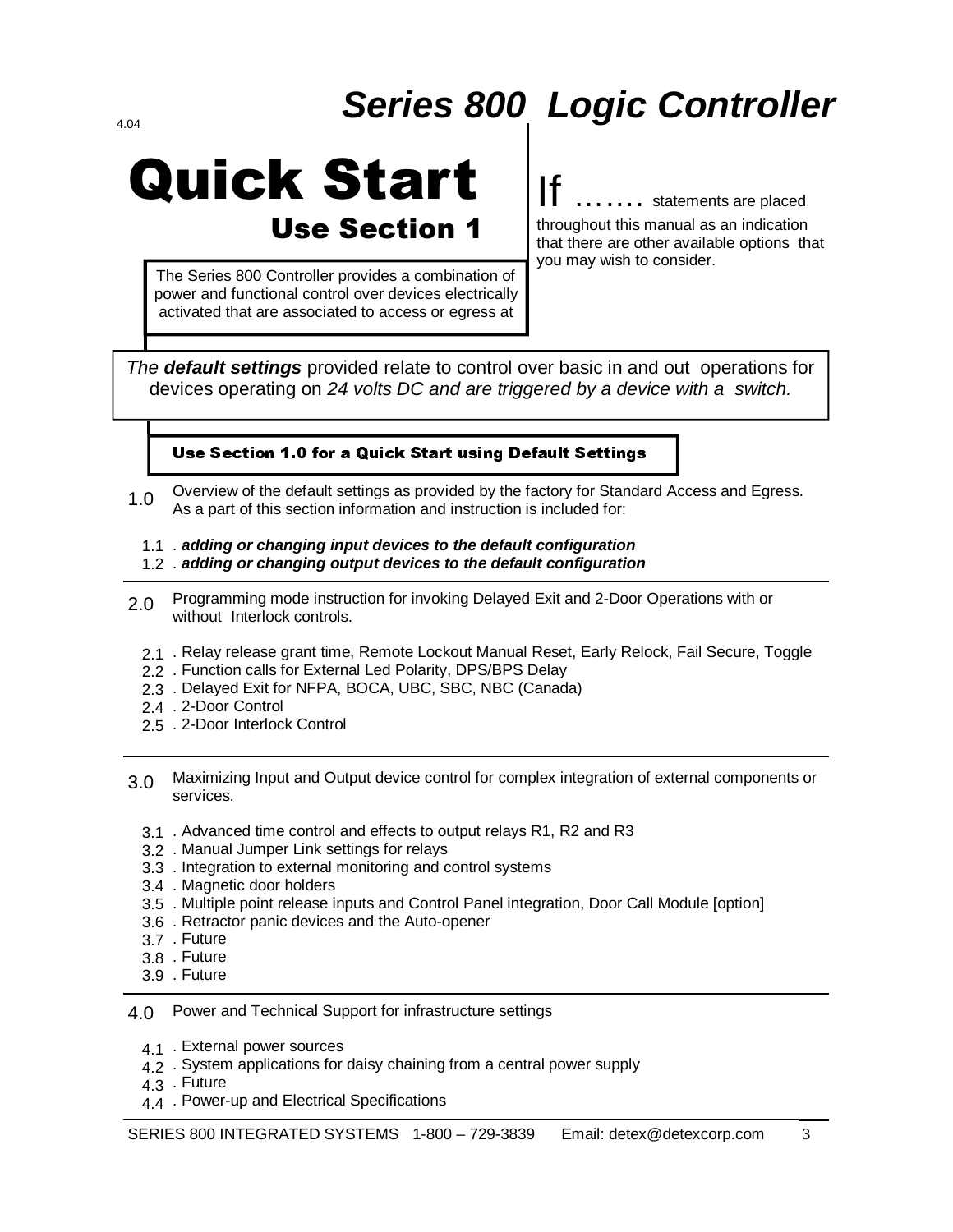

#### *1. 0 OVERVIEW of the DEFAULT SETTINGS*

- 1. When the controller is powered, the relays change their status from *NORMAL* to energized ACTIVE All instruction references to relay contacts are in the NORMAL state, not energized.
- 2. Normally closed contact switches must be connected across terminals 1/2 and 3/4 in order for the relays to energize. The default factory status is to ship with a wire jumper in place.
- 3. A Normally closed switch must be placed across terminals 9/10 in order to obtain lock power on relay R1. The default factory status is to ship with a wire jumper in place.
- 4. Programming jumper links switches are designated by LK and a number from 1 to 16.
- 5. Programming dipswitches are of two styles, *a rocker type* (S1 / S2) and *a slide type* (S3 / S4).
- 6. Default power output settings can be quickly switched from 24VDC to 12VDC, *Ref: Section 4.0*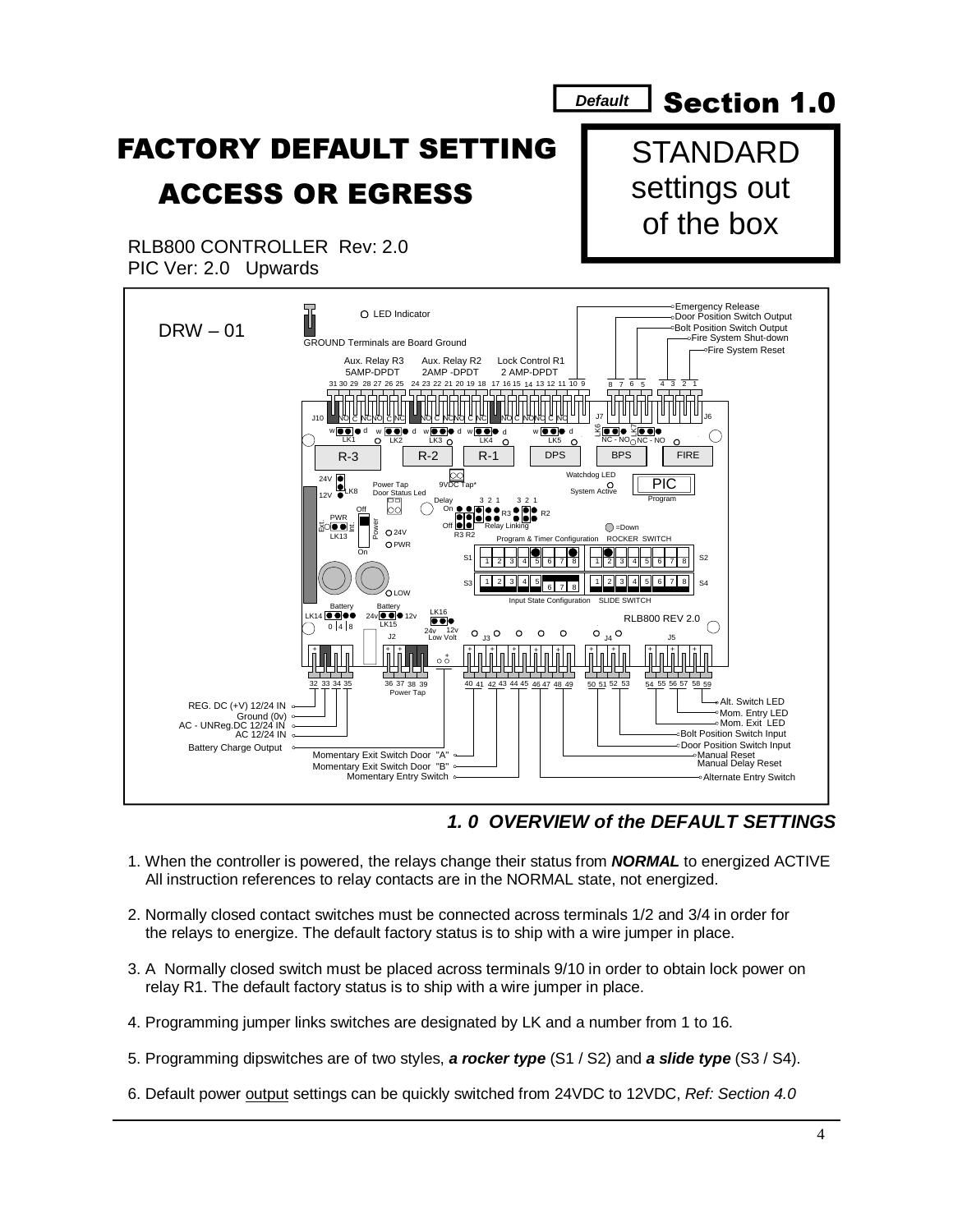### **Work-up Configuration Sheet**

Jumper and Dipswitch Settings



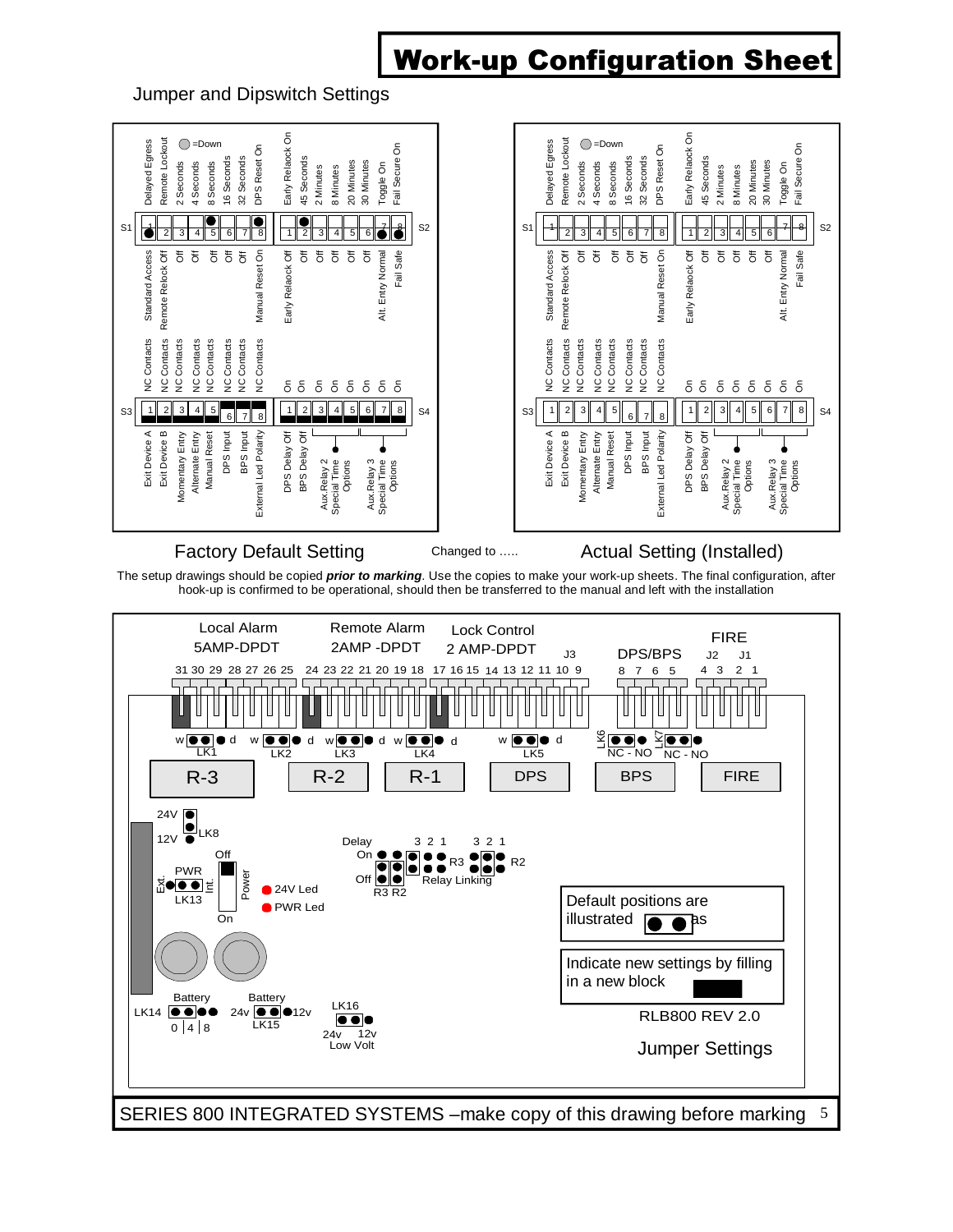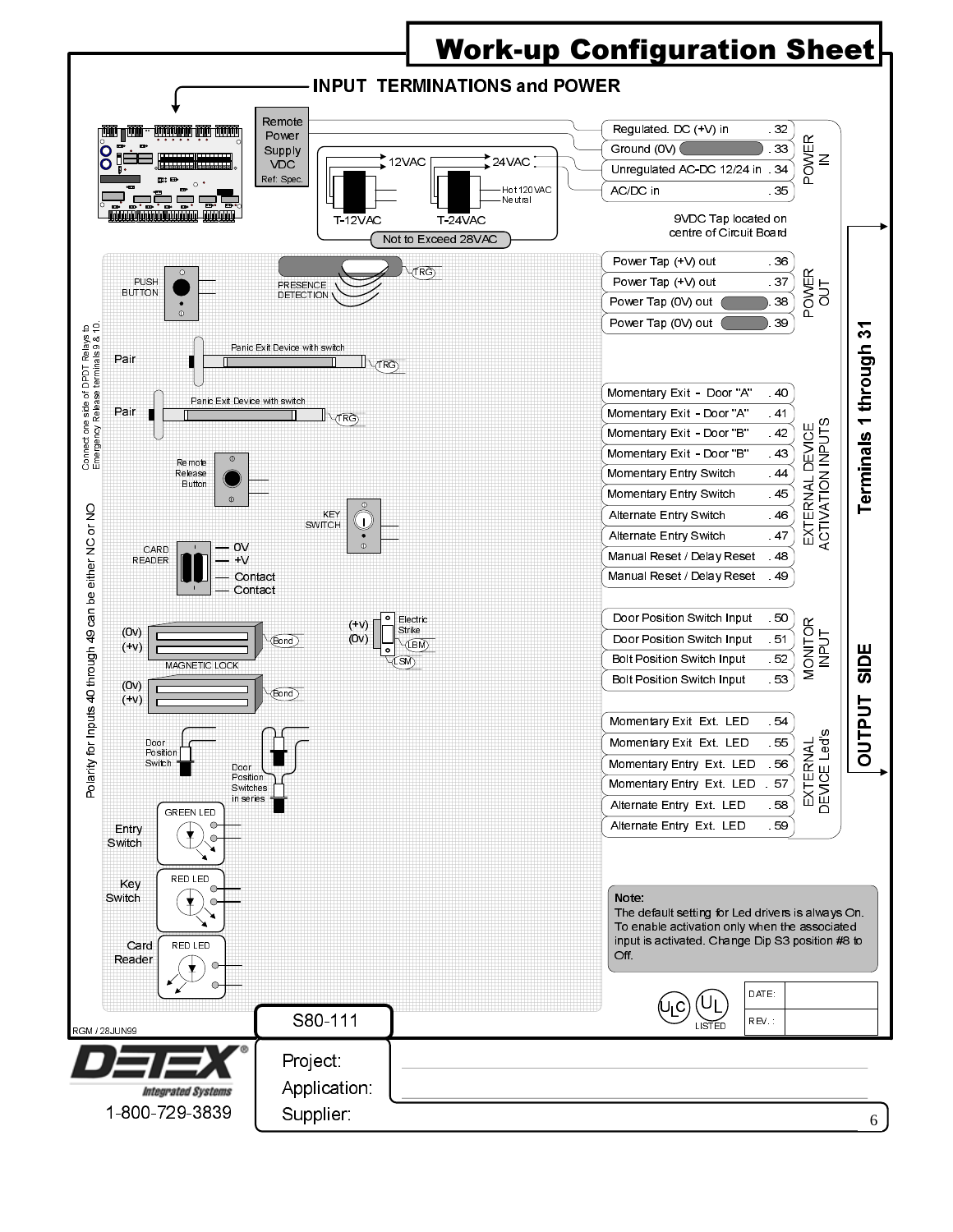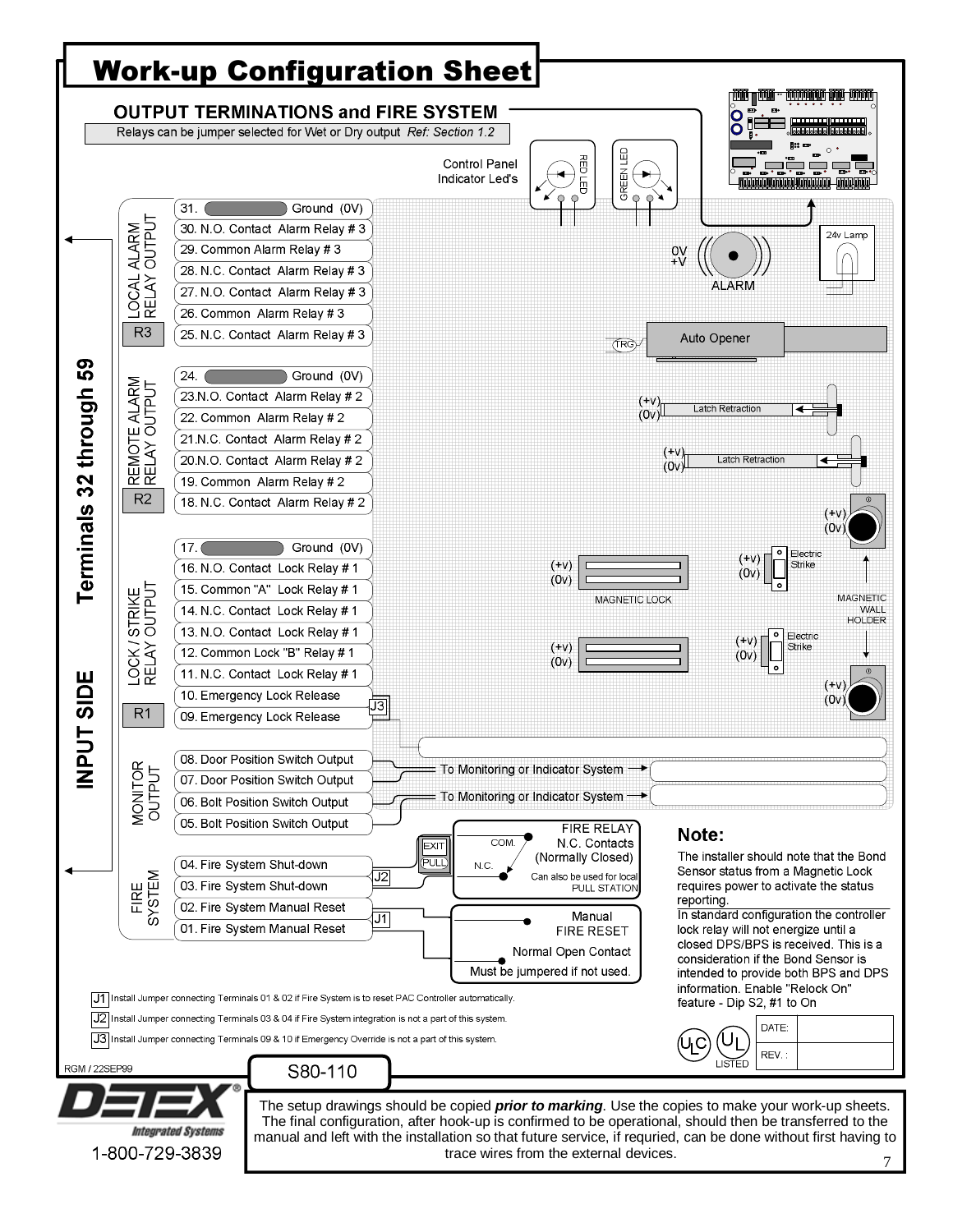

The *default settings provided from the factory* are generally accepted as to what constitutes normal operations for a door locked by a magnetic lock, or a locked situation requiring a "legal exit" (Request to Exit) for exiting. The abbreviated acronym for this sequence is REX, a "request to exit ", an input to the program that a legal event is about to take place. The REX signal input is to shunt an alarm program in the controller before proceeding to open the door from the inside to exit. The inside mechanical operations to effect an exit are either a momentary trigger input from a push button or panic exit device with a switch incorporated. The switch will cause a release of the lock relay R1 for a time period of 8 seconds. When the grant time for release expires, the door should be closed and again secure. If it is not, the program will cause one (1) operation to occur and a second ( $2^{nd}$ ) operation may

- follow. 1. Relay R3 will activate (de-energize) and if a local audio alert is connected, it will sound for up to 45 seconds. The alarms are configured to reset from a DPS (Door Position Switch) closure and if the door is closed before the 45 second timer times-out, the controller is then reset to start a new cycle or activity. Operation
- 2. Should the door not be closed and not report secure at the end of the 45-second cycle, relay R2 will activate as a remote alarm. A remote alarm could be the activation of a dialer within an intrusion or access monitoring system or a secondary audio output in a different location. The message being that the door is not closed/secure and no one has responded to the local alarm activity so we are now calling upon a remote service to rectify the situation. Operation

If .... an electric strike is employed and a REX is not provided when the retraction of the bolt occurs, an instant alarm will occur when the door is cycled, signaling a "forced entry" alarm that will cause both relays R2 and R3 to de-energize. The controller program is always looking at the DPS/BPS inputs for activity that occurs when doors cycle or latch bolts are retracted. If the movement is not proceeded by an input from terminals 40 through 47, a legal event, the assumption is that a forced entry or unauthorized exit is taking place. Auxiliary relays R2 and R3 will automatically activate.

If .... a DPS/BPS switch is not employed, at the end of the grant for release period, the lock relay R1 will reset and the controller will assume the door is closed and locked. *There will be no activity* 

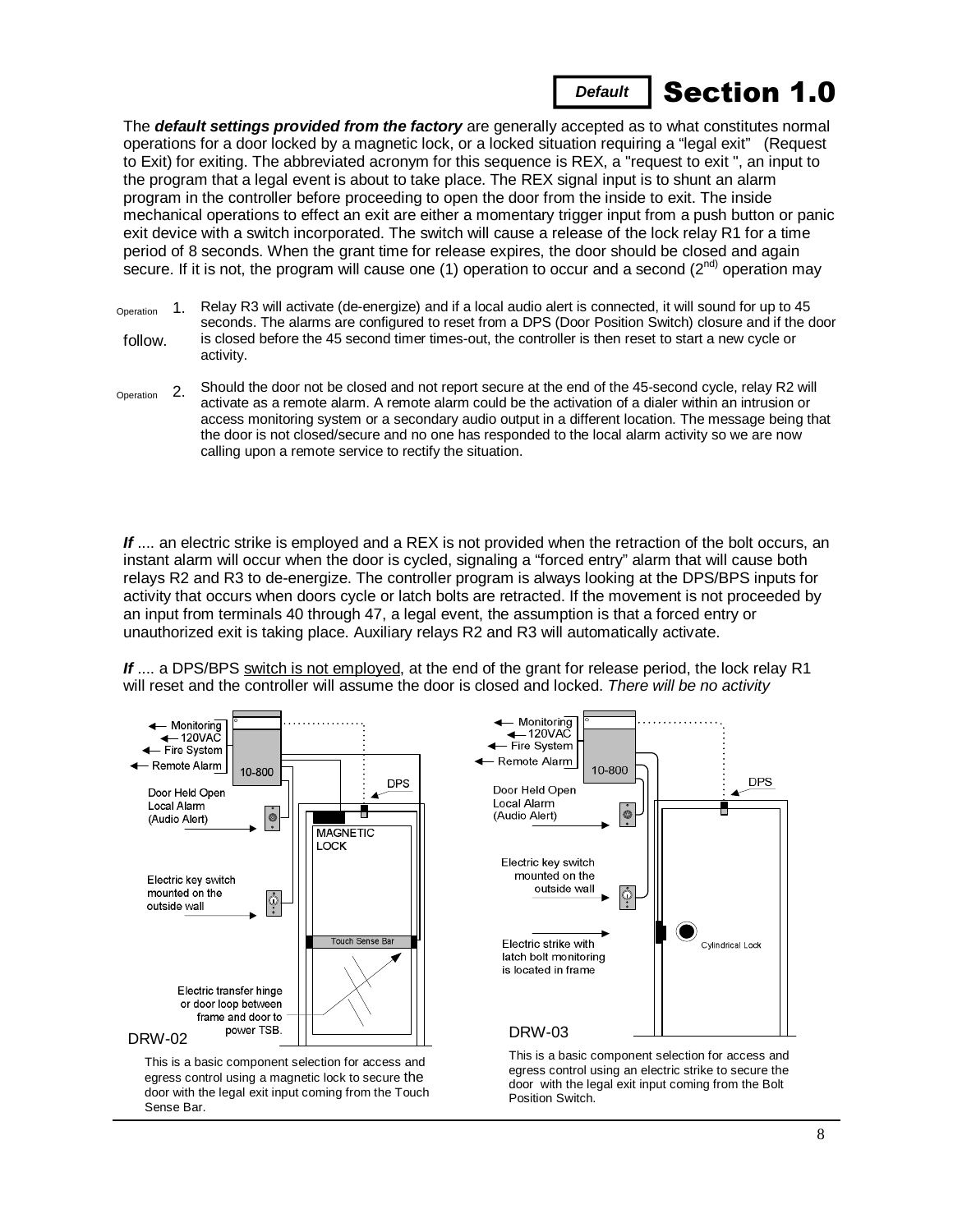Overview of the default settings continued …….

*If* ... an On/Off (maintained or alternate action) switch is connected to the Alternate Entry terminals 46/47. Activity on this input will cause the output device (magnetic lock / electric strike) to de-activate when Off is selected and activate when On is selected. For example the portal can be opened for daytime operations and locked secure at night or during other non-operational times. A time clock or key switch would be examples of devices connected to these input terminals.

**Default** Section 1.1

*If* ... a card reader, digital keypad or other user discriminating device is connected to the controller it is usually connected to these same terminals 46/47. These types of devices have a grant for release time available within their programming capabilities and will make the decision as to when, and for how long, the locking mechanism will be released.

*See Ref: Maximizing Input and Output device ….. 3.0* 



### *1.1 ADDING INPUT DEVICES .... to the default configuration*

There are 7 input device connections available and all are functional to the factory default settings, they are identified as:

| 1. Momentary Exit "A" | terminals 40 & 41 | will trigger the timed release of lock relay R1               |
|-----------------------|-------------------|---------------------------------------------------------------|
| 2. Momentary Exit "B" | terminals 42 & 43 | will trigger the timed release of lock relay R1               |
| 3. Momentary Entry    | terminals 44 & 45 | will trigger the timed release of lock relay R1               |
| 4. Alternate Entry    | terminals 46 & 47 | will alternately turn lock relay R1 Off, then again to On     |
| 5. Momentary Reset    | terminals 48 & 49 | will reset auxiliary relays R2 and R3 when selected as manual |
| 6. DPS                | terminals 50 & 51 | will report Door Position from closed contacts opening        |
| 7. BPS                | terminals 52 & 53 | will report Bolt Position from closed contacts opening        |

The default program for positions 40 through 49 is seeking NO (Normal Open) contacts, whereas 50 through 53 are seeking NC (Normal Closed) contact status of the switches connected to the input terminals. In order that this need does not become an issue for supply of switches of designated contact type to invoke an input, the controller has been designed to accept either a NO or a NC (Normal Closed) set of contacts. Each input set of terminals has a corresponding diagnostic Led associated that will turn On if the NO/NC logic is in argument with the program configuration. All diagnostic Led's should be Off when the controller is idling and to accomplish this, change the associated dip settings on Dipswitch S3. The first 7 dip settings 1 through 7 will change the polarity setting of each of the inputs.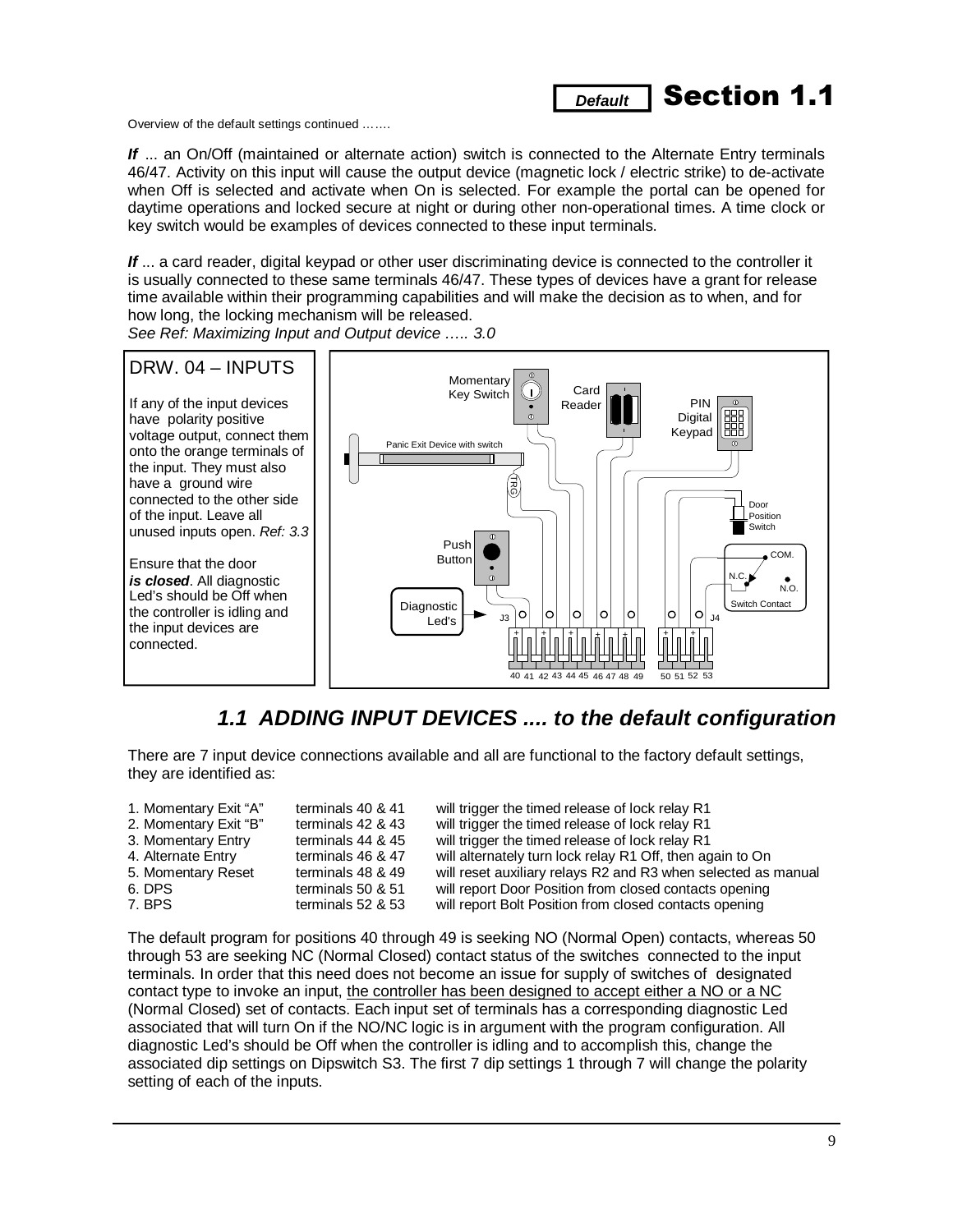Adding Input Devices continued ……...

#### DRW – 05 DIPSWITCH Early Relaock On Early Relaock On Remote Lockout Delayed Egress Remote Lockout  $\bigcirc$ =Down Delayed Egress  $\delta$ DPS Reset On DPS Reset On Fail Secure On Seconds Seconds 16 Seconds 32 Seconds 45 Seconds 45 Seconds Secure 2 Seconds 4 Seconds 8 Seconds 20 Minutes Minutes 20 Minutes 30 Minutes The illustration is the default positions for 2 Seconds 4 Seconds 8 Seconds 2 Minutes 8 Minutes Toggle On 2 Minutes 8 Minutes dipswitches on Dip blocks S1 / S2 and S3 / S4 in Fail STANDARD mode.  $\frac{6}{2}$  $\tilde{3}$  $\overline{5}$  $S1$   $3$   $4$   $5$   $6$   $7$   $8$   $7$   $3$   $4$   $5$   $6$   $7$   $8$ To extend the grant time of lock release, change  $56$ any dipswitch from 3 through 7 to On using dip Standard Access  $\overline{\sigma}$ Remote Relock Off  $\overline{\delta}$  $\overline{5}$  $\overline{\overline{5}}$ Manual Reset On  $\bar{5}$  $\bar{5}$  $\bar{5}$  $\overline{5}$  $\overline{\sigma}$ Entry Normal Fail Safe Standard Access Remote Relock Off ర్ ర్ Manual Reset On Early Relaock Off Alt. Entry Normal block S1. The grant timer will reset to zero when Early Relaock the DPS/BPS contact again close. Remote lockout is described in Section 2.2 Αlt. Toggle mode is described in Section 1.1 The program is assuming that a DPS and BPS are connected. If the controller is powered up without the DPS/BPS having devices connected, relays R2 Extribuyes A<br>
Le Mondenant<br>
Momentary Empress Properties<br>
Manual Reset Inc. Contrasts<br>
Manual Reset Inc. The Condense<br>
Manual Reset Inc. The Condense<br>
DPS Dealby DE DES Dealby OF The Condense<br>
DPS Dealby Of The Condense<br>
D and R3 will immediately activate, assuming a forced entry has occurred. Change the polarity setting if either the DPS or BPS are not a part of S3 1 2 3 4 5 6 7 8 1 2 3 4 5 6 7 8 54 the application, the relays R2 and R3 will reset (this will enable the internal shunt). External Led's connected to terminals 54 through 59 are default toOn. Dipswitch #8 on dip block S3 if changed to the opposite of the default setting, the Led's will always be Off until the input is activated.

Full explanation of dipswitch settings are discussed in the next Section 2.0, Sub Section 2.1. Dipswitches are illustrated in this section to provide a quick review of the functions for those familiar with their operation and the programming capabilities that are readily recognized by the identity labels attached to each dipswitch.

The polarity of the input switches being applied may be in argument with the program and a change from NC to NO is easily configured by sliding the dip to its opposite position.

| Dip 1 changes input 40/41 | Momentary Exit A             |
|---------------------------|------------------------------|
| Dip 2 changes input 42/43 | <b>Momentary Exit B</b>      |
| Dip 3 changes input 44/45 | <b>Momentary Entry</b>       |
| Dip 4 changes input 46/47 | Alternate Entry (Maintained) |
| Dip 5 changes input 48/49 | Manual Reset (Momentary)     |

**Momentary Exit A and B** – terminals 40 through 43, are the inputs provided to enable an exit sequence to occur that will activate a programmable timer for a release period. Part of this sequence is the instruction to the controller that a legal exit is about to take place and not to go into an alarm state when the door position switch input contacts are read as going open by the program. Also this setup allows for hardware applied to a pair of doors to operate independently of each other. In many instances exit devices require power for their operation and if both doors are to release from either device, a cross-feed is likely if current blocking components such as diodes are not incorporated into the circuit. The Series 800 Controller setup for two doors eliminates any possible conflict and also serves as a separation when the controller is configured for 2-Door mode.

### **Default** Section 1.1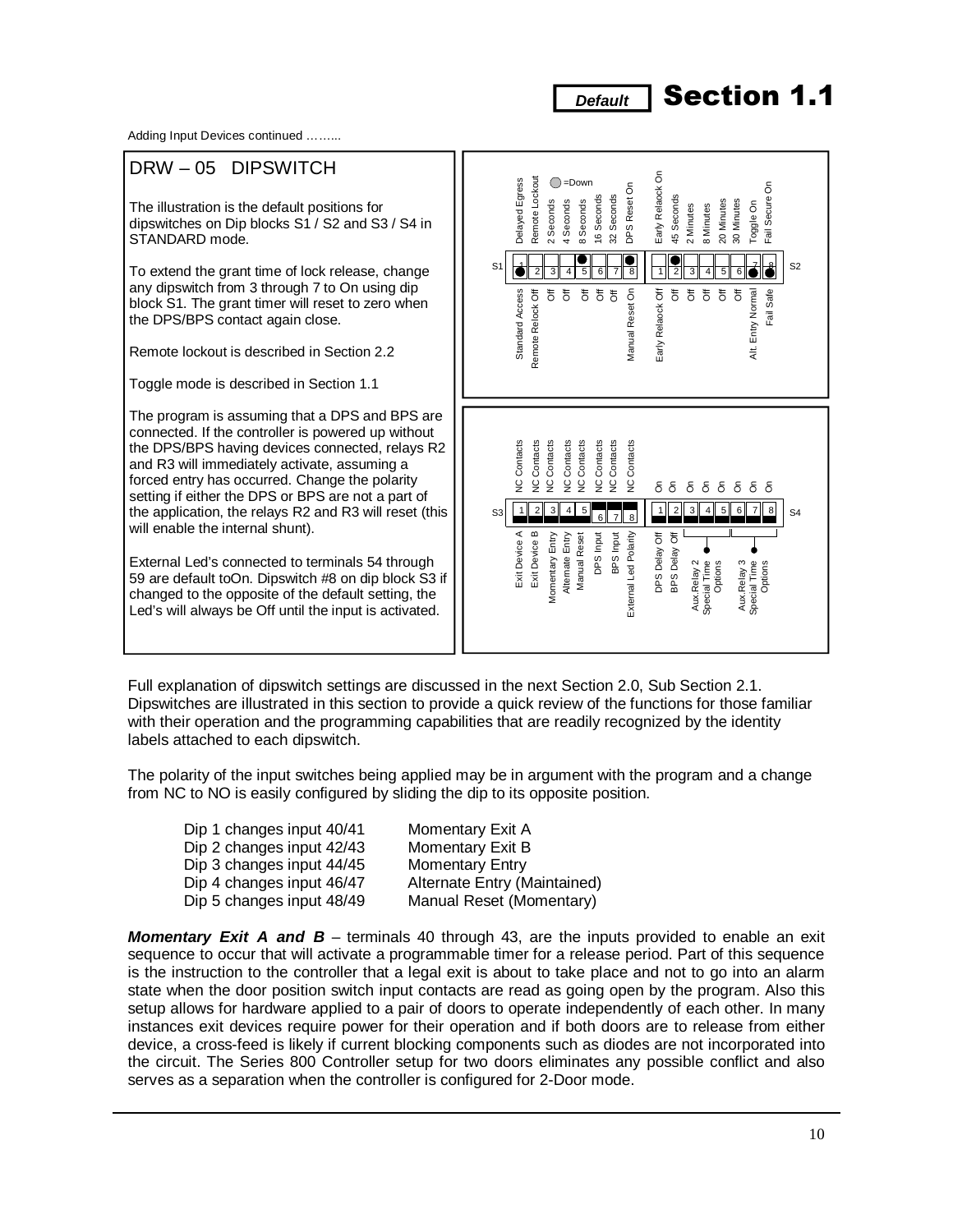Adding Input Devices to the Default Configuration continued ……….

*If* .... the controller is switched into "Delayed Exit" mode; 40 through 43 are the only inputs that will trigger activation of the time delay cycle to exit.

**Default** Section 1.1

*Momentary Entry* – terminals 44/45, is the input that will enable a programmable grant time for entry over lock relay R1 and it responds to the same time sequence as the Momentary Exit inputs.

*If* .... a discriminating external device such as a card reader or digital entry controller is a part of the application, it may make a better application to have the Series 800 Controller provide all of the release timing sequence for lock relay R1. The output trigger of the device connected should be configured to provide a "pulse" output, if not, a timed output of 1 second will also suffice. A momentary push button as a remote release is a common application to terminals 44/45.

**If** .... a remote lockout is required; this is the only input that is effected by the program when selected. *See Ref: to Remote Lockout 2.2* 

*If* .... 2-Door mode is selected, this input internally changes state and is re-configured to an "Alternate" (maintained) type input and responds as the On /Off control function over door "A". *See Ref: 2-Door Operations 2.4* 

*Alternate Entry* – terminals 46/47, is the input that provides a method of On/Off control over relay R1, the lock relay. When invoked, all operations associated to the devices connected to relay R1 are Off. The lock relay will de-energize and the auxiliary relays R2 and R3 will remain energized and inactive to DPS/BPS state changes. This input is used for integrating access control system readers, time clock operations and control at the door by a maintained type key switch.

*If* …*Toggle mode* is a required function, it is also an On/Off control enabled through input 46/47 by a dipswitch setting. Toggle action is a feature most commonly employed when a lock has to be controlled from more than one point. An example of this would be a local On/Off switch at the opening and a control panel doing the same function from a Control room. If not handled as toggle activity, they would not be able to hand control back and forth to each other. Toggle mode requires that *both switches be NO* (Normal Open) *Momentary type connected in parallel and then connected to the input.* Each successive input changes the state of the relay from what its position was previously. *Ref: Maximizing Input and Output device control - Multiple point release inputs 3.5* 

*If* .... remote lockout is enabled, this input becomes the external switch to turn the lockout On or Off from the remote location and it is no longer available for On/Off control over lock relay R1. *See Ref: to Remote Lockout 2.2* 

*Manual Reset / Delay Reset* – terminals 48/49, is a dual function reset that is automatically positioned through program mode selection. The auxiliary relays R2 and R3, once activated, can be dipswitch programmed to reset from a door position status switch (DPS/BPS) that closes when the door is closed after opening. Or the dipswitch program can be set to cause these relays to latch when activated (de-energized), requiring a manual reset. The default setting is automatic by the state change, open to close of the DPS/BPS contacts on terminals 50/51 and 52/53.

*If* ... delayed exit mode has been selected and the code compliant operation selected requires a manual reset to activate the lock after an exit cycle has been completed. This is the input that the reset device is to be connected to and it is referred to as the "Delay Reset". *See Ref: Delayed Exit operation 2.3*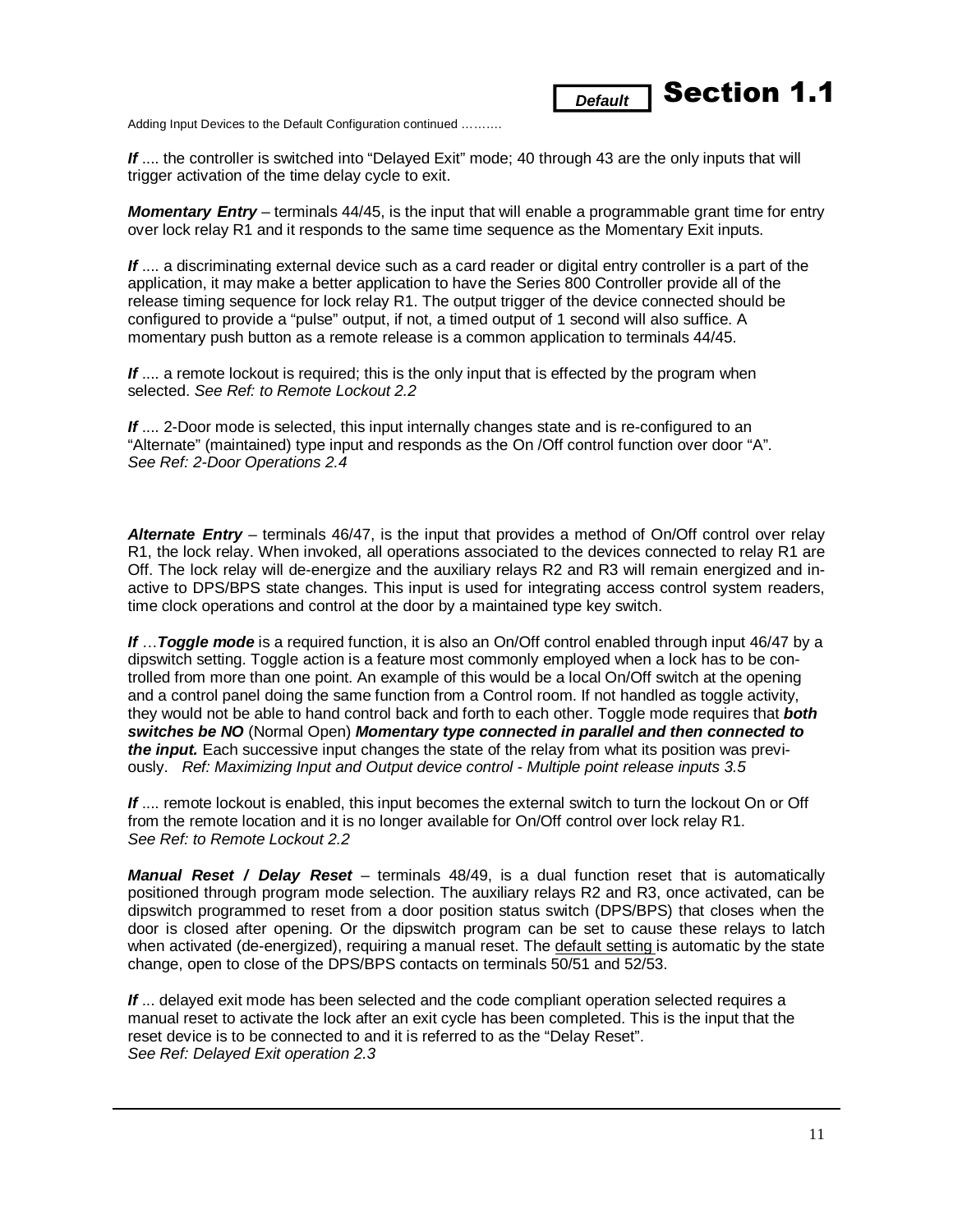

Adding Input Devices to the Default Configuration continued ……….

*DPS/BPS* – terminals 50/51, 52/53, are the most necessary inputs and *at least one of them* should be a part of every application. They provide the status of the door and locking devices to the controller program to enable it to know when to enable all functions beyond the rudimentary lock release timer. Even though they are labeled as two different functions, they both provide the same status information. Both require an input switch with closed contacts that open to indicate a position change between the door and frame, a position change from a bolt being withdrawn from a strike or by a strike plate coming apart from a magnetic lock. The factory default position assumes switches *are installed*, and therefore the status monitoring is turned On. When a switch is installed and the contacts are closed, the *diagnostic Led will turn Off*, slide the dip setting #6 or #7 on Dip S3 to the opposite of the default position if either of the switches is not used.

*If* .... 2-Door mode is selected; these inputs align internally and are each configured to monitor the status of one of the doors movements. The DPS, 50/51 are enabled as Door "A" and the BPS, 52/53 are enabled as Door "B". *See Ref: 2-Door Operations 2.2* 

If ... a simple REX is required to shunt an external monitoring system while the door is being cycled, within the time allocated, the DPS and BPS can be used together. The DPS is the door position switch and the BPS becomes the REX with the output terminals 5/6 providing the shunt input information to the external system. The input shunt to the external system does not take effect until the door cycles after a valid exit or entry input, so it must reach the external system before the DPS output indicating that the door is cycling. To accomplish this we slow the DPS output signal from terminals 7/8 by changing Dipswitch S3, position #1 to Delay On. This will provide a delay of approximately 1-second between DPS activation on 50/51 and the output at 7/8. Connect a jumper wire between terminals 50/52 so that both inputs will trigger on door movement. As soon as the door moves, an instant signal to shunt moves though the controller and out on 5/6 to the external monitoring system to invoke the shunt feature while the DPS signal is delayed before being sent. By the time the external system sees the DPS, the shunt is already in place. When the door closed, the DPS will reset the controller.

*Note:* if the controller does not receive a legal input prior to door movement, the output on 5/6 and 7/8 will be instantaneous, indicating a forced entry is taking place. The external monitoring system will go into alarm as a result of both the shunt and alarm signal arriving at the same moment.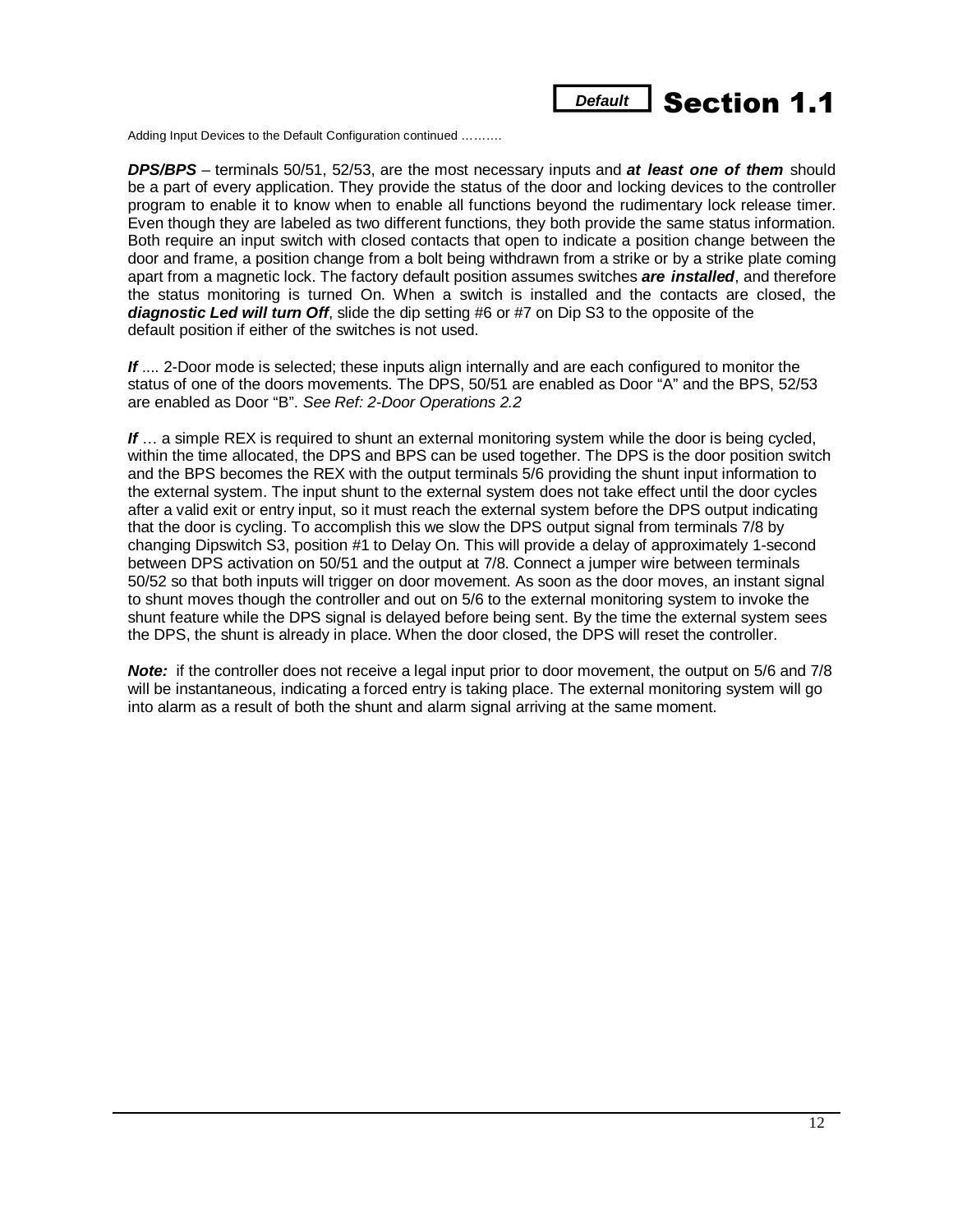

### *1.2 ADDING OUTPUT DEVICES to the default settings*

There are 6 relays associated to the RLB800 controller circuit board. One is dedicated to fire operations, five can be programmed for numerous operations by dipswitch settings or through the repositioning of jumper link switches. This section of the manual deals with output operations *available from the default settings already positioned for the output relays.*

For relay capacity and other specifications. *Ref: Electrical Specifications Section 4.4* 

*The installer should be aware that most building codes mandate a fire system integration if magnetic locks are installed on doors deemed to be exits or a path to exit.* 



*Fire Relay Reset –* terminals 1/2, the Momentary output switch connected across these terminals is always a set of NC (Normal Closed) contacts. The momentary opening and again closing of the contacts causes the reset to take effect. It is provided from the factory with a wire jumper (J1) installed. If it this not utilized because a fire system is not employed, J1 must remain in place for the controller to be operational on power-up. In most instances a discriminating device, for example a key switch, is connected to this output so that only authorized personnel can make a reset after a fire system shutdown.

If ... the controller is part of a system of many controllers whereby a remote power source is provided, a desire for a single reset location as part of a fire system is a likely situation. In this instance a wire jumper across the reset terminals would remain in place. The central fire system would provide the reset.

*If* .... the fire AHJ allows the locking system to again become active when the fire system is reset, the wire jumper would also remain in place.

*Fire (Dropout) Relay* – terminals 3/4, the maintained output switch from the fire system control panel is always a set of NC (Normal Closed) contacts in the form of a relay. The factory default is provided as a wire jumper (J2) across these terminals in order that the controller relays can be powered-up during installation. If the contacts open, all relays on the controller will de-energize and remain in this state until a manual reset is invoked (unless terminals 1 and 2 are wire jumpered). Since fire systems are current sensitive as a part of their code compliance, the Series 800 Controller allows *less than 5mA of current to pass through these contacts*, regardless of what power supply current is available from the other four relays or the power tap.

*BPS Relay*, terminals 5/6, report the status change associated to input movement of switches connected to terminals 52/53. The factory default output is dry as most monitoring systems are only seeking an isolated contact state change to occur in order to invoke an input signal to their system.

*If* ... the installation is required to report a status change in a wet output form to activate a visual or audio alert, the dry output would of course not serve this purpose. The BPS relay contacts are rated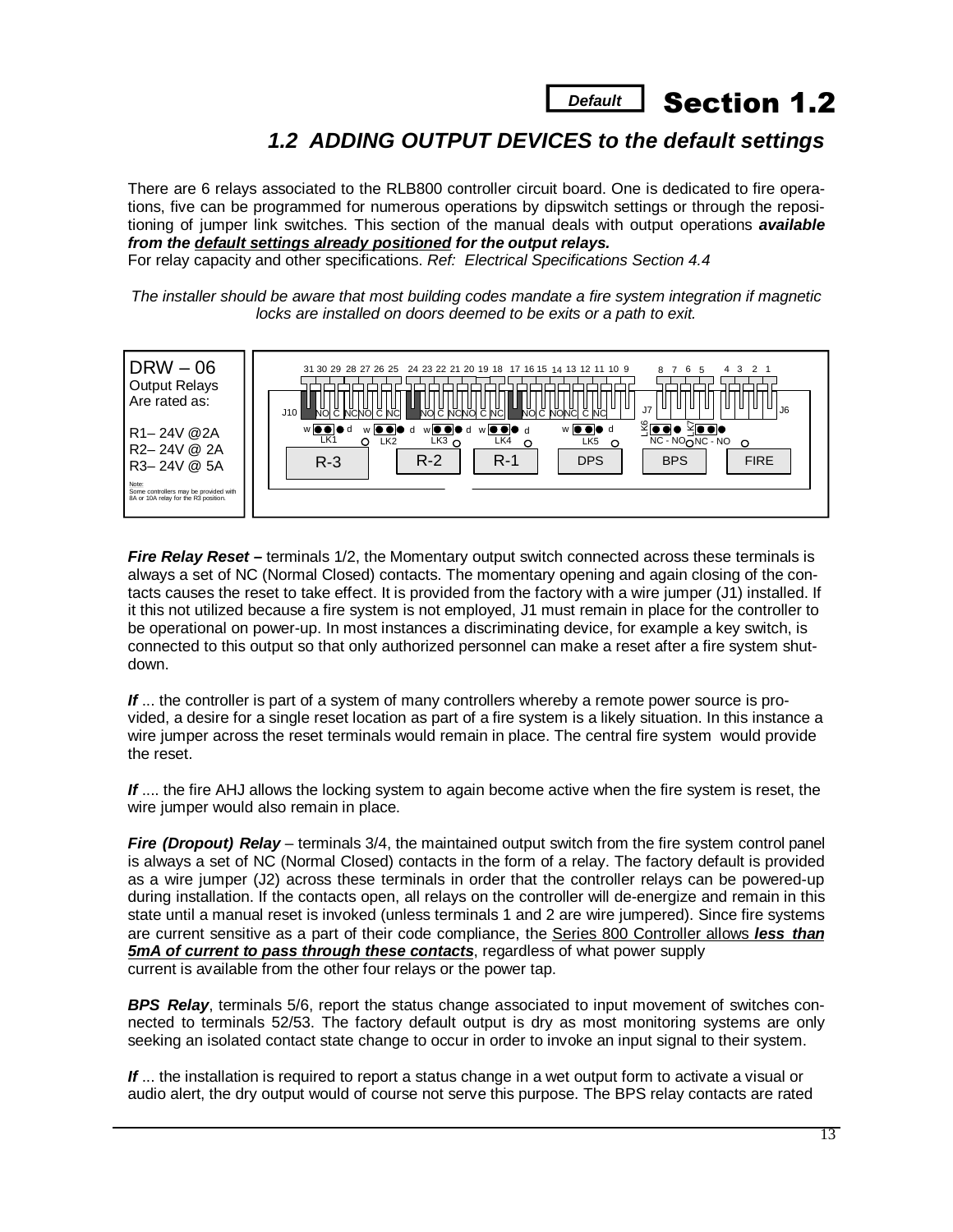

Adding Output Devices to the Default Settings ...... BPS relay continued ..........

for 2 amperes @ 24VDC and if a jumper wire is installed from the power tap terminal 36 to terminal 6, the output is now equal to the output voltage of the controller, which is default set at 24VDC. Position the Ground from the visual or audio device to any board Ground (Green Terminals) and connect the positive (+) to terminal 5. The relay is now an On/Off switch, isolated, but enabled by the state change associated to the device switch connected at input 52/53.



If ... the light status needs to be changed, a jumper link switch, LK7, located just below the relay has a factory default position of NC that will cause the audio or visual indicator to be constantly ON when the contacts are closed between terminals 52/53. To change the operation from always On to Off, change the jumper link switch to NO (Normal Open).

If ... the trigger switch across input terminals 52/53 is NO, use the default setting and adjust the dipswitch S3, position #7 to reflect the operation desired from the output of the BPS relay.

*DPS Relay*, this relay mimics the operation as described for the BPS relay, terminals 7/8 report the status change associated to input movement of switches connected to terminals 50/51. The factory default output is dry as most monitoring systems are only seeking an isolated contact state change to occur in order to invoke an input signal to their system.

*If* ... the installation is required to report a status change in a wet output form to activate a visual or audio alert, the dry output would of course not serve this purpose. The DPS relay contacts are rated for 2 amperes @ 24VDC and if a jumper wire is installed from the power tap terminal 36 to terminal 8, the output is now equal to the output voltage of the controller, which is default set at 24VDC. Position the Ground from the visual or audio device to any control board Ground (Green Terminals) and connect the positive (+) to terminal 7. The relay is now an On/Off switch, isolated, but enabled by the state change associated to the device switch connected to input at 50/51.

If ... the light status needs to be changed, a jumper link switch, LK6, located just below the relay has a factory default position of NC that will cause the audio or visual indicator to be constantly ON when the contacts are closed between terminals 50/ 53 To change the operation from always On to Off, change the link jumper switch to NO (Normal Open).

If ... the trigger switch across input terminals 50/51 is NO, use the default setting and adjust the dipswitch S3, position #6 to reflect the operation desired from the output of the BPS relay.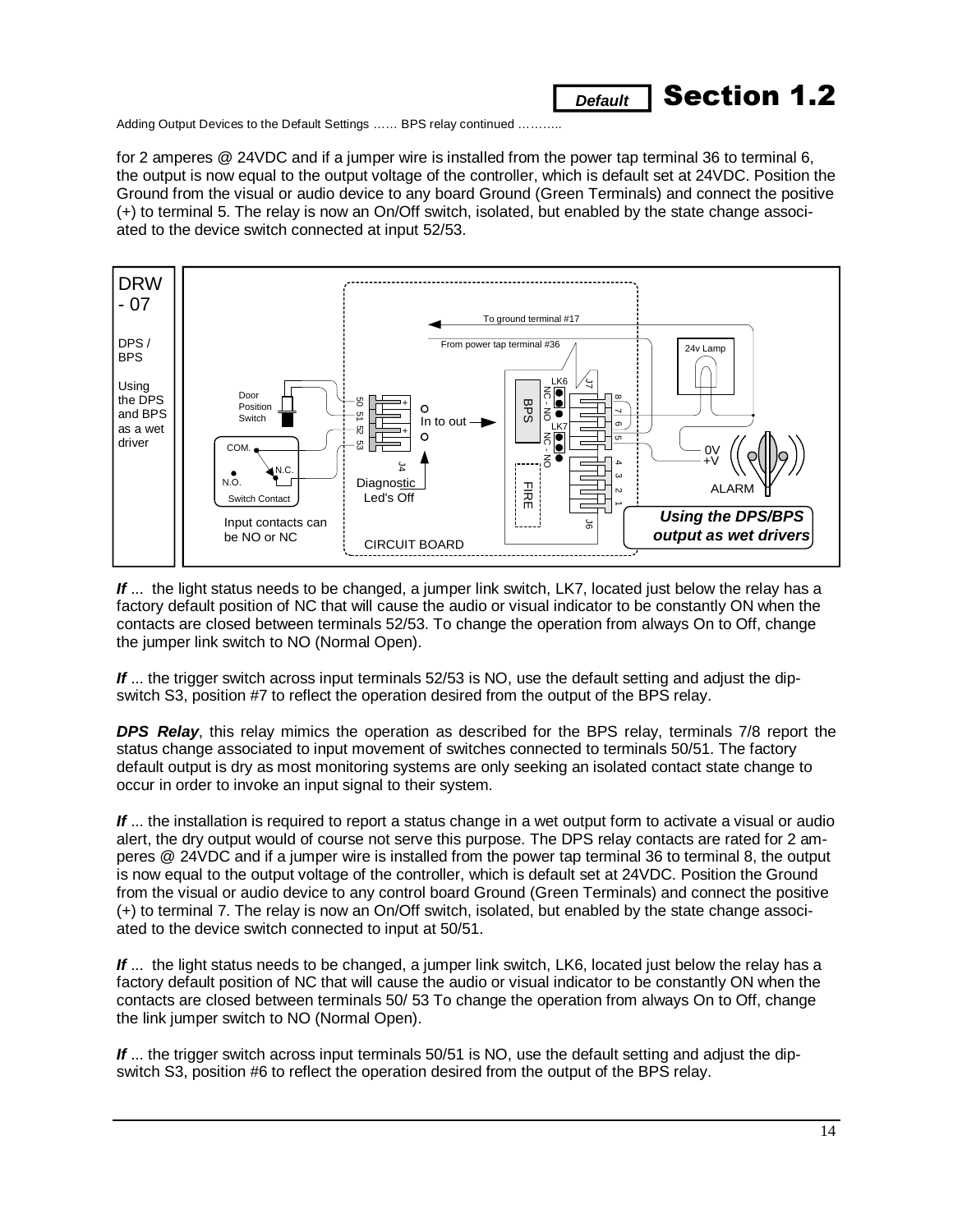Adding Output Devices to the Default Settings ....... DPS relay continued ..........

*Note:* if both the DPS and BPS outputs are to be wet (24VDC), only 1 wire jumper is required from the power tap terminal 36. To enable both sides of the relay as wet, connect a small wire jumper between terminals 6 and 8.

**Default 7 Section 1.2** 



*Lock Relay R1* – terminals 11 through 16, the lock relay is of a DPDT (double pole, double throw) configuration that has two sets of NC/NO contacts with a common pole. The default power to the common poles is 24VDC (+v). Devices that require power to activate can be connected to terminals 13 and 16 and are identified as fail-safe type devices since they will release upon the removal of power. Devices that require power to effect a release can be connected to 11 and 14 and are identified as fail-secure since they will lock secure upon loss of power. The ground can always be connected to 17/24 or 31.

If ... it is required that the lock relay R1 control power from an external supply source the relay can be dried-out by changing the jumper link switch LK5 from wet to dry. Normally the power input would connect to the common terminals 12/15 and provide output control through the NO or NC contacts. An example (Relay R3) of this type of hook-up is necessary if AC current is required to power up the locking device and a remote transformer is being used as the power source. *Ref: DRW-10* 

*Emergency Lock Release* terminals 9/10 are default connected by a wire jumper (J3) installed from the factory that serves to maintain (+v) power to the "fail safe" terminals 13/16 of the lock relay. If the connection between 9/10 is opened, power is removed from terminals 13/16 and the locking device connected will release, regardless of any action caused by the controller. To utilize this feature, a 2<sup>nd</sup> NC type switch has to be available from the input device, that could be a panic exit device or a lock with internal switches associated to the inside knob or lever for exit. When the device is activated, the primary switch triggers the inputs connected to terminals 40 through 44 and the secondary switch opens that is positioned across terminals 9/10, it will then will insure a lock release. *Ref: Section 3.3* 

If ... the controller is set to delayed exit mode, do no use this feature as it will circumvent the delay cycle and release the lock immediately when the exit device is activated.

*Note: panic exit devices that have an internal switch, and are UL /ULC listed to activate an exit, are only*  listed for a dry contact output to trigger a secondary device (timer) to effect a lock release. They are not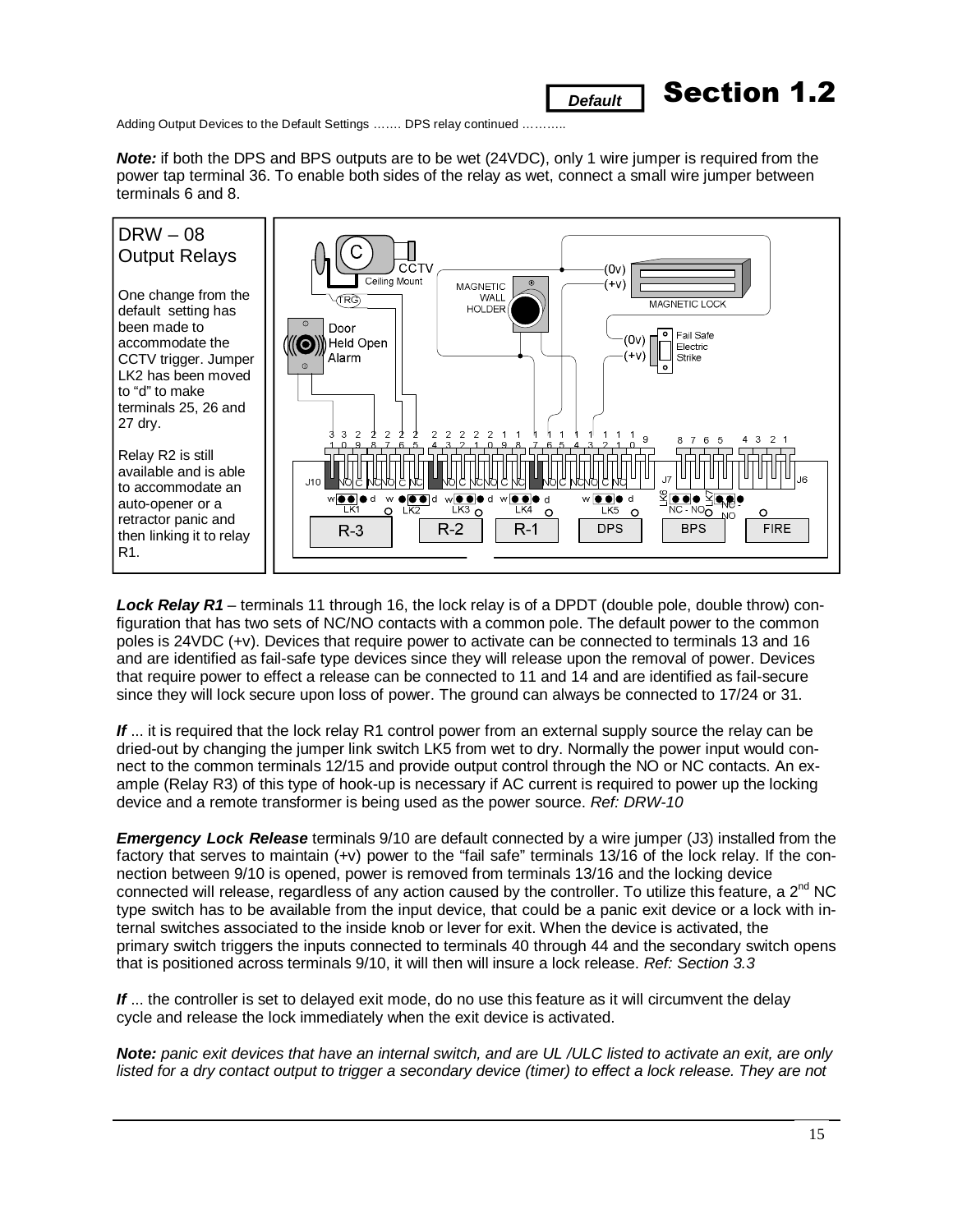

Adding Output Devices to the Default Settings ……. Note: panic exit continued ………..

listed to control a current load. The 2<sup>nd</sup> switch is not a part of the primary release system and is therefore *acceptable for the emergency release function. Also a push button is not a suggested device as the button must remain depressed to effect an emergency exit and if it is not mounted to the frame it may be impossible to hold the button depressed and move the door open at the same time.* 

*Auxiliary Relay R2* - terminals 18 through 23, this relay is of a DPDT (double pole, double throw) configuration that has two sets of NC/NO contacts with a common pole for each set. The default power to the common poles is 24VDC (+v). Devices that require power to activate are connected to terminals 20/23 and are identified as fail-safe type devices since they will release upon the removal of power. Devices that require power to effect a release are connected to 18/21 and are identified as fail-secure since they will lock secure upon loss of power. The ground can always be connected to 17/24 or 31.

*Note: this relay from the default status will report a "door ajar" alarm after relay R3 has timed out.* 

*If* … other control services are required for this relay. *See Ref: Maximizing Input and Output device control Section 3.0* 

If ... it is required that the auxiliary relay, R2, control power from an external supply source, the relay can be completely dried-out by changing the jumper link switches LK3 and LK4 from wet to dry. Normally the power input would connect to the common terminals 19 and 22 and provide output control through the NO or NC contacts. As an added feature this relay can be divided into in two SPDT sections with each having it's own jumper link. This gives the user the ability to enable a combination of wet with dry output from the same relay. An example of this type of hook-up is necessary if AC current is required to power up an external low voltage alarm siren from a remote transformer and a dry output alarm signal is needed to activate an intrusion system for the same alarm. *Ref: DRW-10* 



*Auxiliary Relay R3* - terminals 25 through 30, this relay is a DPDT (double pole, double throw) configuration that has two sets of NC/NO contacts with a common pole for each set. The default power to the common poles is 24VDC (+v). Devices that require power to activate are connected to terminals 27/30 and are identified as fail-safe type devices since they will release upon the removal of power. Devices that require power to effect a release are connected to 25/28 and are identified as fail-secure since they will lock secure upon loss of power. (R3 relay due to production variations may be rated @ 8 or 10A.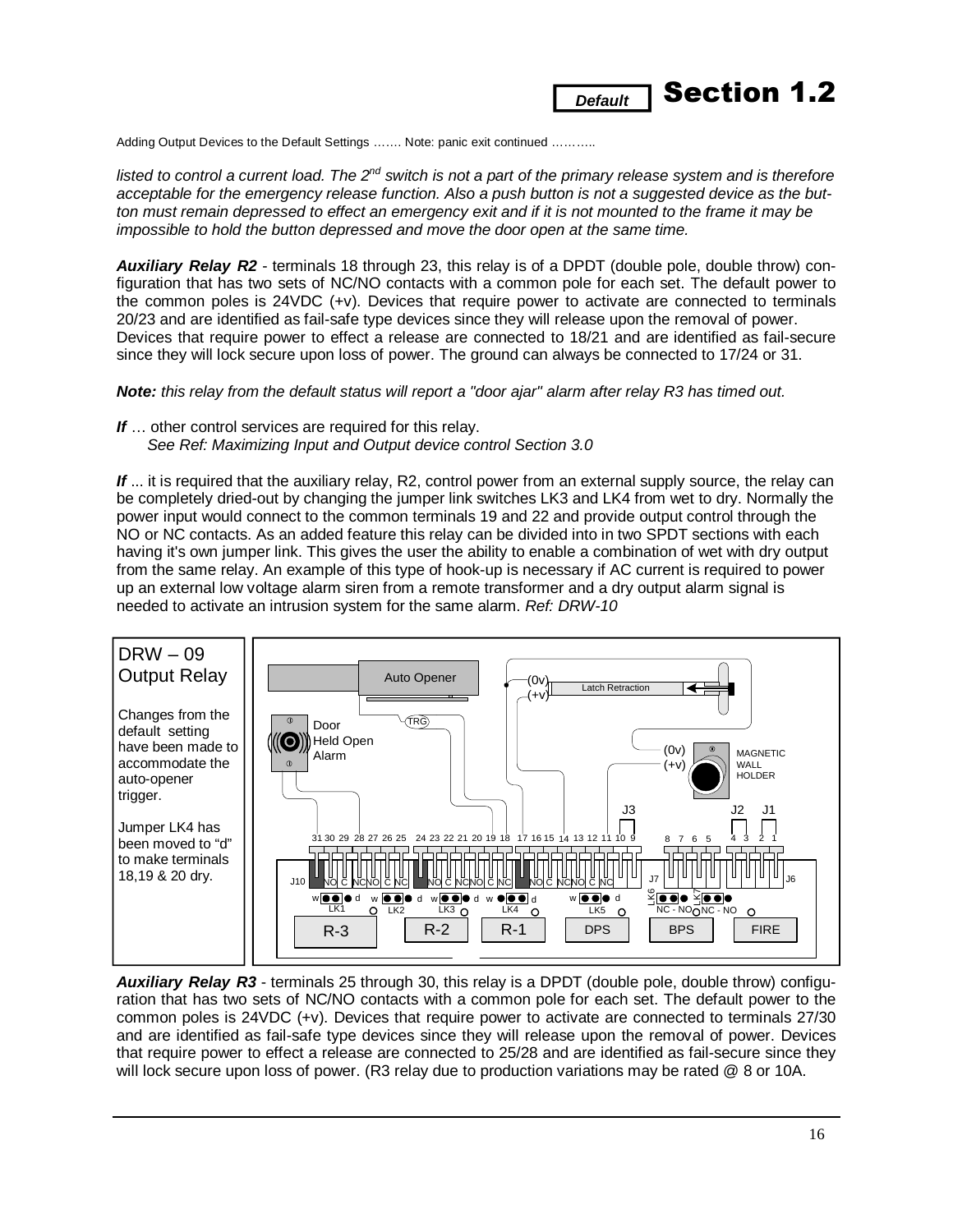### **Default Section 1.2**

Adding Output Devices to the Default Settings ....... Auxiliary Relay R3 continued ..........

*Note: this relay from the default status will report a "door ajar" alarm after relay R1 has timed-out if the door is not closed. The default activation time for R3 is 45 seconds before the time -out will then activate relay R2.*

*If* ... it is required that the auxiliary relay, R3, control power from an external supply source. This relay can be divided into two SPDT sections with each having it's own link jumper which gives the user the ability to enable a combination of wet with dry output from the same relay. In this instance half or the DPDT relay is dried-out by changing the link jumper switches LK1 to dry from wet. The power input would connect to the common terminal 29 and provides output control through the NO or NC contacts of R3. An example of this type of hook-up is necessary if a voltage or current other than the operating voltage/current of the controller is required to power up an external low voltage device. In this illustration a remote AC transformer and a 24VDC output are needed to illuminate a status indicator on a control panel and also drive a 12VAC horn. *Ref: DRW-10* 

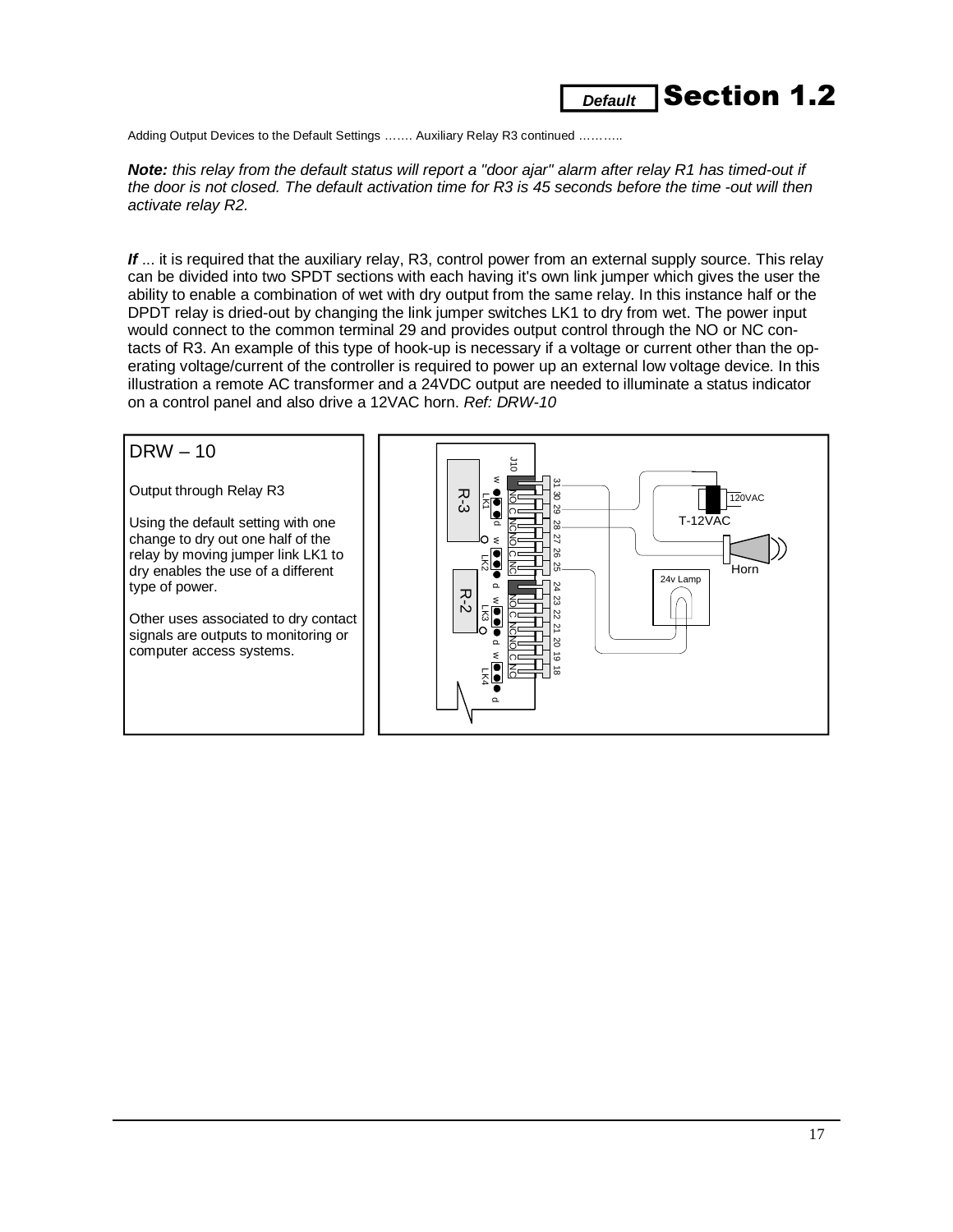# Section 2.0 **Extended Modes**

Extended modes enable the user to adapt the flexibility of the Series 800 Controller. Section 2.0 opens general programming opportunities to enhance basic functions beyond the default mode, by offering Delayed Exit, 2-Door control and Interlock operations between two doors – all from this one controller

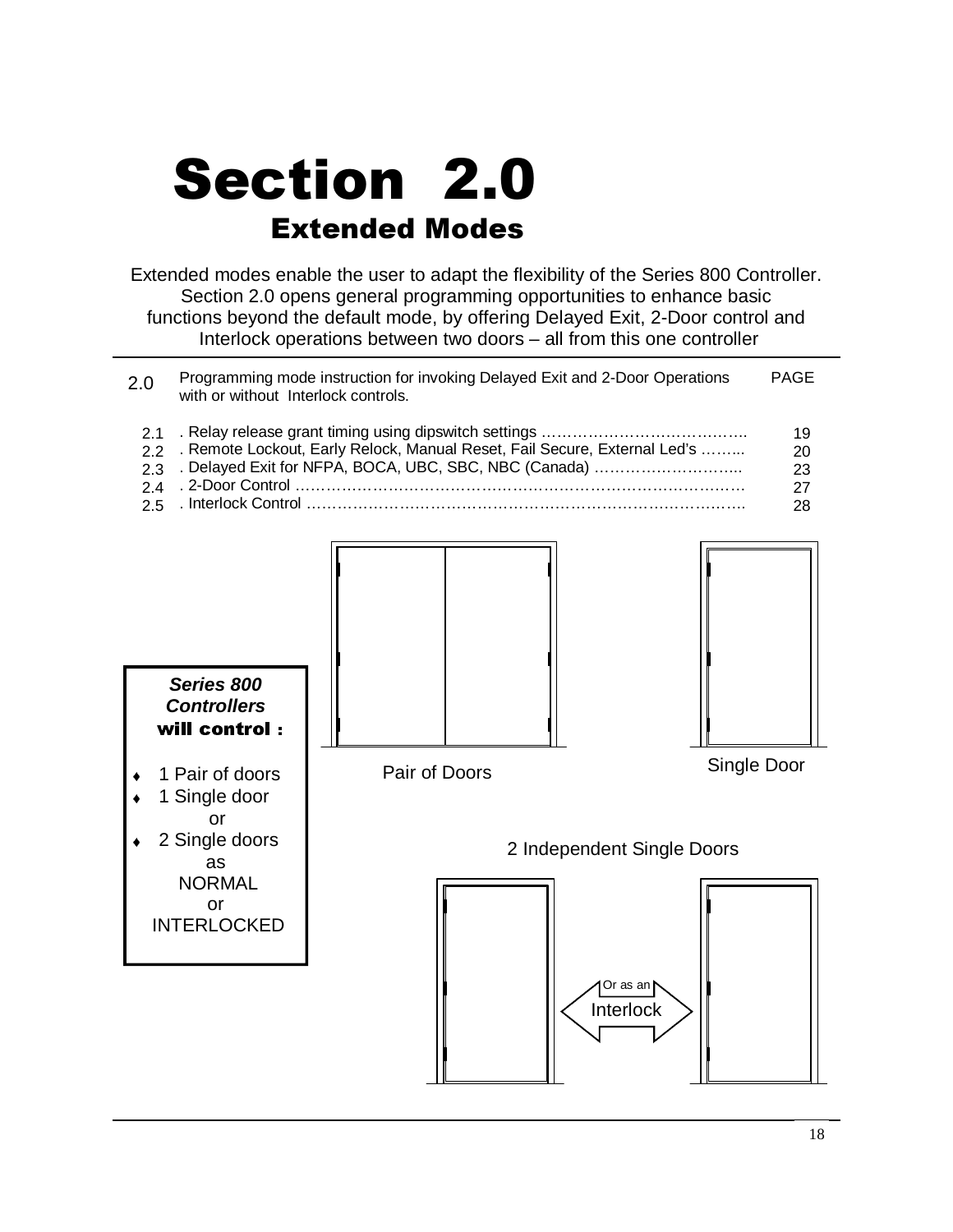### *2.0 CONFIGURATION INSTRUCTIONS for enabling Dipswitch grant timing*

#### *As a quick overview -*

The default setting from the factory provided an 8 second grant time for release of the lock relay R1 and enabled a second timer operation of 45 seconds for relay R3, the "door ajar" output when active. If an alarm at the door was connected to R3 it would sound for 45 seconds, if the door remained open beyond the 53 seconds, relay R2 would activate to provide a "remote" alarm if connected. Relay R2 will stay active until the door is closed as the controller in the default configuration is looking for a DPS/BPS state change to effect a reset.

### *2.1 Grant Time and Extended Grant Time, Relays R1, R2 and R3*

*Lock relay R1* - is the primary output relay associated to input devices connected to terminals 40 through 47 although only 40/41, 42/43 and 44/45 invoke timer operations. Terminals 46/47 are alternate On/Off control. Relay R2 will become the door "B" in 2-Door mode, R1 is door "A".

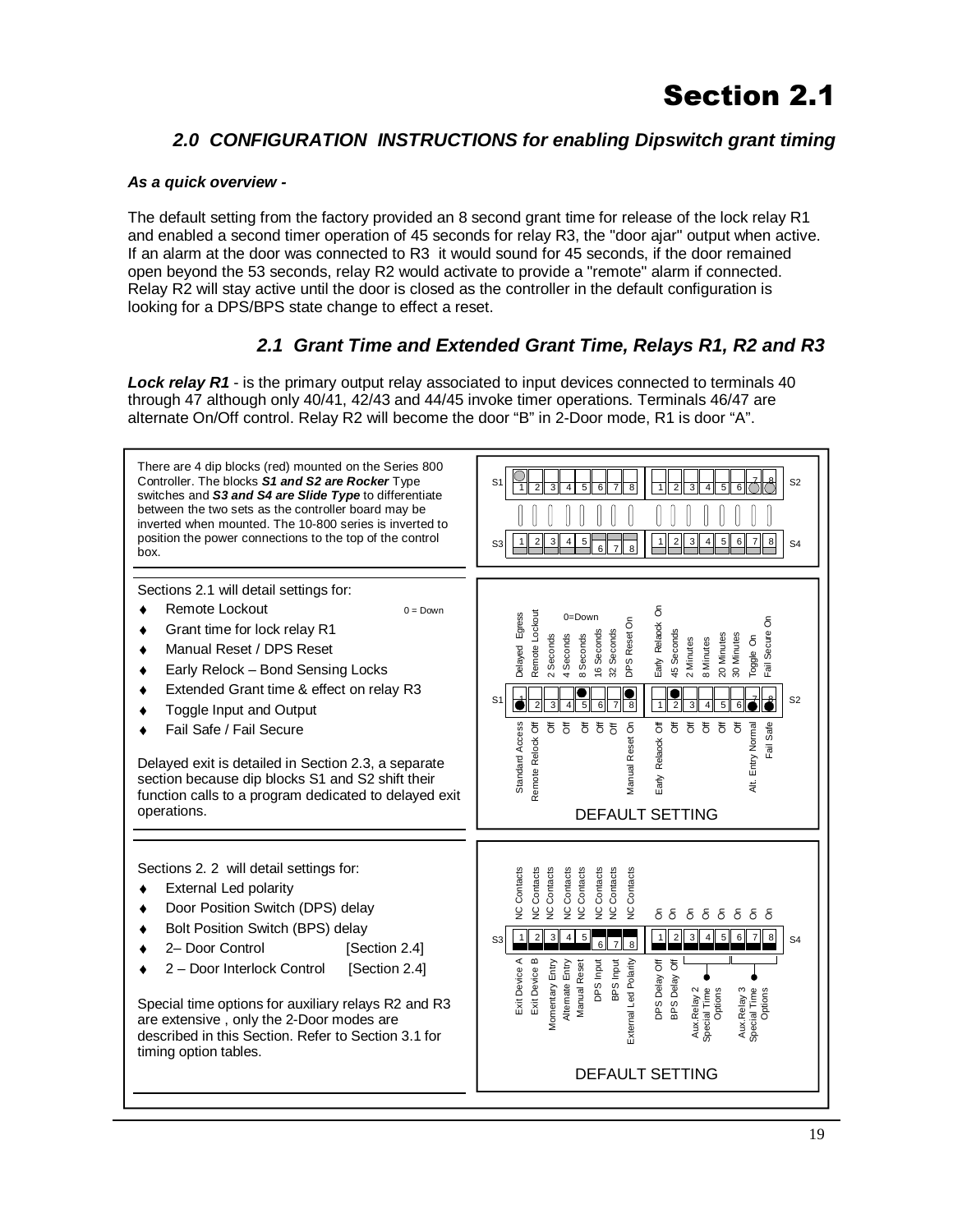## **Section 2.1**

Dip block S1 and S2 programming instructions continued ………..

*Remote Lockout* - is a feature best explained by example. If a digital keypad, key switch or card reader is connected to Momentary Entry input 44/45 it will allow a timed entry as set on dip block S1. If it is required that this entry not be used during certain periods, enabling remote lockout will negate any input received on 44/45. This is ideal for 7 day time clock operation where control over entry is desired for night / day or week ends. The time clock schedule switches the lockout feature On to Off as per the schedule. Exit is always available by connecting the exit-initiating device to 40/41 or 42/43. A simple alternate action switch is the easiest method of implementing remote lockout.

When invoked, remote lockout uses input 46/47 to enable the feature and if the installation requires a maintained switch for On/Off operations a choice of which function to use will have to be made between the two. The control is provided over input Momentary Entry 44/45, when the switch connected to 46/47 is selected to On, input 44/45 is locked out.

*If* … a "door ajar" alarm is required after the extended grant period has timed out, relay R2 will automatically trigger (de-energize) if the DPS/BPS contacts are not closed after opening.

If … the early relock feature is enabled (for bond sensing magnetic locks), the extended grant will still apply. The program relates to early relock as a separate cycle and still looks to the dip time selections for operations that will eventually trigger relay R2, if the door/bolt contacts are not closed after opening. Early relock energizes the lock relay(s) after approximately 6 seconds have lapsed.

*Grant Time Relay R1 -* dipswitch block S1 offers 5 variable settings to choose from; 2 sec, 4 sec., 8 sec., 16 sec. and 32 sec. either separately invoked or of any combination to make a maximum grant time release of 62 seconds for relay R1.

*If* … any of the time related inputs are invoked and the door is not cycled or a DPS is not installed, the timer will release relay R1 for the set grant time and then relock.

*If* … the controller is configured into 2-Door mode, each door would have this same time available for its respective cycle. Regardless of when either door is triggered to release by the input, each door is given a full count of the programmed time selected.

*If* … delayed exit mode is selected this block of switches are internally repositioned by the program to only enable the special features associated to delayed exit operations. *Ref: Section 2.3* 

*Manual Reset - DPS/BPS Reset* is a selection that will invoke *latching* for relays R2 and R3 when used in an alarm reporting (default) capacity. The feature is often used for doors being responded to by an off-site service or when management requires attendance be made to the opening when an alarm occurs. Another reason may be to identify the source if a group of doors are involved and it is necessary to physically identify the particular door used. The manual reset, after latching, is accomplished by activating a momentary switch connected to terminals 48/49.

*If* … the "door ajar" alarm (relay R3) is activated, even though manual reset has been selected On, the relay will not latch if the door is closed and the DPS/BPS contacts are again closed after opening. The assumption being made is that a real alarm condition has not come into effect unless the door ajar warning is disregarded. When the extended grant (default 45-sec. dip block S2) expires, relay R2, if available, will activate and both relays will latch.

*See Ref: Maximizing Input and Output, Section 3.1 Advanced time control* 

If ... a time is not selected on dip block S2, for the time that the door ajar alarm is to be active, both relay R2 and R3 will activate when the lock release grant expires and the DPS/BPS contacts are not again closed.

Dip block S1 and S2 programming instructions continued ………..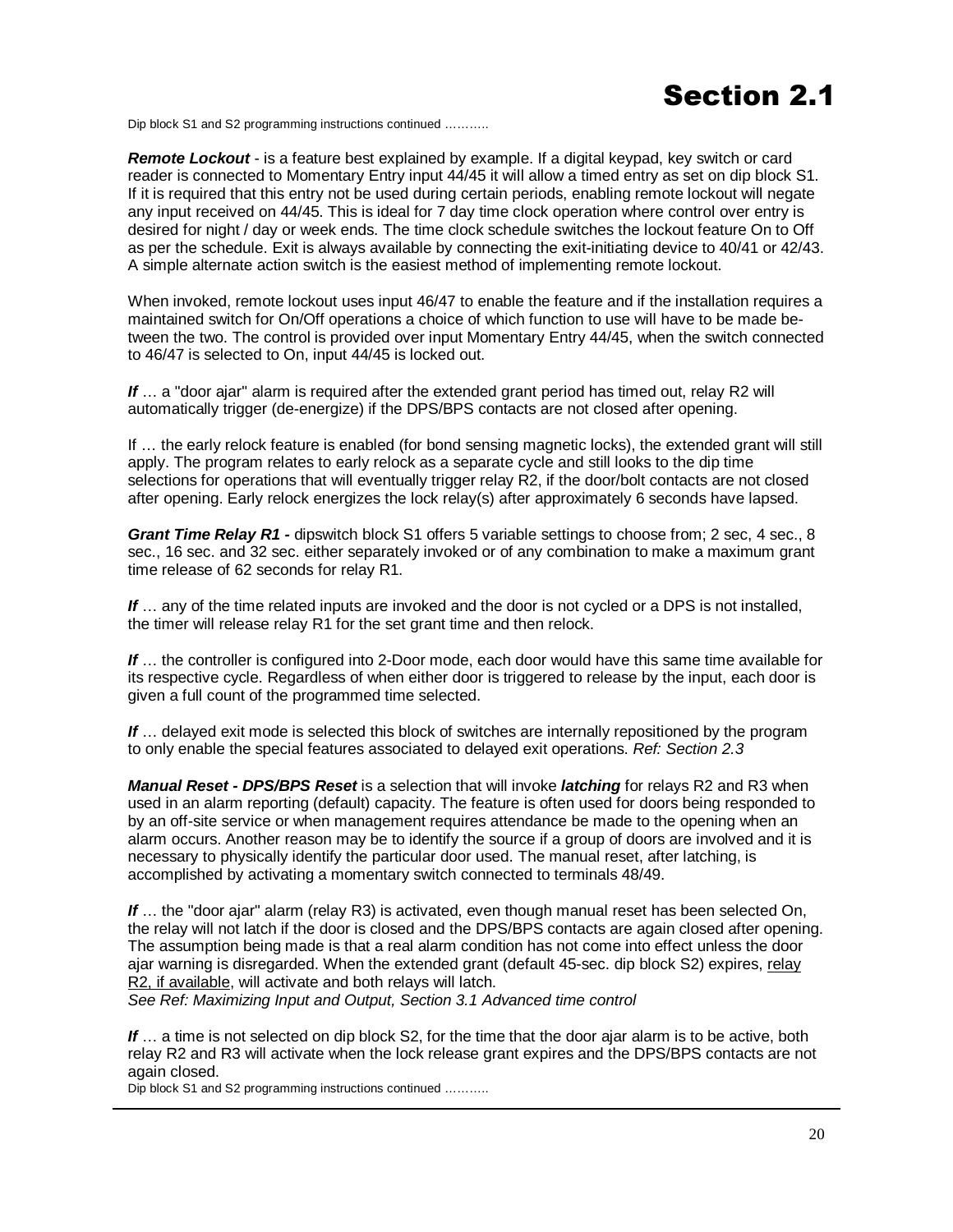## **Section 2.1**

Dip block S1 and S2 programming instructions continued ………..

*If* … a 2-Door configuration has been selected, relay R2 is now door "B", the second door. If relay R3 is triggered for any reason, it will latch and require a manual reset. *Ref: Section 2.4*

*If* … relay R3 is linked to either R1 or R2 through manual R3 jumper link switch (RLY3), *caution should be exercised* as relay R3 *will not* respond to a forced entry alarm input. Correspondingly if relay R2 is linked to R3 through manual R2 jumper link switch (RLY2), it will release the relay it is linked too when it is de-energized as it responds to the alarm. *See Ref: Maximizing Input and Output, Section 3.2 for set-up* 

**Early Relock -** is a feature specifically positioned to respond to bond sensing activity as used in magnetic locks. When the application is using the bond sensing as a door status or lock status indicator, the controller is looking to the device to confirm status for position as well a re-locking trigger so that a door, when closed will reset the timer to zero. If the lock relay has not re-energized because the grant is still active even though the door is closed, tailgating may occur. The true bondsensing feature requires power in order to report status; if the lock relay(s) is/are de-energized there will not be a status report.

When enabled, the Early Relock feature will begin an internal count of approximately 6 seconds at the end of which it will re-energize the lock relay(s). In this way the lock reporting status will be enabled before the strike makes contact with the magnetic lock. Any time still available on the grant will be cancelled. A time of 6 seconds is provided to allow time for an individual to cycle the door in the event that the trigger is not close to the door or they require more time for whatever reason. The grant time selected on S1 must exceed 6 seconds to enable the program to look to the bond circuit in order not to create a door held open alarm.

*If* … for example a grant time of 20 seconds has been selected and the lock relay(s) re-energize after 6 seconds and the door remains in the open position, the "door ajar" alarm will wait for another 14 seconds before reporting an alarm.

*Extended Grant Time -* dipswitch block S2 provides extended grant times for relay R1 if the activity of R3 is ignored as the extended time selected will de-energize R3, it is linked by program (unless otherwise configured) to the operations of the lock relay R1. The DPS/BPS must be activated by the door cycle to realize any extended grant operations. *To utilize any time period selected through S2 as an extend grant to the lock relay R1 means that R3 cannot be used for any other purpose.* The time choices are 45 sec., 2 min., 4 min., 8 min., 16 min., 32 min., either separately invoked or of any combination to make a maximum grant time release of 62 minutes, 45 seconds plus the time selected through dipswitches S1 for relay R1.

If ... a "door ajar" alarm is required after the extended grant period has timed out, relay R2 will automatically trigger (de-energize) if the DPS/BPS contacts are not closed after opening.

*If* … in 2-Door mode R2 is being utilized as door "B" , the program will know that *R3 is the only alarm output available* and will provide the "door ajar" output at the end of the extended grant, plus lock grant. If 8 seconds is the grant and 45 seconds is the extended grant, this will equal a total grant of 53 seconds. *Ref: Section 2.4 for 2-door mode* 

If ... the early relock feature is enabled (for bond sensing magnetic locks); the extended grant will still apply. The program relates to early relock as a separate cycle and still looks to the dip time selections for operations that will eventually trigger relay R2, if the door/bolt contacts are not closed after opening.

**Toggle mode** is a setting that effects the operation of input 46/47, the On / Off control over the lock relay(s). Toggle action is a feature most commonly employed when a lock has to be controlled from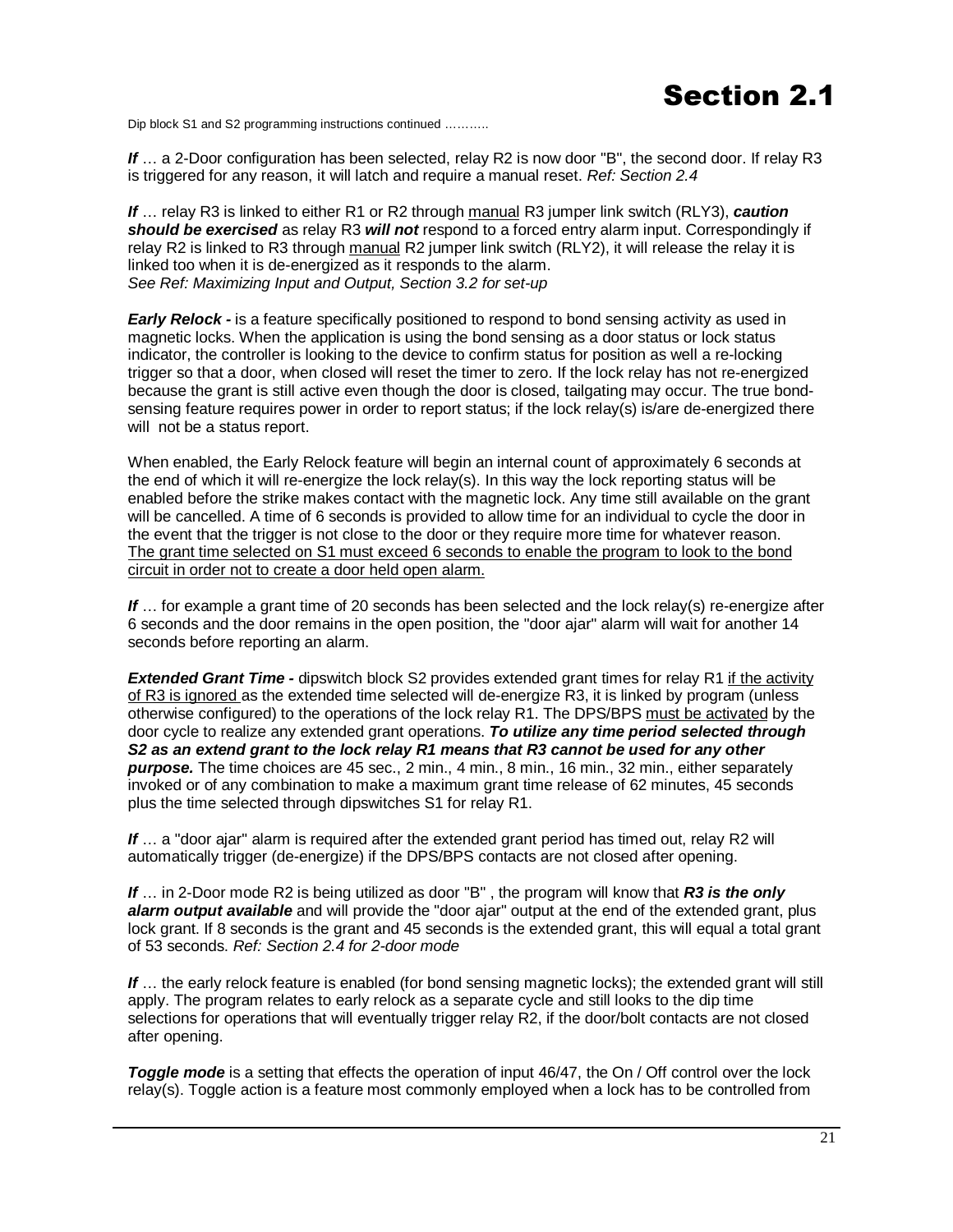more than one point. An example of this would be a local On/Off switch at the opening and a control panel doing the same function from a Control Room. If not handled as toggle activity, they would not be able to pass control back and forth to each other so that both switches always remain active. Toggle mode requires that *both switches be NO* (Normal Open) *Momentary type, connected in parallel and then connected across the input.* Each successive input changes the state of the relay from its previous position.

Toggle operations can be implemented with 2-Door Operations and Interlock Control. The Momentary inputs are not effected by toggle operations and perform their respective timing operations with or without toggle mode being selected. *Ref: Maximizing Input and Output device control - Multiple point release inputs 3.5* 

*Fail-Safe / Fail-Secure* are terms applied to locking devices and can be related to as whether power is required to lock or unlock the device. Locking devices that require power to lock are deemed to be fail safe and those requiring power to release (unlock) are fail-secure. Control over this feature is located on dip block S2, dipswitch #8. The relay is de-energized normal when fail-secure is selected.

*If* … 2-Door mode is selected, both relays R1 and R2 will follow the fail-safe / fail-secure program shift.

#### *2.2 CONFIGURATION INSTRUCTIONS for enabling Dipswitch function calls*

**External Led polarity** - is a feature that effects the output Led drivers attached to external devices. They mimic the inputs 40/41, 42/43, 44/45 and 46/47. The idle setting is switched from the Led's being always On to always Off, with activation either turning them On or Off. In the On position they may attract vandals to the devices or they may be required to be illuminated to draw attention to where the device is located. The dip block is S3 and the dipswitch is #8. The driver will activate a Led directly connected or a Led/resistor combination (12V or 24V). Led's are polarity conscience and the terminal set-up is Orange for positive volts and Grey for negative. The terminal configuration is:

| 1. Momentary Exit  | terminals 54/55 | flashing On/Off | inputs 40/41, 42/43 |
|--------------------|-----------------|-----------------|---------------------|
| 2. Momentary Entry | terminals 56/57 | flashing On/Off | input $44/45$       |
| 3. Alternate Entry | terminals 58/59 | On/Off          | input $46/47$       |

**If** ... 2-Door mode is activated, the Momentary input 44/45 is shifted by the program to perform as an alternate entry input for door A as alternate entry 46/47 is now shifted to work only door B. The momentary entry Led 56/57 remains attached to input 44/45 but is now mimicking an alternate On/Off output as opposed to the timed output that was momentary input 44/45. The reason for this change is apparent when control panel work is part of the application. The flashing (timed) operations are necessary to indicate timed activity on a panel, such as by-pass. Alternate On/Off can be easily replicated by taking a connection from output lock relay R2 to provide On/Off Led status for door B.

**If** ... in a single door setup a simple REX is required to shunt an external monitoring system while the door is being cycled the DPS and BPS can be used together. The DPS is the door position switch and the BPS becomes the REX with the output terminals 5/6 providing the shunt input information to the external system. The input shunt to the external system does not take effect until the door cycles, after a valid exit or entry input, so it must reach the external system before the DPS output does, indicating that the door is cycling. To accomplish this we slow the DPS output signal from terminals 7/8 by changing Dip S4, position #1 to *Delay On*. This will provide a delay of approximately 1-second between DPS activation on 50/51 and the output at 7/8. Connect a jumper wire between terminals 50/52 so that both inputs will trigger on door movement. As soon as the door moves, an instant signal to shunt moves though the controller and out on 5/6 to the external monitoring system, to invoke the shunt feature while the DPS signal is delayed before being sent. By the time the external system sees the DPS, the shunt is already in place. When the door closed, the DPS will reset the controller.

#### *2.3 CONFIGURATION INSTRUCTIONS for enabling DELAYED EXIT MODE*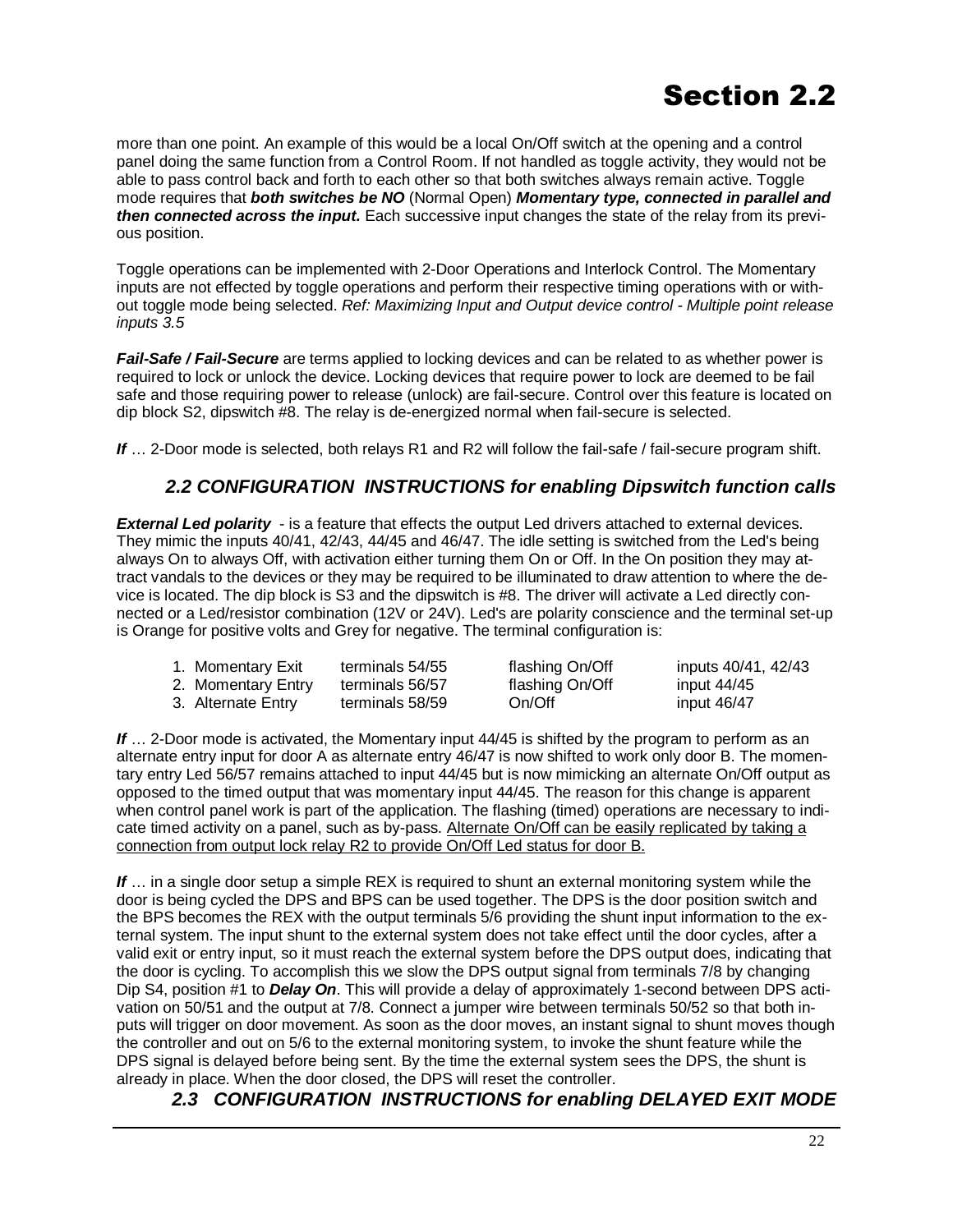

The Series 800 Controller is offered both as a component and also as a UL Listed System for delayed exit operations. When used with Securitron Magnetic Locks, series 32 or 62 and Touch Sense Bar TSB-3 or Sargent Panic Exit Devices, series

12-56, 12-58, 12-59, the combined component application is listed by Underwriters Laboratories as a system under category FWAX, Special Locking Arrangements.

Delayed exit modes are special modes of operation that control the release of a magnetic lock. A specific delay will occurr from the moment that an egress is attempted by the individual pushing on the bar of a panic exit device. Delayed exit locking systems are usually applied to emergency exit doors or on paths to exit doors. DRW –11 is a typical set-up.

Therefore this application is strictly regulated and the controlling device(s) must be listed and marked as being in compliance with the "special locking arrangements" code through a recognized listing agency such as UL or ULC in Canada and in particular they must be connected to the building fire system. The Series 800 Controller will respond to NFPA, BOCA, UBC, SBC and NBC (Canada) requirements through programming options. *The functions and limited variables associated to each of the de*layed operations are forced to adhere to known requirements by the controller program. If there *are any questions concerning the use of these modes, they should be directed to the governing AHJ over building regulations in the local of the intended installation.* 

All of the codes available from the Series 800 Controller have variables associated to their operations, but in general they function as follows: the door is secured with a magnetic lock and is released by the individual wanting to exit by pushing on the exit bar. Pushing on the bar initiates an irreversible delay time of up to 15 seconds (special dispensation may allow 30 seconds). During the delay before releasing the lock, a local audio alert sounds and depending on the application, a remote alarm may also activate. At the end of the delay, the lock releases and the local audio alert is turned off. It remains unlocked until a reset is invoked; the reset method may vary depending on the applied code or the AHJ.

In all instances, signage is required to indicate that those wishing to exit should keep pushing on the door or exit device and that the door will open in 15 seconds. These signage kits are available as options for the Series 800 Controller.

#### *Note:*

*The difference between a listed system and a listed component is that all devices used for the delayed exit application have been tested as a working system whereas component listings are individually tested devices grouped together to create the application, and are individually listed.*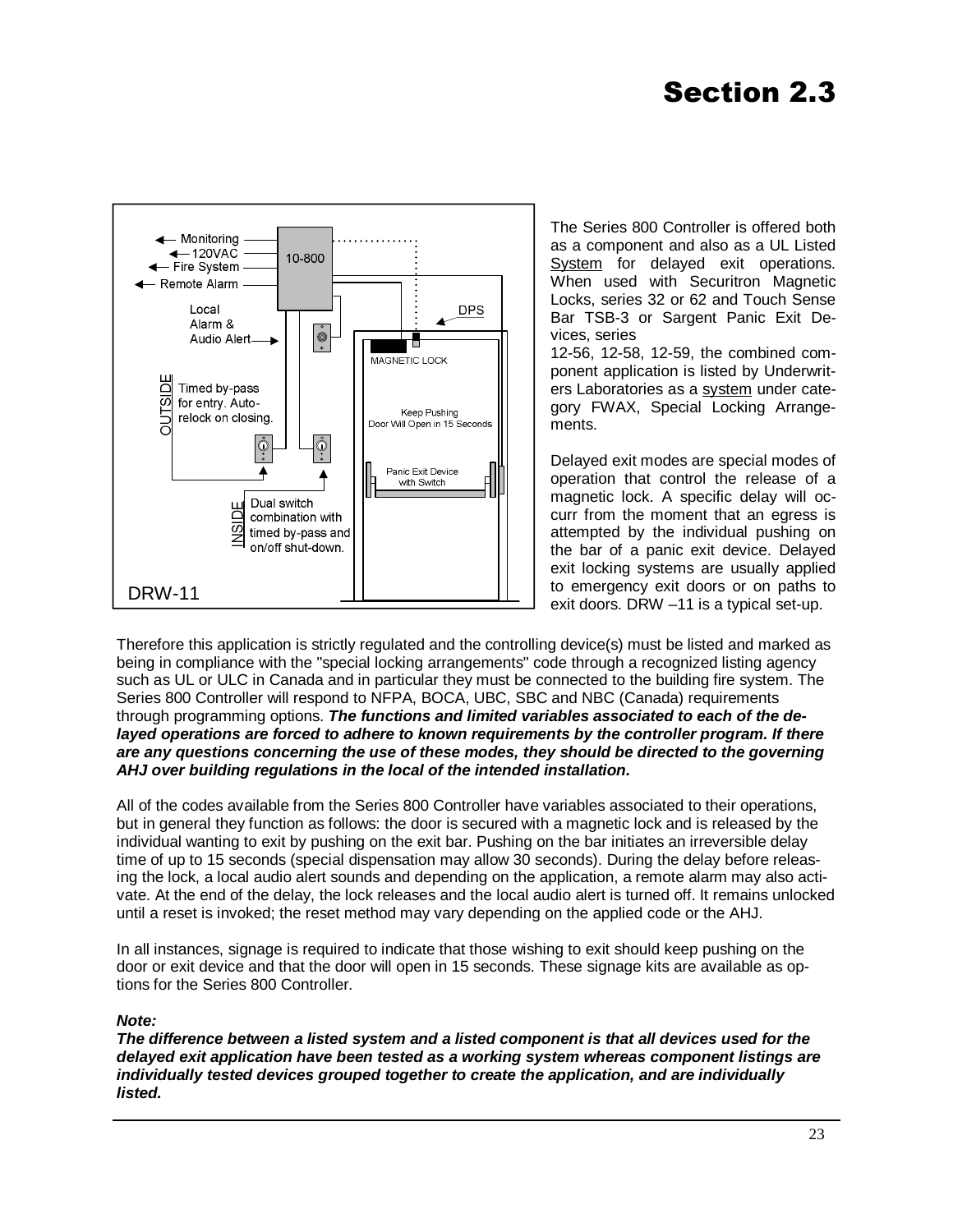## **Section 2.3**

#### *Delayed Exit Functions*

Codes for delayed exit vary to meet the requirements of the different jurisdictions which Series 800 Controllers are programmed to respond to, they are:

- 1. NFPA 101 SPECIAL LOCKING ARRANGEMENTS
- 2. SBC STANDARD BUILDING CODE
- 3. UBC UNIFORM BUILDING CODE<br>4. BOCA BUILDING OFFICIALS CODE
- BUILDING OFFICIALS CODE ADMINISTRATORS
- 5. NBC NATIONAL BUILDING CODE of CANADA

The door is locked secure by a *magnetic lock,* as the locking device must be of a fail-safe design in that it requires power to lock. The exit sequence is initiated by pushing on the exit device, or devices if it is a pair of doors, connected to Exit A, terminals 40/41 or Exit B, terminals 42/43. The switch can be either NC or NO as the controller can be configured to accept either type. These inputs are the only triggers for delayed exit operations.

A *nuisance feature* of 1, 2 or 3 seconds is available and the amount of time and its use is governed by the code selected or the user and use of this feature may be overruled by the AHJ locally. During the nuisance cycle the audio alert connected to relay R3 designated to be the local alarm will Pulse as opposed to remaining steady *On*. Its use is to indicate to whomever is pushing on the bar that they are initiating the release system. If they remove themselves from the bar before the nuisance time selected expires, the audio alert will turn off and the system will be ready for the next initiate. If on the other hand an exit is demanded, the individual will maintain pressure on the bar and after the nuisance time has expired, the audio alert will *sound steady* and the *IRREVOCABLE* release countdown will initiate. At the end of the count, normally 15 seconds in total, the lock will release.

The lock will remain unlocked (without power) until manually re-locked by a *reset device.* All codes, other than BOCA or SBC, will require a *Momentary* type switch connected to input terminals 48/49. Generally a key switch is employed but any momentary switch associated to a manual function is usually acceptable as long as it is in a position whereby only an authorized person can perform the reset function. The exception is a Door Position Switch (DPS) which is NOT ACCEPTABLE as a reset except that the DPS is a significant and unique part of the BOCA and SBC codes.

The local alarm relay (R3) is designated by the program to provide control over the audio alert and is MANDATORY by CODE to indicate to the user that the system has activated. The remote alarm relay (R2) is not a code requirement but is provided to insure that an alarm is continuous and that a response is necessary by an attendant as the local alarm will turn off when the lock is released. All relays are energized on power-up and de-energize when triggered.

Briefly the code applications when selected by dipswitch selection using dipswitch S1, the operational characteristics are as follows: *Ref: setup drawings on pages 25 and 26*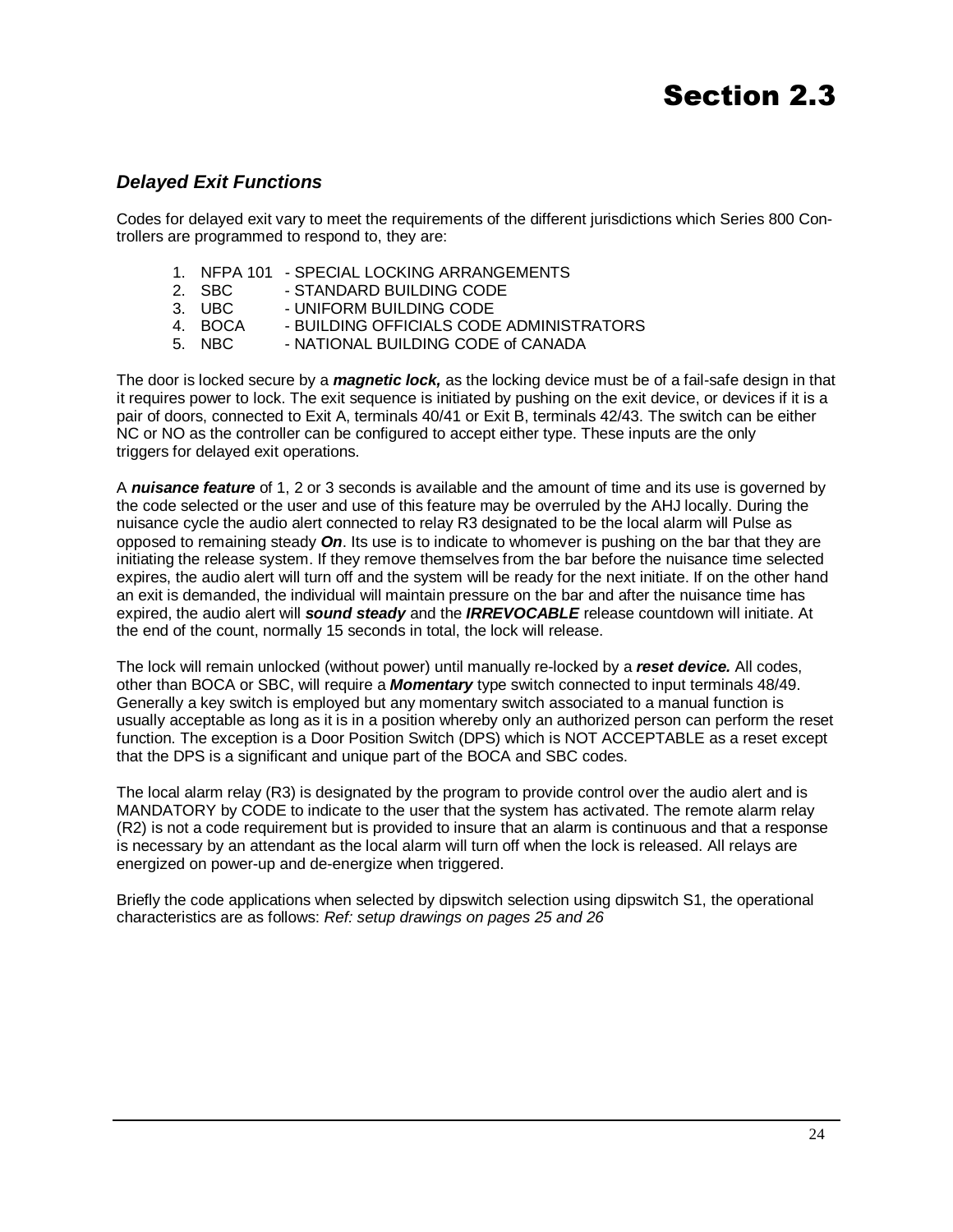### **Section 2.3**

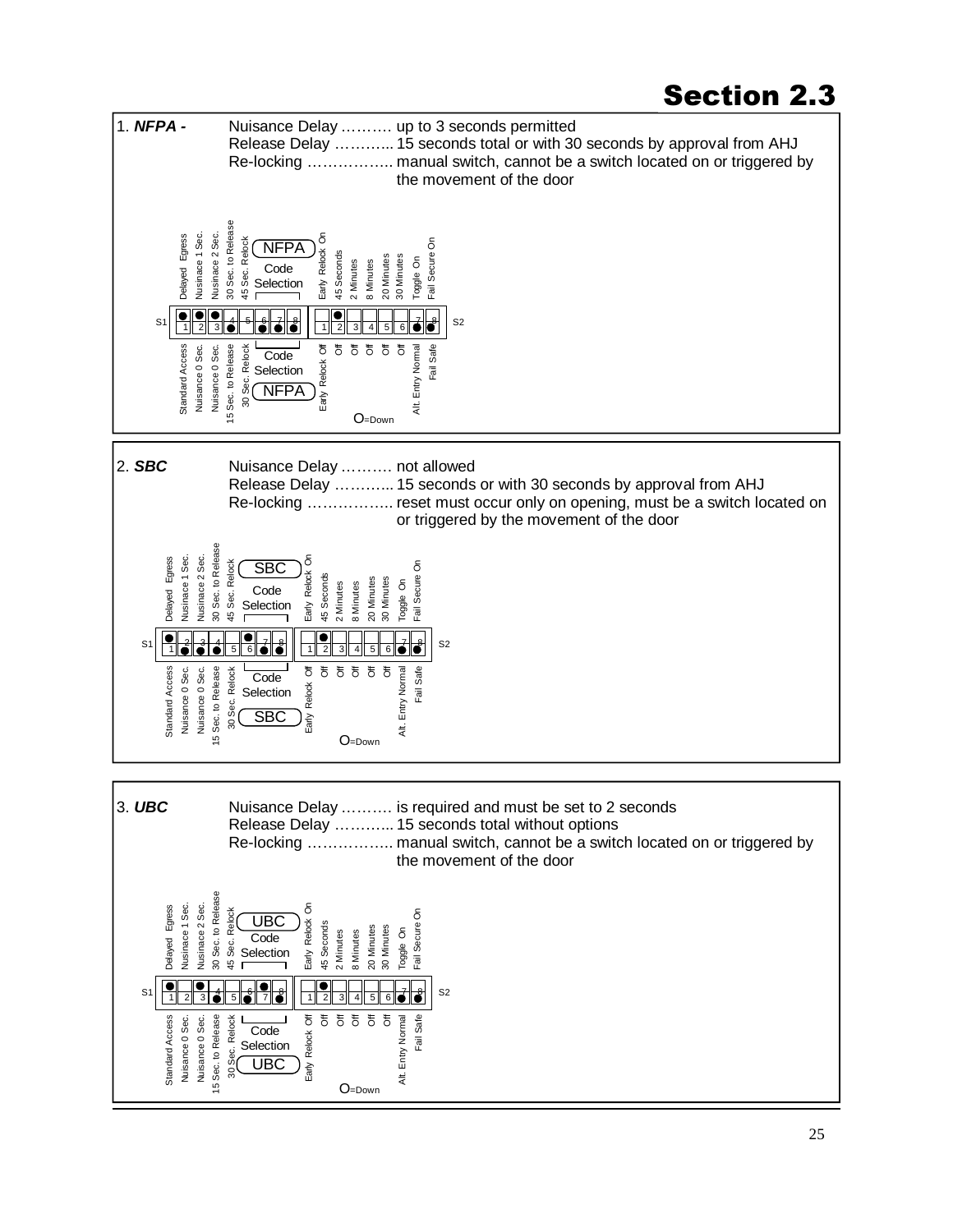

*Note: power supplied to the controller is often a part of the code specific application and should be checked locally if battery back-up is a consideration for your application. The Series 800 Controller*  incorporates a fire drop-out circuit across terminals 3/4 that will remove power from all relays in the *event of a fire and a separate manual fire re-lock switch may be employed on terminals 1/2 to restrict activation of the lock system by unauthorized users. If batteries are employed, the fire drop-out also removes battery power. Ref: Electrical Specifications 4.4 for more information about the fire relay operation.*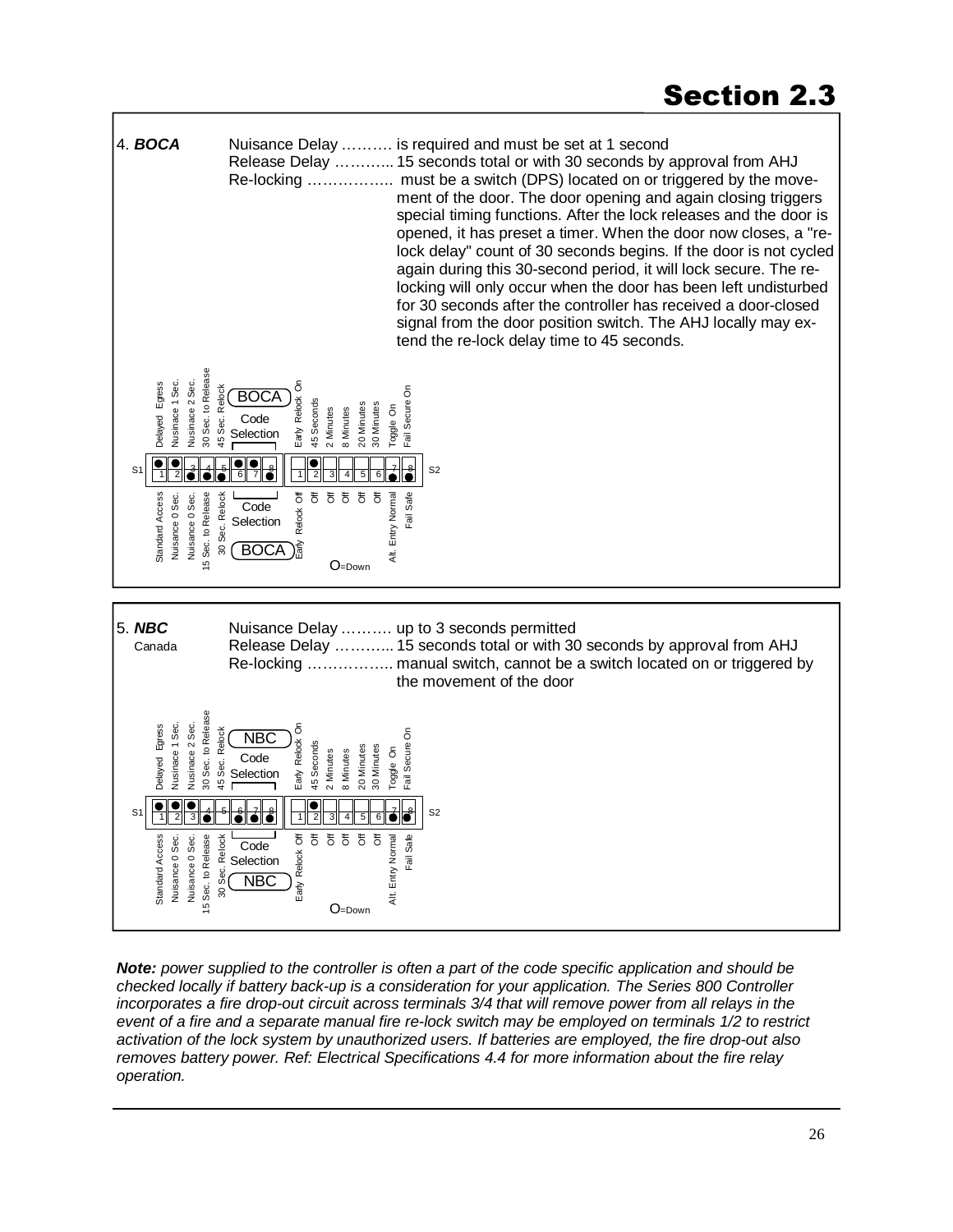## **Section 2.4**

### *2.4 CONFIGURATION INSTRUCTIONS for 2-DOOR CONTROL OPERATIONS*



*Note: the controller pro-*

*gram will not allow "delayed exit" operations to become operational when 2-Door mode is active.* 

Because the Series 800 Controller will provide interlock operations, it is, by design, able to control two different openings with independent release and timing functions. The grant time for release selected is applicable to both doors. If one door is triggered and then the other is triggered, at a different time, while the first cycle is active, they will each be given their full count independently of each other. There are some minor automatic internal changes as a result of invoking the 2-Door mode and they affect input *triggers*, *door position, and bolt position inputs,* as well as the external *Led drivers*. All alarm output is limited to operations of relay R3 and a "door ajar" alarm for instance will not be identified as coming from door A or B. Attendance to the door will be required to confirm which door is open.

Configuring the controller into 2-Door mode *Normal,* so designated to differentiate from *Interlock* mode, is accomplished by changing dip settings in block S4. Slide the switches #3,4 & 5 to On. *Ref: Figure DRW 12* 



Because the controller has only one Alternate input in standard mode, once 2-Door mode is invoked, an internal program *repositions the Momentary Entry input*, terminals 44/45 to conform to the same rules of operation associated to the Alternate Entry input, terminals 46/47. Input 44/45 controls relay R1, door A and input 46/47 controls relay R2, door B. When locks are connected to the relays, both will then independently respond to Maintained switch changes for On / Off control as can be provided by a manual key switch or a time clock. These inputs are also the preferred location for integration of card reader relay output signals to release the lock from a valid card read for entry or exit. The reason being that these types of devices have a grant for release time available within their programming capabilities and will make the decision as to when, and for how long, the locking mechanism will be released. *Ref: Maximizing Input and Output Device Control 3.0.*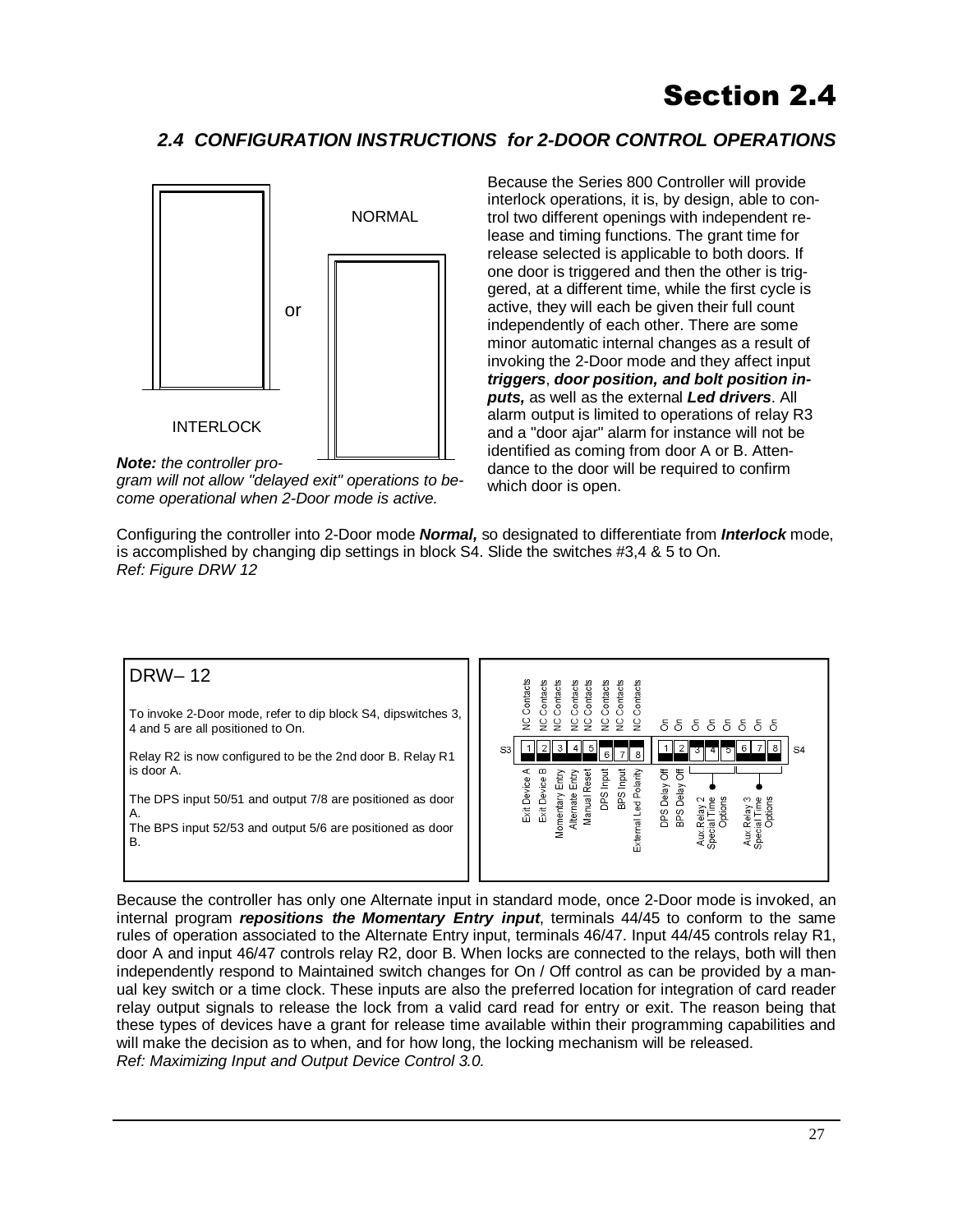2-Door Operations continued ……

*If* … toggle mode is invoked, each door will respond independently as detailed above but the switches connected to inputs 44/45 & 46/47 must be Momentary type as opposed to Maintained (Alternate) type. *See Ref: Toggle mode input and output characteristics - Section 1.1* 

When 2-Door mode is configured, the lock relay *R1* becomes *Door "A"* and is now only associated to the switch activity of the DPS connected to terminals 50 and 51. The Momentary Exit input 40/41 is now only associated to door "A". If a timed entry is required as part of the application, the entry switch will also have to be connected to terminals 40 and 41. The Led driver output 54 and 55 that indicates activity from inputs 40/41 mirrors the timer related operations of door "A".

The auxiliary relay *R2* becomes *Door "B"* and is *only* associated to the activity of the BPS switch connected to terminals 52 and 53. The Momentary Exit input 42/43 is now only associated to door "B" and if a timed entry is required as part of the application, the entry will also have to be connected to terminals 42 and 43. The Led driver output (originally Momentary Entry) 56 and 57 that indicates activity from inputs 42/43 mirrors the timer related operations of door "B".

*Note: when two switches are to be connected to the same input, they will both have to be NO type and connected in parallel and then across the input.* 

#### DRW-13 COM. ದ Door 40  $+$  +  $+$  +  $+$ O Door A Push This illustration shows a typical dual 41 Button  $\bullet$  $N.C.$   $N.O.$  $42$ switch hook-up to the Momentary Exit  $\Omega$ Switch Contact input for door A in 2-Door mode. One 43 44switch is located at the door and the  $\Omega$ **COM**  45 other is on a remote control panel. If **Control**  $\circ$ 46 47Push  $\circ$ more than one device is required to  $N.C.$   $N.O.$ Button trigger an input, the contacts must be 48+  $\circ$  $\mathbb{C}$ NO type in all instances. Switch Contact  $\frac{4}{5}$

### *2.5 CONFIGURATION INSTRUCTIONS for INTERLOCK CONTROL OPERATIONS*

An interlock, in simple terms, insures that one opening cannot be accessed or exited from if the other is in an unsecured state which usually means that the other door is open. If there is a risk of tamper or other serendipitous attempts at breaching the security of the interlock, more than one method of checking status should be a primary concern. The most effective means of providing reliable status information to the controller is to use two sensing switches for each door leaf associated to the interlock operation. One switch to monitor the door position (DPS) is connected in series with a bond sensing device switch (BPS), if a magnetic lock is being used, or in series with a latch bolt switch (BPS), if a bolt lock is being employed. With the two sensing switch applications in place a would-be interloper would have to mask two separate devices at the same moment in order not to initiate an alarm.

The Series 800 Controller will invoke interlocking control between two openings without relying on door position switches, bolt position switches or any other external applications of wire or controlling devices to insure that the interlock operation is not breached. Control of the interlock is initiated by the first input from either opening which can be provided from an initiating device connected to input terminals 40/41, door A or 42/43, door B. If, at the time of the input, the other door is not reporting secure, the attempted input is ignored. A reasonable grant time should be programmed to allow for a normal opening and closing cycle.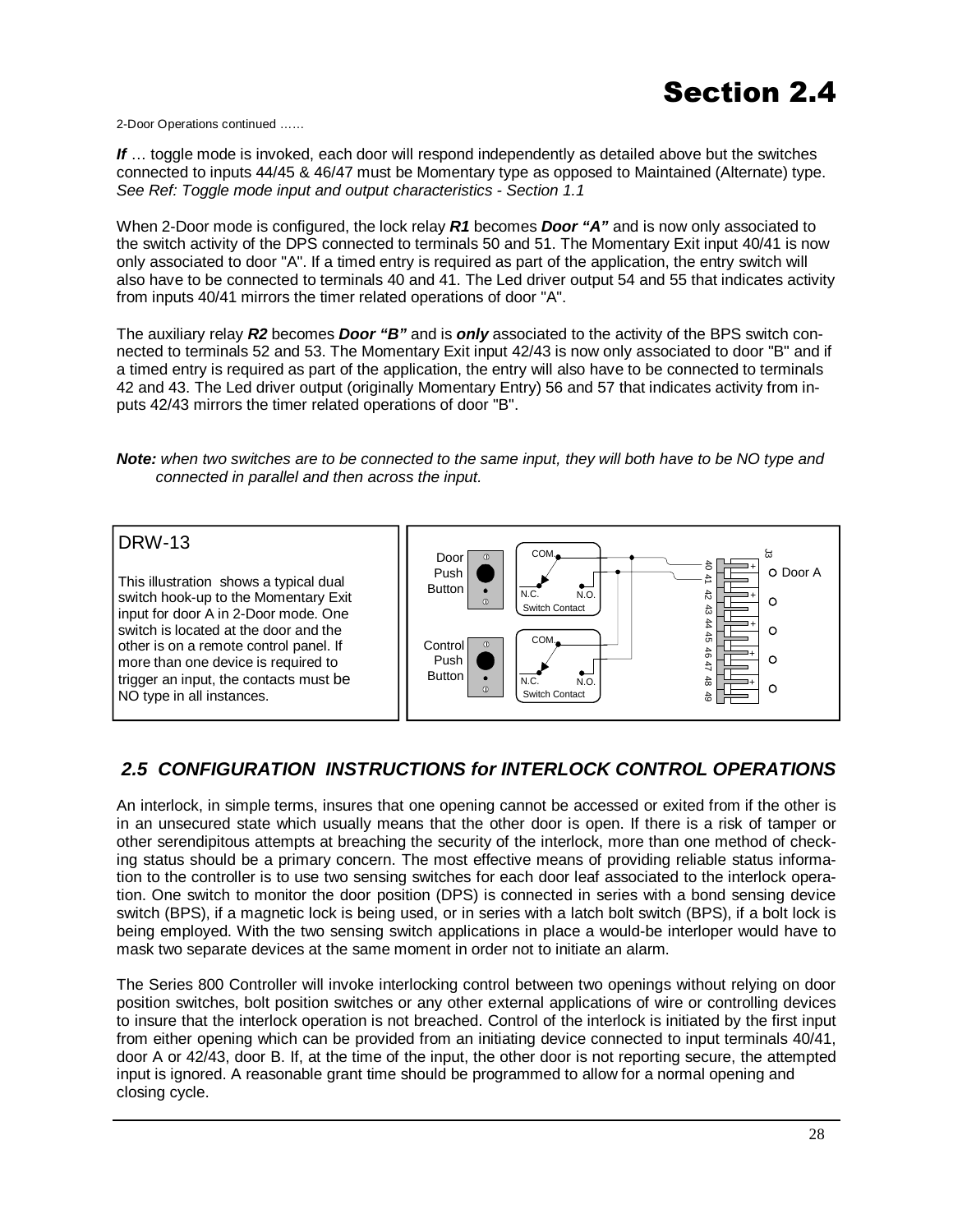2-Door Interlock continued ……...

*If*, after the grant time has expired, and the door is not closed, and confirmed secure by the DPS/BPS, relay R3 will initiate a "door ajar" alarm output. The grant time can be long to respond to the needs of ADA requirements, as the DPS on closing, after opening, will reset the grant timer to zero. The Alternate switch inputs, terminals 44/45 and 46/47, are not normally employed in interlock controls except to act as an override by an individual in authority or if the interlock is only active for certain periods. The Series 800 Controller will allow for the use of many activating devices in various scenarios that will likely accommodate the needs of all users.

The controller is equally divided between the two openings being controlled as is detailed in the above section "2-Door Function". The dipswitch setting is different and is detailed as follows: **Note:** *if as a user or installer, you are not familiar with the operations of the Series 800 Controller <i>it is suggested that you become familiar with 2-Door mode in detail before commencing installation or operation* 

 *of the interlock mode.*  DRW– 14 To invoke 2-Door Interlock Control, refer to dip block S4, dipswitch 3 is positioned to Off, dipswitches 4 and 5 are positioned to On. Relay R2 is now configured to be the 2nd door B. Relay R1 is door A. The DPS input 50/51 and output 7/8 are positioned as door A. The BPS input 52/53 and output 5/6 are positioned as door B. Door A cannot be opened if door B is not closed and reporting secure though BPS input 52/53. The same is true if door A is not closed and reporting secure through DPS input  $_{53}$  1 2 3 4 5  $\blacksquare$  1 1 2 3 4 5  $\blacksquare$ Exit Device A Exit Device B Momentary Entry Alternate Entry Manual Reset DPS Input BPS Input External Led Polarity NC Contacts NC Contacts NC Contacts NC Contacts NC Contacts NC Contacts NC Contacts NC Contacts On On On On On On On On DPS Delay Off BPS Delay Off Aux.Relay 2 Special Time Options Aux.Relay 3 Special Time Options

To configure the controller into 2-Door *Interlock* mode change dip settings in block S4. Slide the switch #3 to Off and #4 & 5 to On. *See Ref: DRW 14* 

*If* …. more than two openings are to be controlled with interlock operation - *Ref: Maximizing Input and Output Device Control for extended features for Multiple point release inputs 3.6* 

*Toggle mode* in 2-Door operations is a setting that effects the operation of input 44/45 and 46/47, the On / Off control over the lock relay(s) R1 and R2. Toggle action is a feature most commonly employed when a lock has to be controlled from more than one point. An example of this would be a local On/Off switch at the opening and a control panel doing the same function from a Control Room. If not handled as toggle activity, they would not be able to pass control back and forth to each other so that both switches always remain active. Toggle mode requires that *both switches be NO* (Normal Open) *Mo***mentary type connected in parallel and then connected across the input.** Each successive input changes the state of the relay from its previous position.

Toggle operations can be implemented with 2-Door operations and Interlock control. The Momentary inputs are not effected by toggle operations and perform their respective timing operations with or without Toggle mode being selected.

*Ref: Maximizing Input and Output device control - Multiple point release inputs 3.5*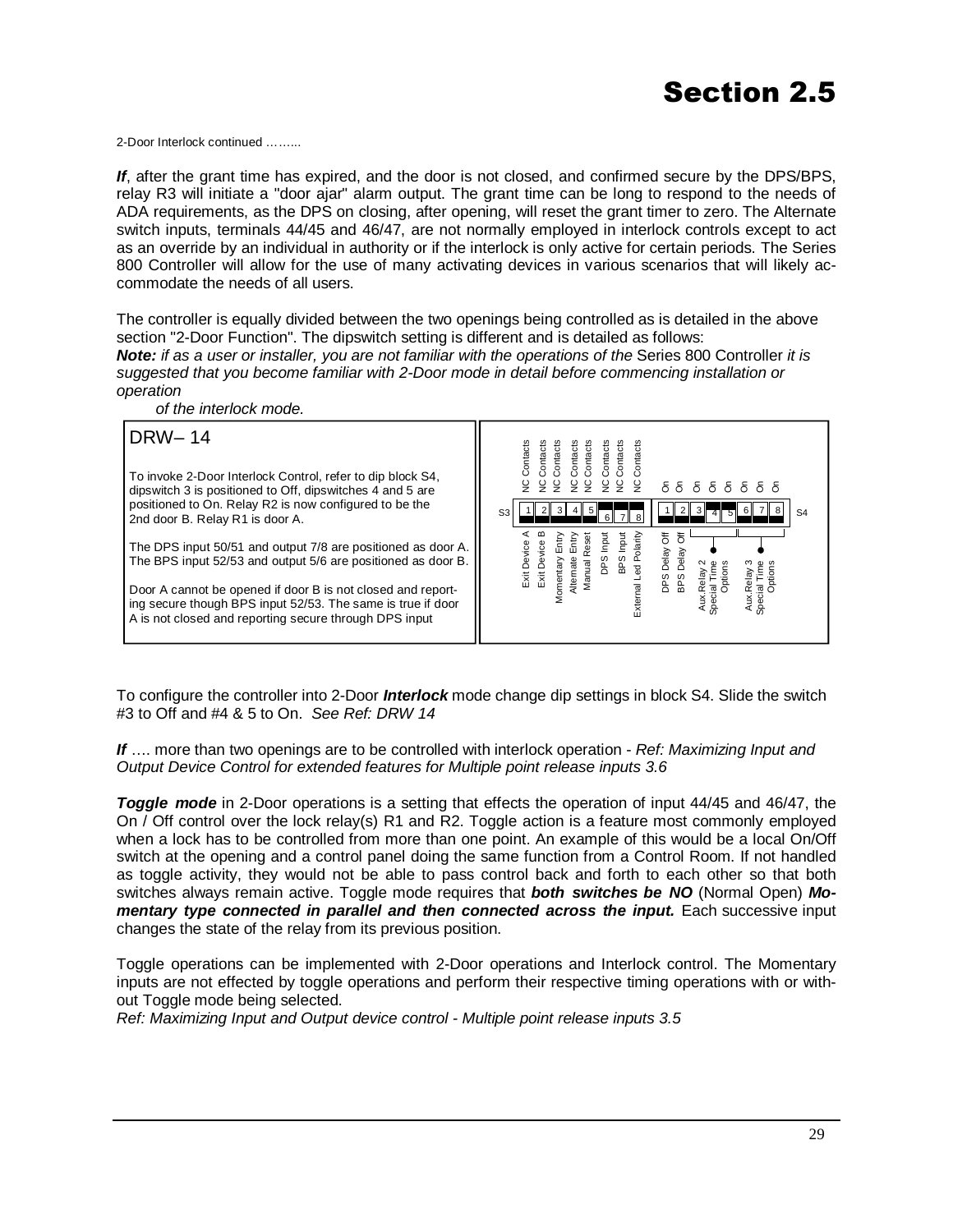# **Section 3.0 Maximizing Input and Output**

Complex integration of multiple devices at the opening and monitoring systems are possible with the standard Series 800 Controller. Section 3.0 offers advanced programming opportunities to enhance time and linking of relays in all modes.

| 3.0                                                  | Maximizing Input and Output Device Control for complex integration of external<br>components.                                                         | <b>PAGE</b>                      |
|------------------------------------------------------|-------------------------------------------------------------------------------------------------------------------------------------------------------|----------------------------------|
| $\mathbf{3}1$<br>32<br>33<br>34<br>3.5<br>3.6<br>3.7 | . Advanced time control and effects to output relays R1, R2 and R3<br>. Multiple point release inputs and Control Panel integration, Door Call Module | 31<br>35<br>37<br>39<br>40<br>41 |

- 3.7
- 3.8
- 3.9



Relay R2 - Dip Block S4 / Special Timing Options

*Assumptions -* Controller lock relays set for fail-safe operation. Grant for lock release selected @ 8 seconds, dip block S1, dipswitch #5 On. Extended time selected @ 45 seconds, dip block S2, dipswitch #2 On. Door is cycled, if not cycled, grant time de-energizes R1 for 8 sec., then relock.

> **Note:** Any combination of time slots can be selected from dip blocks S1 and S2. *Relays are always energized on power up.* Relay *contact illustrations*, Normal NO & NC, are relays *without* power. Triggers (trg.) are inputs - terminals 40 through 53.

Mixing manual jumper link switching with dip link switching will cause undocumented activity to occur.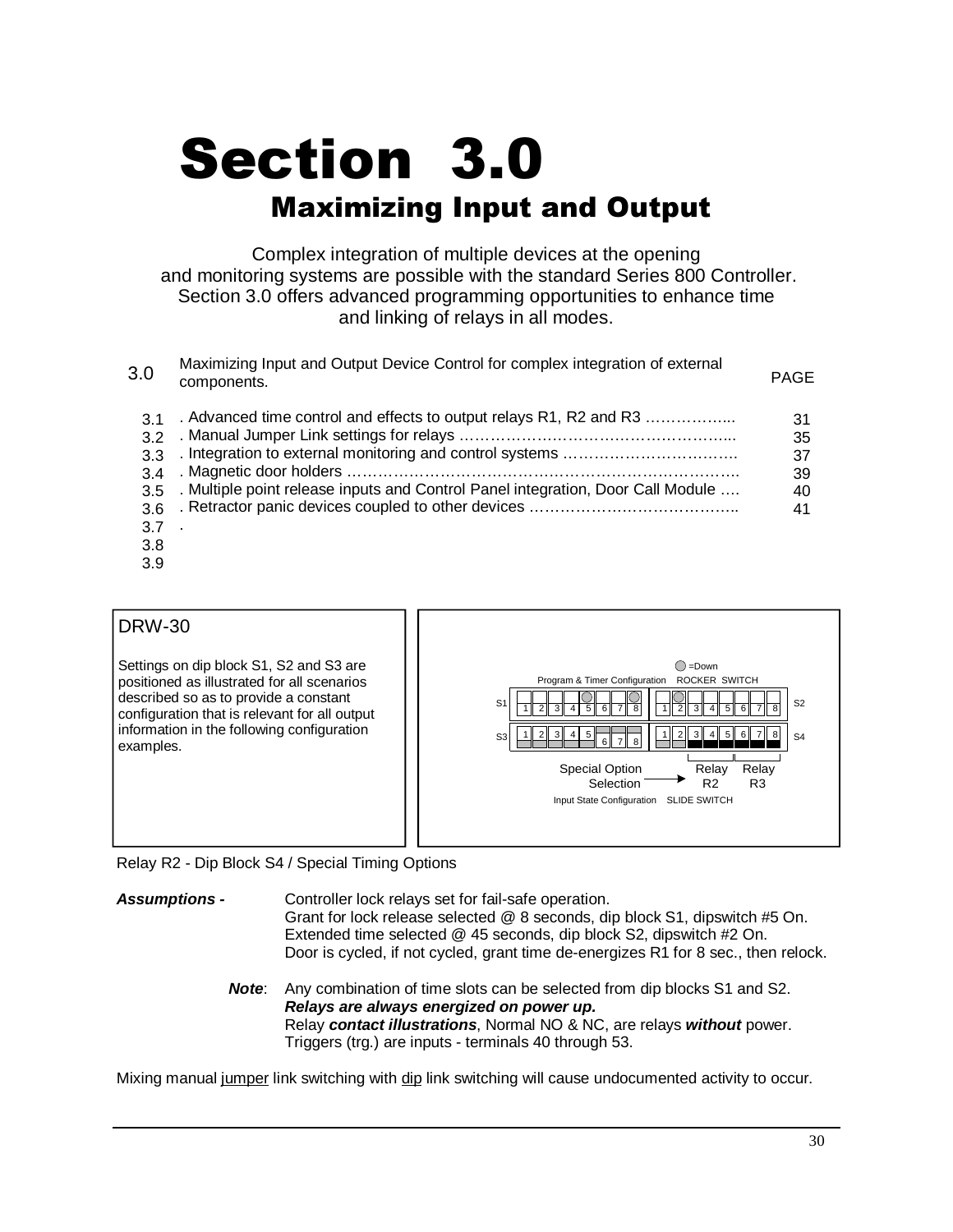### *3.1 Advanced Time Control and Effects to Output relays R1, R2 and R3*

The demands at the opening are as dynamic as any production can be with many directors as opposed to one. There could be more players, but, it is usually the case whereby the opening design, the building code, the fire code, ADA and just how much hardware attached to the opening is necessary to obtain the operations desired for the intended use. Each of the cast of characters has to be seamlessly worked into the production. Once all of this information is correlated, a sequence of operation can be written. Abbreviated and point format is the most informative as well as the easiest to mark off when identified and positioned.

The Series 800 Controller, offers a simple application of relay logic that is field selected to perform input and output operations necessary for access management of low voltage electric devices controlled by switches. The logic is complimented by programmable timers that will activate relays to On or Off at the right moment, for the right amount of time, to orchestrate a series of events. For example, releasing a lock and enabling the auto-opener requires a short delay between two operations and a trigger pulse to activate the operator. Not complicated, but, when you add retractor panic devices, there is now a third operation. Now a simultaneous operation has to occur between the lock release and then again between the panic retraction, and then the auto-opener. The tricky part is holding the panics retracted without cycling the operator and maintaining control over the outside push pad for day use. *A caveat is also attached that requires the auto-opener not to activate if the panic bolt is not retracted or the lock is not unlocked.* 

External alarm reporting output to most monitoring systems may be a dry contact closure opening to signal the event, but many applications of alarm are made up from visual and audio alerts that require power. Annunciation panels, door ajar alerts and remote control stations are all devices that require power to activate. In order to provide a visual or audio indication that is unique to the type of alarm the controller can be set to provide *oscillating On/Off output* at one second intervals as opposed to a steady On. In order to trigger many external systems or electric motor devices, a *pulse output* is desired as opposed to a steady on which in some instances can effect the operations of the external equipment. When this pulse signal is received, it is also important so that the sequence of operation is consistent with operations of the opening.

This configurable programming is typical of the operations imbedded into the Series 800 Controller. There are many scenarios and device applications coupled to user situations that we have provided for in Section 3.0. If you are in need of a particular cycle sequence of operation that does not seem to be apparent, contact the factory *BY FAX* with a description of your sequence of operation as we may be able to offer a quick solution using the standard RLB800 controller. Don't forget to add your voice # so we can call you.

### *Relay R2 - Dip Block S4 / Special Timing Options*

#### *DRW 31 – NORMAL This is the DEFAULT SETTING for Auxiliary Relay R2*

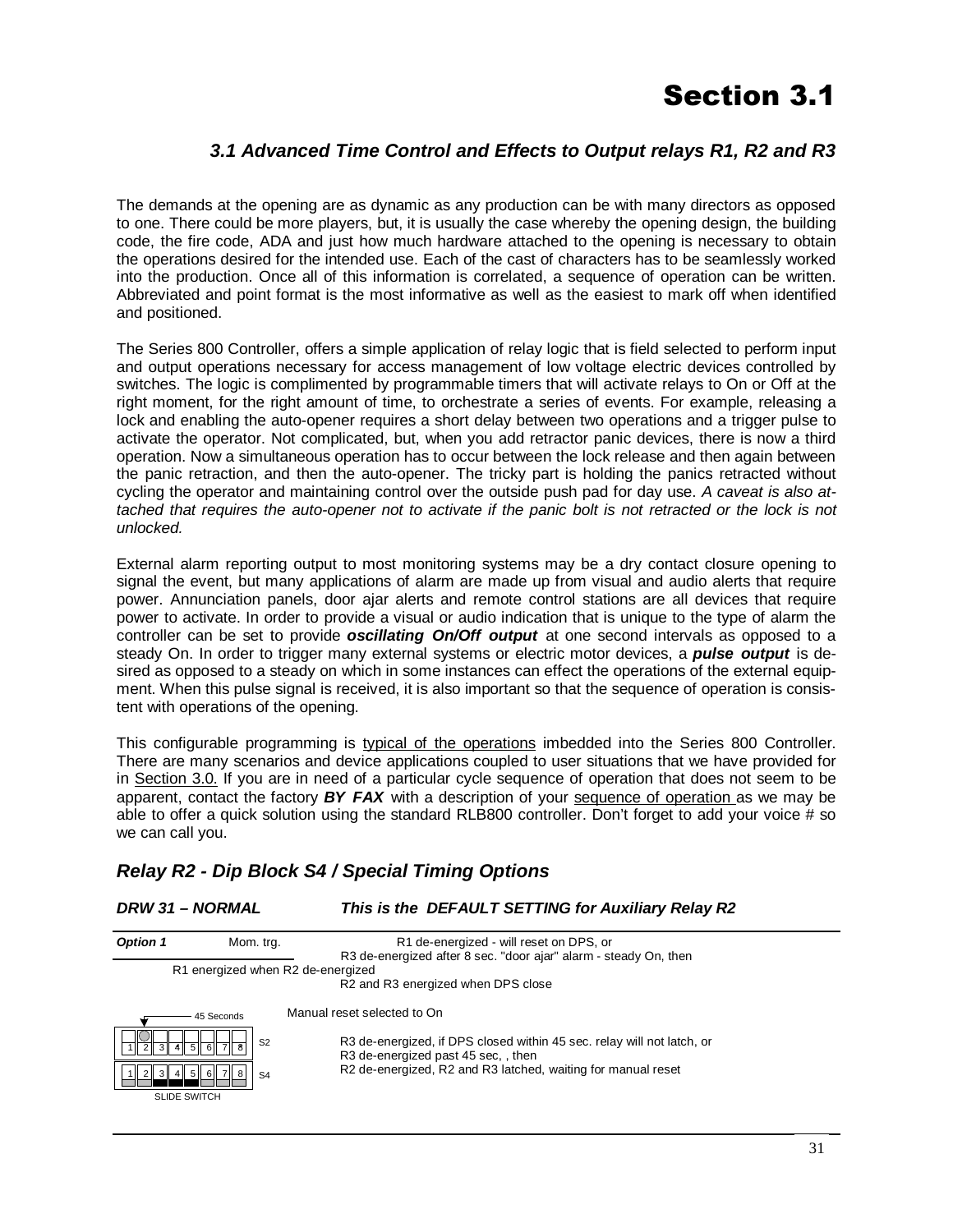Relay R2 - S4 Special Options continued ……….

#### *DRW-32 This function will set the Relay R2 to 1 second oscillation*

| <b>Option 2</b>                                                                           | Mom. trg.                                                                       | R1 de-energized - will reset on DPS or<br>R3 de-energized after 8 sec. "door ajar" alarm - steady On, then<br>R2 de-energized after 45 sec. "remote" alarm" - pulse On/Off, I sec. intervals, then<br>R1 energized when R2 de-energized<br>R2 and R3 energized when DPS close                          |
|-------------------------------------------------------------------------------------------|---------------------------------------------------------------------------------|--------------------------------------------------------------------------------------------------------------------------------------------------------------------------------------------------------------------------------------------------------------------------------------------------------|
| $\overline{2}$<br>3<br>5<br>6<br>4<br>5<br>$\,6\,$<br>SLIDE SWITCH                        | 45 Seconds<br>S <sub>2</sub><br>7<br>8<br>$\overline{7}$<br>8<br>S <sub>4</sub> | Manual reset selected to On<br>R3 de-energized, if DPS closed within 45 sec. / relay will not latch or<br>R3 de-energized past 45 sec,, then<br>R2 de-energized, R2 and R3 latched, waiting for manual reset                                                                                           |
| <b>DRW-33</b>                                                                             |                                                                                 | This function will set the Relay R2 to 1/4 second pulse                                                                                                                                                                                                                                                |
| Option 3                                                                                  | Mom trg.                                                                        | R1 de-energized - will reset on DPS or<br>R3 de-energized after 8 sec. "door ajar" alarm - steady On, then<br>R2 de-energized after 45 sec. "remote" alarm - pulse On/Off, for 1/4 sec., then<br>R1 energized when R2 de-energized<br>R2 and R3 energized when DPS close                               |
| 3<br>6<br>5<br>$\,$ 5 $\,$<br>$\overline{2}$<br>3 <br>6<br>$\overline{4}$<br>SLIDE SWITCH | 45 Seconds<br>S <sub>2</sub><br>8<br>7<br>8<br>S <sub>4</sub>                   | Manual reset selected to On<br>R3 de-energized, if DPS closed within 45 sec. / relay will not latch or<br>R3 de-energized past 45 sec,, then<br>R2 de-energized, R2 and R3 latched, waiting for manual reset                                                                                           |
| <b>DRW-34</b>                                                                             |                                                                                 | This function will set a software link connection between R2 to R1                                                                                                                                                                                                                                     |
| Option 4                                                                                  | Mom trg.                                                                        | R1 & R2 both de-energize - both will reset on DPS close<br>R3 de-energized after 8 sec., remains de-energized and will reset only on DPS close<br>R1 & R2 energize after 45 sec.                                                                                                                       |
|                                                                                           | 45 Seconds                                                                      | Manual reset selected to On                                                                                                                                                                                                                                                                            |
| 5<br>6                                                                                    | S <sub>2</sub><br>8                                                             | R3 de-energized after 8 sec. and then after 45 seconds R1 & R2 reset - R3 latches<br>R3 waiting for manual reset                                                                                                                                                                                       |
| 6<br>5<br><b>SLIDE SWITCH</b>                                                             | 8<br>S <sub>4</sub><br>Alt. trg.                                                | R2 follows R1, both are de-energized                                                                                                                                                                                                                                                                   |
| $DRW - 35$<br>Option 5                                                                    | Mom trg.                                                                        | This function hold R2 and R3 active [de-energized] until a DPS reset occurs<br>R1 & R2 both de-energize - both will reset on DPS close<br>R3 de-energized after 8 sec., remains de-energized and will reset only on DPS close<br>R1 energizes after 45 sec. / R2 remains de-energized until DPS closed |
|                                                                                           | 45 Seconds                                                                      | Manual reset selected to On                                                                                                                                                                                                                                                                            |
|                                                                                           |                                                                                 | R3 de-energized after 8 sec., and after 45 seconds R1 reset s- R3 latches / R2 is still de-                                                                                                                                                                                                            |

 $3$   $\parallel$  4 **SLIDE SWITCH** 

2

1 || 2 || 3 || 4

Alt. R2 follows R1- both are de-energized

R2 energizes on DPS close - R3 remains latched waiting for manual reset

energized

Alt.= Alternate Mode Terminals

 $\frac{1}{4}$  5 6 7 8

. S2

S4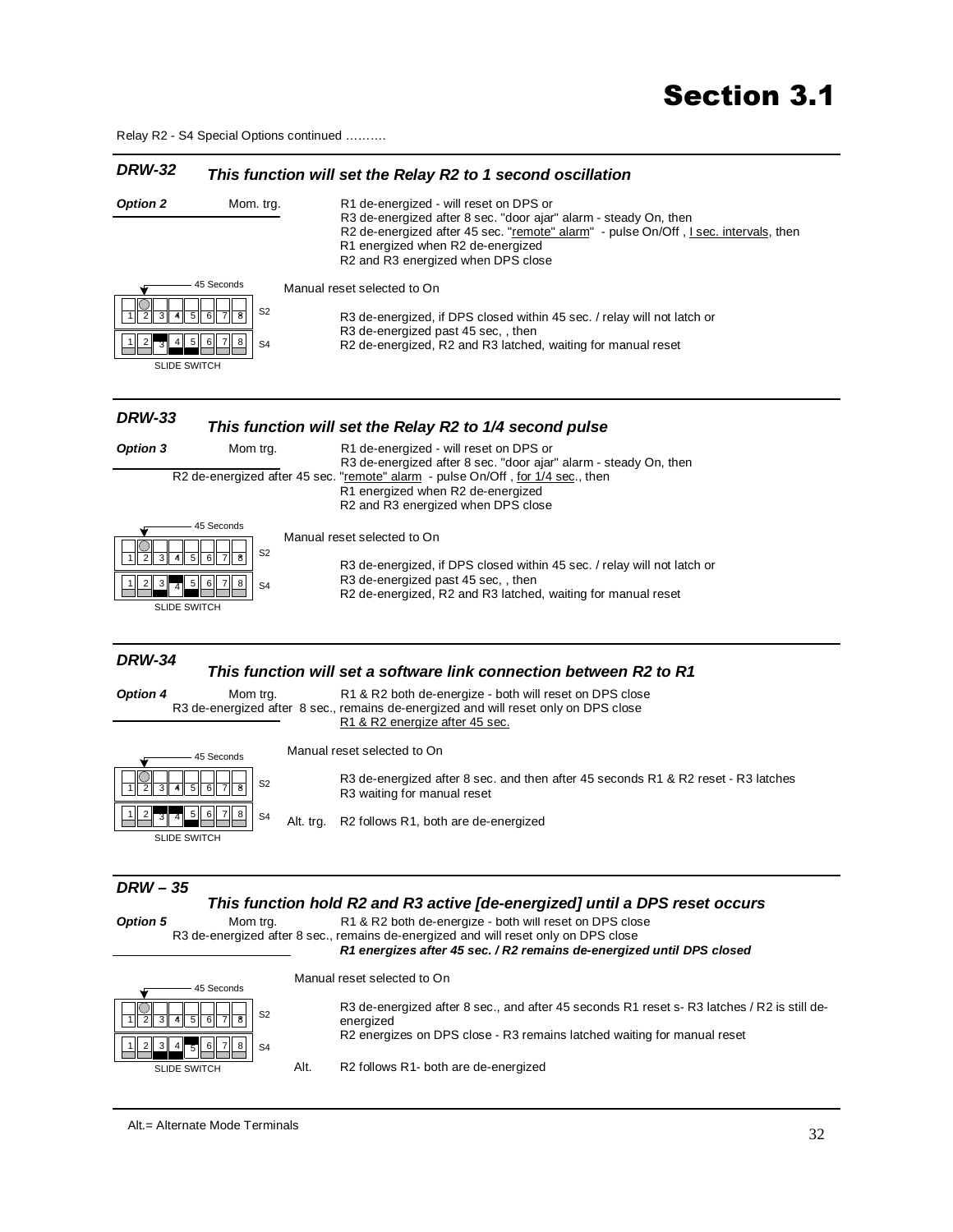Relay R2 - S4 Special Options continued ……...

#### *DRW-36 This function increases the Jumper set Delay time for R2 from 1/2 sec. To 1 Sec.*



#### *Relay R3 - Dip Block S4 / Special Timing Options*

| DRW-38 - NORMAL                                                                                                                                                                            | This is the DEFAULT SETTING for Auxiliary Relay R3                                                                                                                                                                                                                                                                                                                                                                                                                        |
|--------------------------------------------------------------------------------------------------------------------------------------------------------------------------------------------|---------------------------------------------------------------------------------------------------------------------------------------------------------------------------------------------------------------------------------------------------------------------------------------------------------------------------------------------------------------------------------------------------------------------------------------------------------------------------|
| <b>Option 1</b><br>Mom. trg.<br>45 Seconds<br>S <sub>2</sub><br>$\overline{4}$ 5 6<br>$7\overline{8}$<br>$\overline{3}$<br>5<br>4<br>6 <br>8<br>3<br>S <sub>4</sub><br><b>SLIDE SWITCH</b> | R1 de-energized - will reset on DPS, or<br>R3 de-energized after 8 sec. "door ajar" alarm - steady On, then<br>R2 de-energized after 45 sec. "remote" alarm - steady On, then<br>R1 energized when R2 de-energized<br>R2 and R3 energized when DPS close<br>Manual reset selected to On<br>R3 de-energized, if DPS closed within 45 sec. / relay will not latch, or<br>R3 de-energized past 45 sec,, then<br>R2 de-energized, R2 and R3 latched, waiting for manual reset |

#### *DRW-39 This function will set the relay R3 to 1 second oscillation*

| Option 2<br>Mom. trg. |                       |                | R1 de-energized - will reset on DPS or                                                                                                                                                                                              |
|-----------------------|-----------------------|----------------|-------------------------------------------------------------------------------------------------------------------------------------------------------------------------------------------------------------------------------------|
|                       |                       |                | R3 de-energized after 8 sec. "door ajar" alarm - pulse On/Off, I sec. intervals, then<br>R2 de-energized after 45 sec. "remote" alarm" - steady On, then<br>R1 energized when R2 de-energized<br>R2 and R3 energized when DPS close |
| 45<br>3               | 45 Seconds<br>6       | S <sub>2</sub> | Manual reset selected to On<br>R3 de-energized, if DPS closed within 45 sec. / relay will not latch or                                                                                                                              |
| 3                     | $.4$ 5 $\overline{6}$ | S <sub>4</sub> | R3 de-energized past 45 sec., then<br>R2 de-energized, R2 and R3 latched, waiting for manual reset                                                                                                                                  |
| <b>SLIDE SWITCH</b>   |                       |                |                                                                                                                                                                                                                                     |

Alt.= Alternate Mode Terminals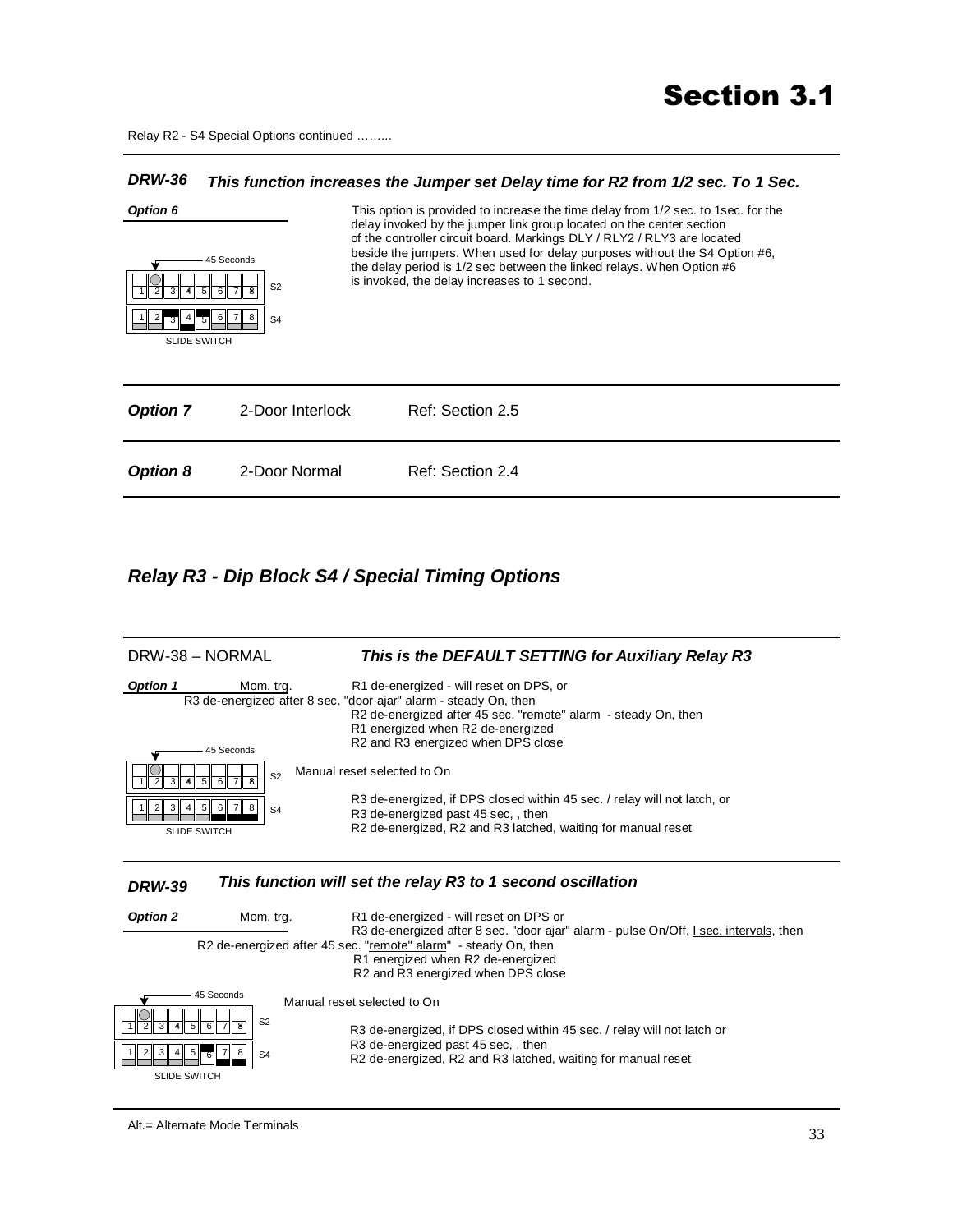Relay R3 - S4 Special Options continued ……..

#### *DRW-40 This function will set the Relay R3 to only pulse for 1/4 second*

| Option 3                                   | Mom trg.       | R1 de-energized - will reset on DPS, or                                                                                                                                                                                |
|--------------------------------------------|----------------|------------------------------------------------------------------------------------------------------------------------------------------------------------------------------------------------------------------------|
| 45 Seconds                                 |                | R3 de-energized after 8 sec. "door ajar" alarm - pulse On/Off, for 1/4 sec, then<br>R2 de-energized after 45 sec. "remote" alarm - steady On, then<br>R1 energized when R2 de-energized<br>R2 energized when DPS close |
| $4$ 5<br>ৰ⊺<br>$6$ 7 $8$<br>2 <sub>1</sub> | S <sub>2</sub> | Manual reset selected to On                                                                                                                                                                                            |
| $3$ 4 5 6 $7$                              | S <sub>4</sub> | R <sub>2</sub> de-energized, R <sub>2</sub> latched, waiting for manual reset                                                                                                                                          |
| <b>SLIDE SWITCH</b>                        |                |                                                                                                                                                                                                                        |

#### *DRW-41 This function will set a software link connection between R3 to R1*

| <b>Option 4</b><br>Mom trg.            |                | R1 & R3 both de-energize - both will reset on DPS close<br>R2 de-energized after 45 sec., remains de-energized and will reset only on DPS close |  |
|----------------------------------------|----------------|-------------------------------------------------------------------------------------------------------------------------------------------------|--|
|                                        |                | R1 & R3 energize after 45 sec.                                                                                                                  |  |
|                                        | 45 Seconds     | Manual reset selected to On                                                                                                                     |  |
| 5<br>3 <sup>  </sup><br>6 <sup>1</sup> | S <sub>2</sub> | R2 de-energized after 45 sec., R1 & R3 reset - R2 latches<br>R2 waiting for manual reset                                                        |  |
| 3<br>$ 4 5 $ 6                         | S <sub>4</sub> | Alt. trg. R3 follows R1, both are de-energized                                                                                                  |  |
| <b>SLIDE SWITCH</b>                    |                | Note:<br>Option 4 is not a viable selection when 2-Door mode has been selected.                                                                 |  |

#### *DRW-42 This function hold R2 and R3 active [de-energized] until a DPS reset occurs*



 Manual reset selected to On R2 de-energized after 45 sec., R1 reset s- R2 latches / R3 is still de-energized R3 energizes on DPS close - R2 remains latched waiting for manual reset Alt. R3 follows R1- both are de-energized Note: When 2-Door mode enabled, DPS (50/51) reset for R1, BPS (52/53) reset for R3, also Mom. trigger for either door will de-energize R3. Alt. On/Off for either door will de-energize/energized R3. 2 1 2 3 4 5 6 7 8 SLIDE SWITCH 1 || 2 || 3 || 4  $\frac{1}{4}$  5 6 7 8 . S2 S4 45 Seconds

#### *DRW-43 This function increases the Jumper set Delay time for R3 from 1/2 sec. To 1 Sec.*

| Option 6                                                                        | This option is provided to increase the time delay from 1/2 sec. to 1 sec. for the<br>delay invoked by the jumper link group located on the center section |
|---------------------------------------------------------------------------------|------------------------------------------------------------------------------------------------------------------------------------------------------------|
|                                                                                 | of the controller circuit board. Markings DLY / RLY2 / RLY3 are located                                                                                    |
|                                                                                 | beside the jumpers. When used for delay purposes without the S4 Option #6,<br>the delay period is 1/2 sec between the linked relays. When Option #6        |
| 45 Seconds                                                                      | is invoked, the delay increases to 1 second.                                                                                                               |
| S <sub>2</sub><br>$\overline{3}$<br>$\overline{4}$<br>5 <sub>  </sub><br>8<br>6 |                                                                                                                                                            |
| $\mathcal{R}$<br>5 <sup>1</sup><br>4 <sup>1</sup><br>S <sub>4</sub><br>ିଶ<br>R  |                                                                                                                                                            |
| <b>SLIDE SWITCH</b>                                                             |                                                                                                                                                            |

Alt.= Alternate Mode Terminals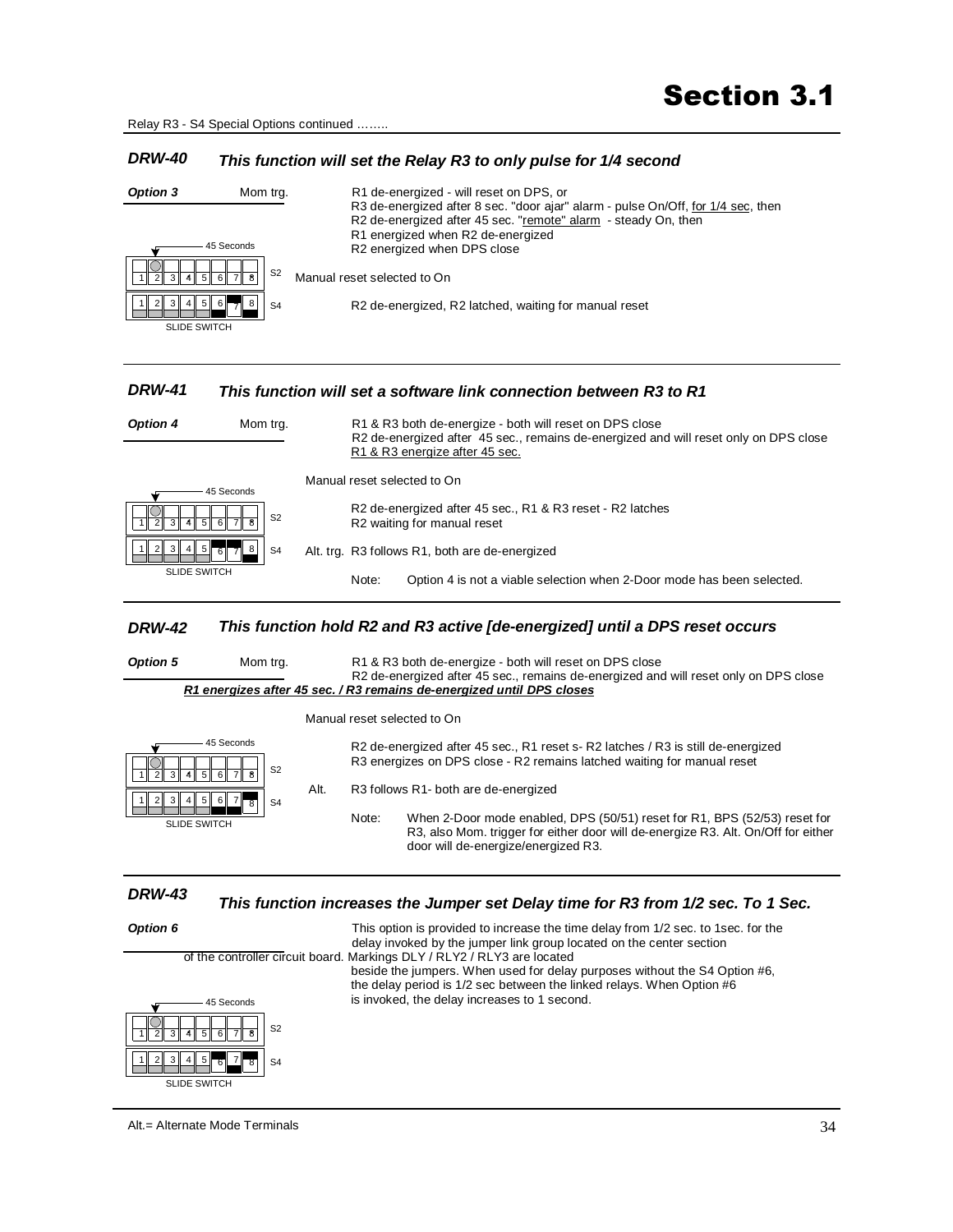Relay R3 - S4 Special Options continued …...

#### *DRW-44 This function triggers R3 after R1 with a delay & only activates R3 for 1/4 sec.*



#### *3.2 Manual Jumper Link Settings for Relays*

Previously we have discussed dipswitch settings, which are software based program options that are all located on dip blocks S1, S2, S3 and S4. There are a number of hard switch options that are controlling power, actual relay activity, battery charging or the routing of power either from a source or as an output from the controller board. Power and battery charging is discussed in Section 4.0. This section will describe the jumper links that have effect on output relays.

#### *Linking Relays R1, R2 and R3 to Each Other*

A set of Jumper Links have been placed just above dipswitch S1 that control linking operations for the designated lock relay R1 and the two auxiliary relays R2 and R3. There are many diverse reasons for linking relays to each other and in many instances it is a judgement call relative to the hook-up plan conceived or it may be called for because of the quantity of devices that must either turn On or turn Off from a single input when it is invoked. Reference DRW 46 for illustrated examples of settings.

#### *Disabling Relays R2 and R3*

There are instances where relays R2 and R3 are required to be inactive, except for power failure or a fire shutdown. An example would be an electric strike or retractor panic device, both as fail-secure devices requiring power to Unlock. Both being held in the UNlocked position (relay energized) until an emergency situation occurs at the controller. The door in this example is free swinging as a push/pull application until the controller goes to a shutdown mode, either by loss of power or fire system activation. The door closes and is then latched by the bolts, egress is free, but access is denied. The latch bolt for the strike application can be retracted manually by inside activity acceptable to the AHJ.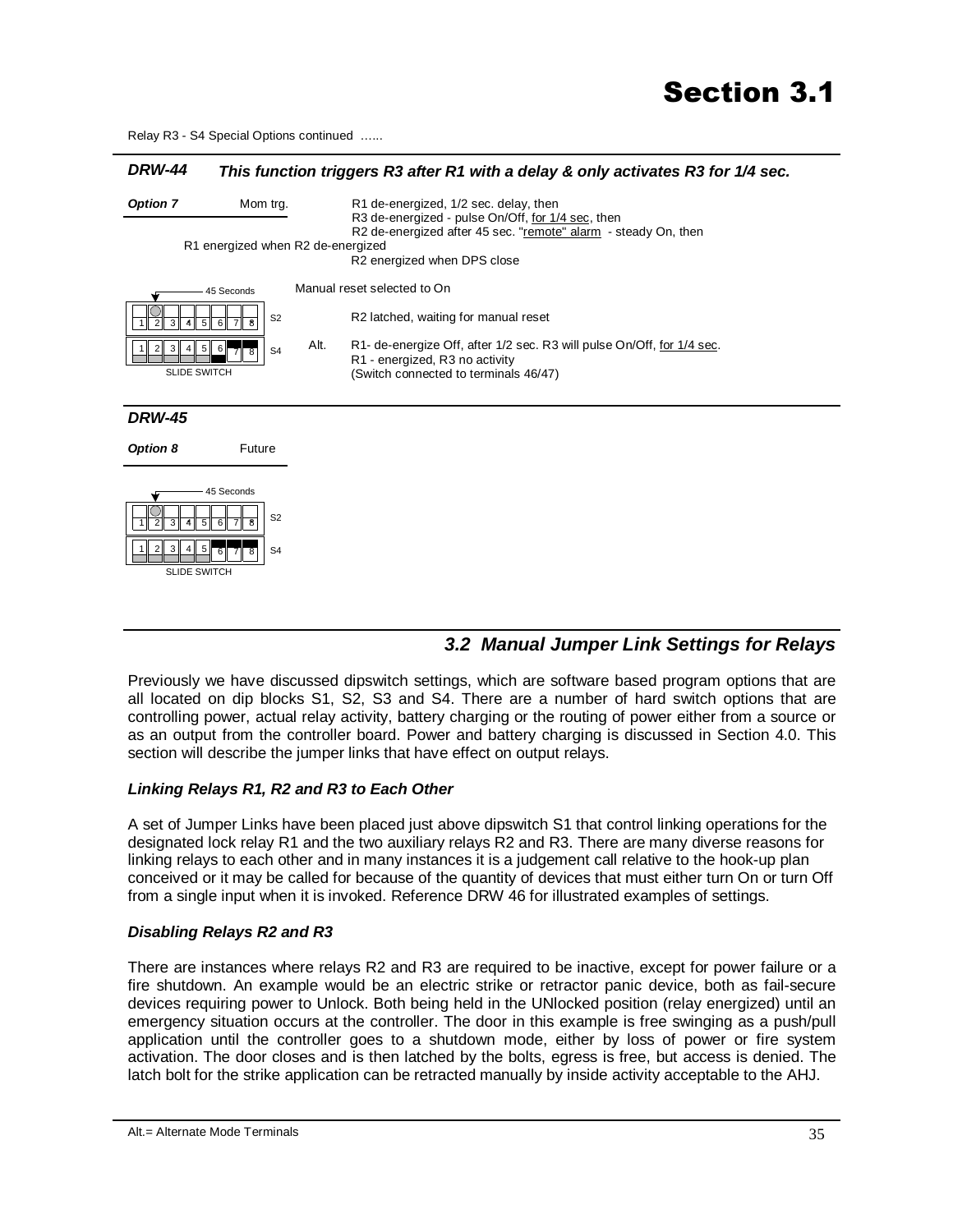Disabling Relays R2 and R3 ….. continued

To expand on this application, a discriminating device such as a card reader with a magnetic lock can be applied to remove the free entry/exit status and add authorized entry and egress. The magnetic lock fails safe and egress is always available by the panic bar. Entry during the fire or power down is usually a key override in the panic or lock used with the electric strike. Further expansion with the addition of an auto-opener or emergency card access are other options the Series 800 Controller can accommodate.

To disable relays, reposition the jumper links for R2 and R3 to a single pin position. The relays are now inactive to program instruction. Maintaining the single pin location insures the pin is available to enable the relays if the sequence of operation changes.



#### *Linking Relay R1 to R2 and R3*



It is important to note that the manual feature of linking is that relay R1 is the constant and the activity of relays R2 and R3 occur as a result of activity associated to R1. Reverse operations whereby a selection expecting the activity of relay R3 to trigger R2 as a result of R1 activity when R3 is linked to R1 cannot be accomplished. Use the software linking modes – Ref: Advanced Timing Operations 3.1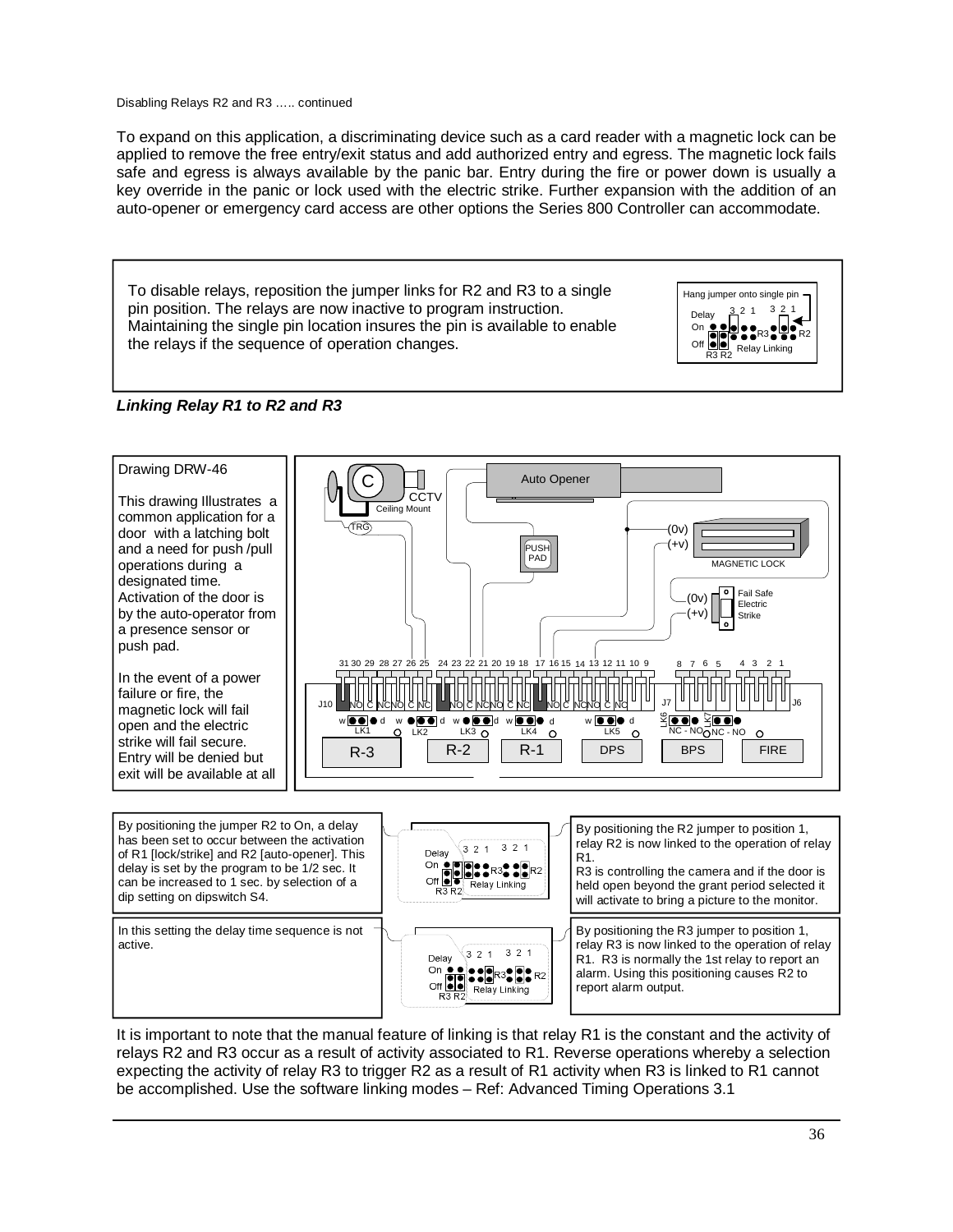*Output Relays R3 and R2* are double pole double throw (DPDT) relays and are labeled as auxiliary relays because they are not dedicated to a single use. Each relay has two sets of poles that are individually controlled by jumper links. The jumper links that will dry R3 output from board selected voltage (12 or 24VDC) to zero volts are LK1 and LK2. Relay R2 poles are controlled by jumper links LK3 and LK4. *Ref: DRW-47* 

*Output Relay R1* - this is the designated lock control relay and it is a DPDT relay with one set of jumper link settings available for wet or dry operation. Jumper link LK5 selects for both sets of poles. Ref: DRW-47



*DPS and BPS Output Relays* - these two relays are designated as the output signal information that is usually picked up by monitoring equipment that needs to receive dry input status reporting. But since the controller is often employed as a control hub for doors reporting to panels that have Led's and audio alerts that have to be powered in order to report door status, the relays are provided with jumper link switches. The jumper links will switch between a NO and NC status so that a choice of "power On" or "power Off" can be employed at the control panel when activity is being monitored. A jumper from the power tap terminal 36 applies power. If 9VDC is a requirement for this application, the power tap is a separate set of plug terminals. *Ref: page 2 diagram for location of 9VDC tap.* 

#### *3.3 Integration to External Monitoring and Control Systems*

There are as many controlling variations as there are systems and devices connecting to them. Rather than create endless scenarios, this section will relate to the primary control components for input and output activity that are common to all electronic access systems. The RLB 800 controller is a standalone electronic system very similar to a Programmable Logic Controller (PLC). The difference being that the PLC has an operating system imbedded waiting for an application program that has to be created (software), to enable the integration process, while the Series 800 Controller has an application program imbedded (firmware) that is directly relating to opening management of devices associated to access and egress.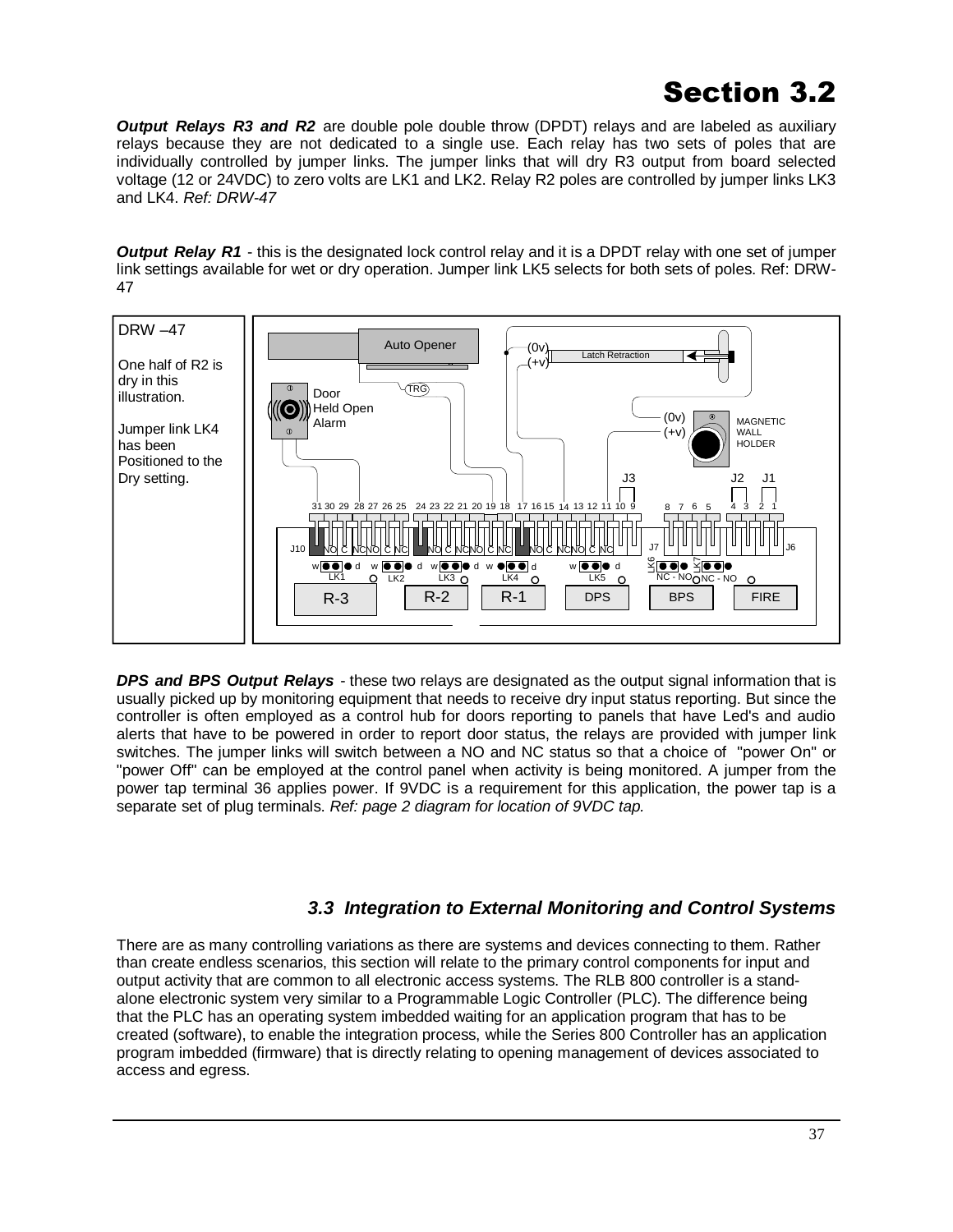Integration of External Monitoring and Control systems continued<br> **Section 3.3** 

The RLB 800 controller accepts input information from external devices or system output signal voltage. Monitoring is a signal output from the controller relay DPS or BPS that is normally taken from terminals 5/6 and 7/8 which are configured as dry (without voltage), as most intrusion or access systems are looking for this type of signal to reflect door position status. Repositioning jumper links to provide this same type of signal can dry out relays R1, R2 and R3, or a portion of R2 and R3.



**If** ... the output signal from the external device connected is wet (with voltage), it is now polarity selective and the positive (+V) must be connected to either terminal 50 or 52, the ground would be connected to 51 or 53. Some signal outputs, commonly referred to as board level TTL output, will have one positive (+V) wire that is the output driver and it can be connected to any of the designated inputs (orange input terminals) on the controller. The inputs are open collectors and will trigger from a transistor output that takes the current to zero volts. *Ref: Input Characteristics, Electrical Specification Section 4.4* 

*If* … the monitoring system is providing supervision over the input circuits, it is necessary for the device connected to the

input to have a SPDT switch whereby one half is used to signal the controller. The other half has a resistor connected across the NC terminals to measure line voltage and the two wires are directly connected to the input on the monitoring system. The common wire to both systems must be located to the ground side of the input (Green) terminal of the Series 800 Controller. This input signal to a monitoring system can also be utilized as a REX to initiate the shunt required within the monitoring

If ... the monitoring or access system is seeking a REX (request to exit) input for a legal exit. The initiating device with a DPDT switch installed uses one half to signal the controller to release the





locking mechanism and the other half to provide a REX directly to the monitoring system rather than taking a signal output from the RLB 800 controller.

The primary method of generating output from all access systems is through the use of relays. The relays are controlled by the software program and can be event related or clock controlled. An event output to a relay is a valid card read. A clock output is a time group for unlocking a lock at a specific time and relocking at a later specific time, the time slots are selective and are at the operator's discretion for when and how long.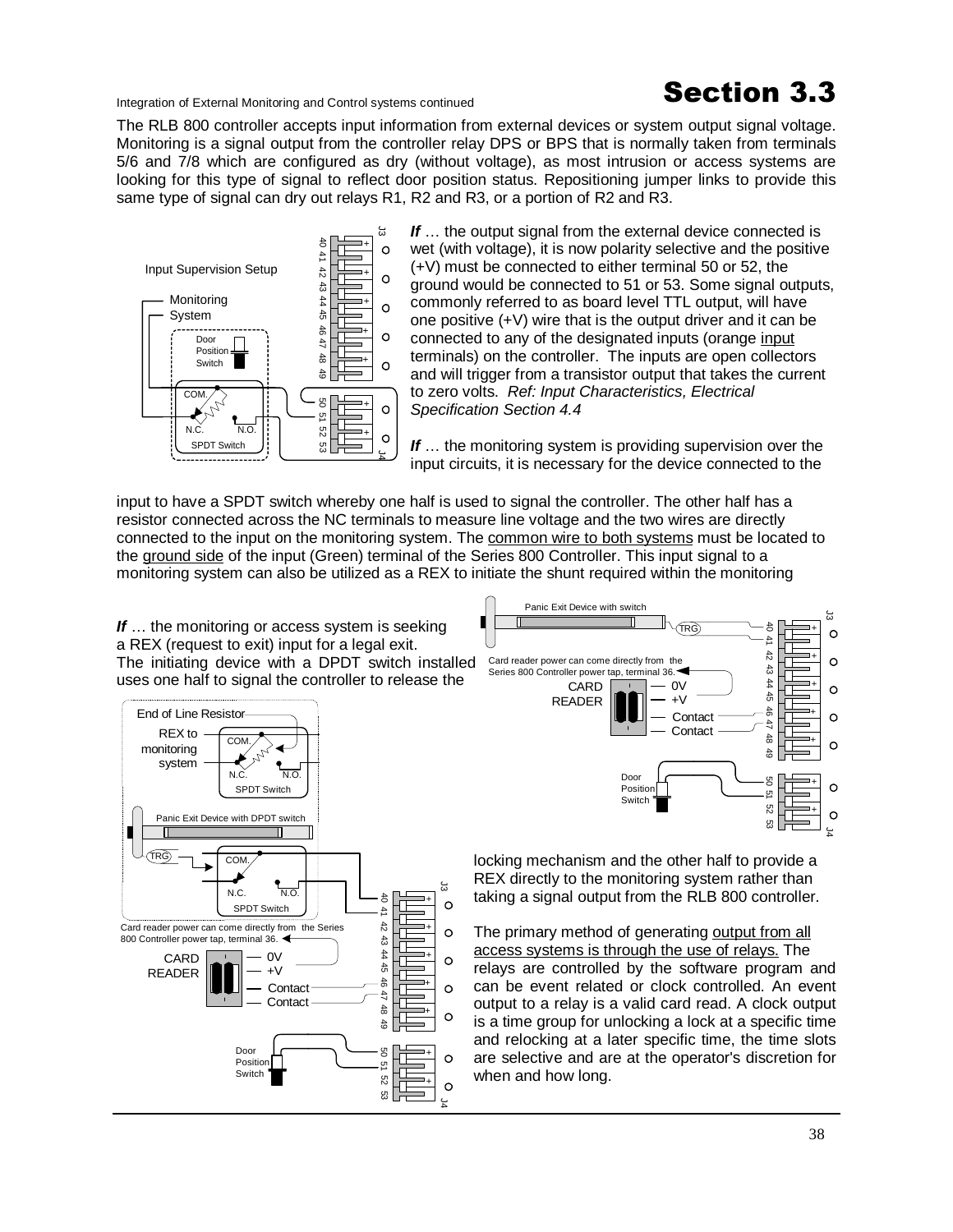Access systems are varied in their capability to provide output switching and this is where the Series 800 Controller. can meld the application sequence between system and devices. Even though the access system may have more than one relay available at the opening, one relay is always dedicated to lock control and if there are two, the other is usually linked to the lock relay. This relationship is similar to the default operation of the Series 800 Controller in that the second relay will activate when the grant time has expired to initiate the "door ajar" output, that in turn starts a sound alert.

Beyond this basic requirement triggers are required to sequence device activity, the most expedient method of handling these situations is to use a Series 800 Controller. The most complex method would be to add a group of auxiliary components such as relays and timers to create the working of the Series 800 Controller or employ an auxiliary relay board from the access system. This additional control board may or may not provide the operation required as the software must first be able to manipulate the relays from external inputs and generate sequential time output according to the sequence of operation required. Not impossible by any means and readily accomplished by a PLC (programmable logic controller) application although the software has to be created as part of the process. At this point the expanding application at the opening may reach an economic saturation level, which again suggests the

Series 800 Controller as being a viable solution because it is inexpensive compared to the above mention solution.

*In conclusion, a single output relay from the access or intrusion system can connect to the input system of the Series 800 Controller and provide a series of programmable relay and time operations to make the field devices a seamless application.* 





Magnetic Door holders are the opposite of magnetic locks, they hold the door open and can be wall mounted, floor mounted or an integral part of a hydraulic door closer. They are fail safe devices and are usually a part of the fire dropout system in that during a fire condition, they are without power. The operating voltage must be 12 or 24VDC in order to be powered from the Series 800 Controller. This is mentioned because there are 120VAC models of the wall and floor type and the relays on the controller cannot switch line voltage.

The staging associated is simple and can be made operational using the lock relay R1 to control the locking device as well as power up the magnetic holder. When a fail-safe lock is de-energized, the holder is energized, which is a normal happening in cross-corridor situations for daytime operations. *Ref: DRW-51*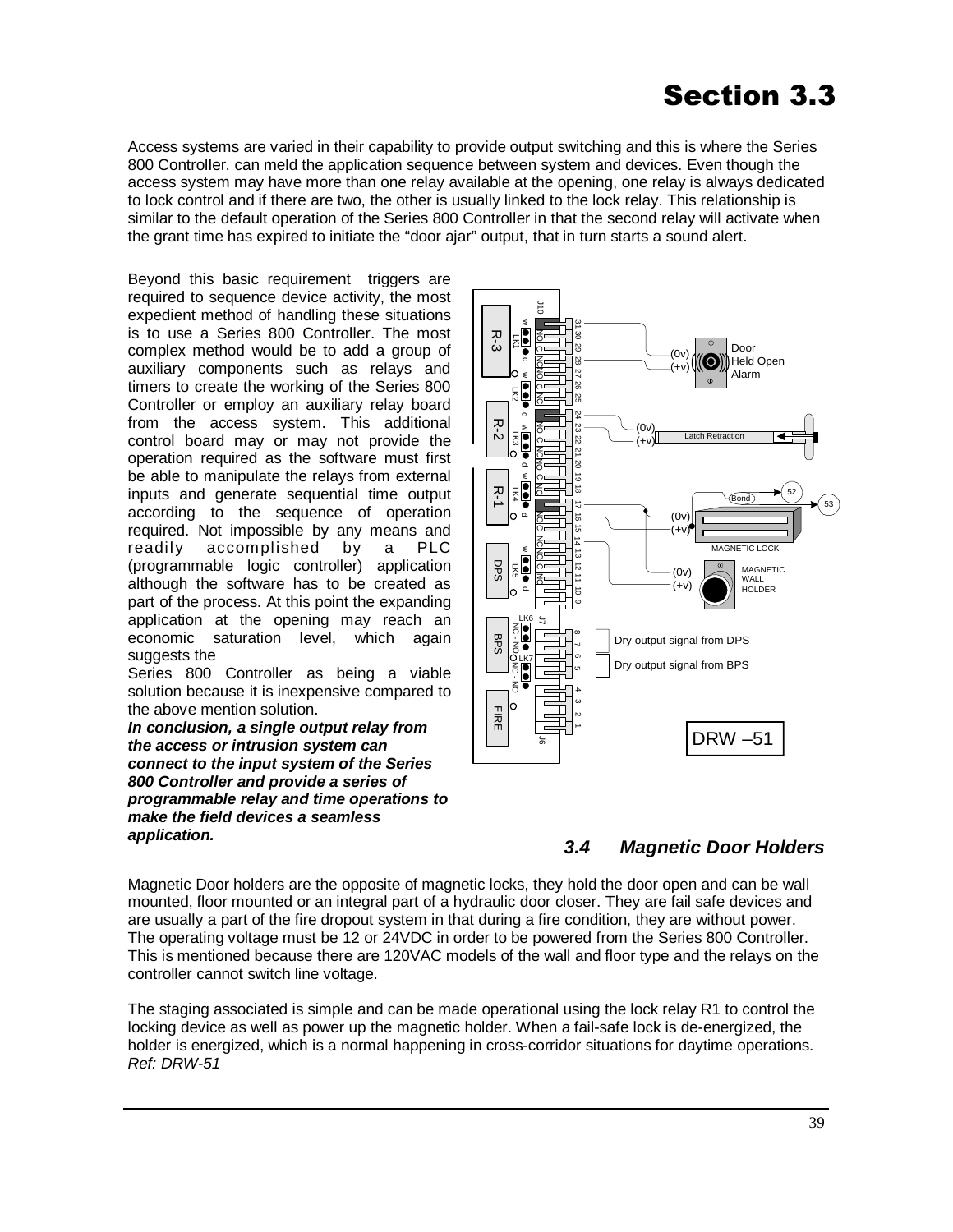### *3.5 Multiple Point Release Inputs and Control Panel Integration*

The Series 800 Controller offers solutions for multi-point activation of a single controller or, when expanded upon, a system of doors controlled from a switch/monitor panel. A further expansion would be a group of doors from more than one panel. On a lessor level of quantity, but a significant increase in complexity, the creation of multi-door interlocks. Series 800 Controller easily relates to multi-door interlocks with a minimum of interconnecting wire between the controllers while maintaining a high level of security as only one input can trigger a lock release. The DPS/BPS only confirm status to keep the interlock active if either a door is not closed or the lock is not secure.

Control Panels for Series 800 Controller's are generally provided in two formats, Type 1) where all control is from the panel, there is no local override control of devices at the opening, and Type 2) where control can come from more than one location. The only other mitigating condition is that delayed exit, if employed, can only control one opening. Otherwise the controller is often configured into 2-Door mode with Toggle mode invoked for panel applications.

The basic panel activity labeled as Type 1 is either a timed by-pass (momentary) or an Unlock (alternate) of the doors being controlled. The panel only needs to have a momentary switch for each of the functions associated to each door since it is in toggle mode and inputs 40 to 43 and 44 to 47 are responding to momentary inputs. Inputs 40/41 and 42/43 provide the momentary by-pass while 44/45 and 46/47 changes the state of the lock relays R1 and R2 as the controller is in 2-Door mode.

Type 2 panel setup is the same as Type 1 except that the switches used, regardless of their location (panels or at the opening), all switches must be Normal Open (NO) and connected in parallel across the input.

Common to all panels, and, many devices at the opening, is visual confirmation of the status of the door or locking device. The controller will ship status information for the DPS/BPS through outputs 50/51 and 52/53. Power is provided to 6 and 8 from the tap and the setup as described in *Section 3.2* is employed so that the Led's on the control panel can mirror door and lock activity. Visual confirmation of the switch input is taken from the external Led drivers, terminals 54 through 59. (*Ref: Section 2.2.)* Additional output signal information can be taken from the relays, wet or dry, as required.



Control panels, being remote from the opening, are not aware of activity at the opening and therefore in some instances need a call button to trigger a visual/audio alert from each of the controlled openings. Series 800 Controller *provides a separate module* that will respond to two call buttons. The call will automatically latch when activation occurs from a NC button being depressed. There is a Led driver for each button and a common audio driver that requires a reset in order to negate the input. This reset can be threaded through the corresponding lock relay to force attendance to the call in order to obtain a reset, or a separate reset switch can be applied to the control panel dedicated to this activity. *Ref: DRW-48*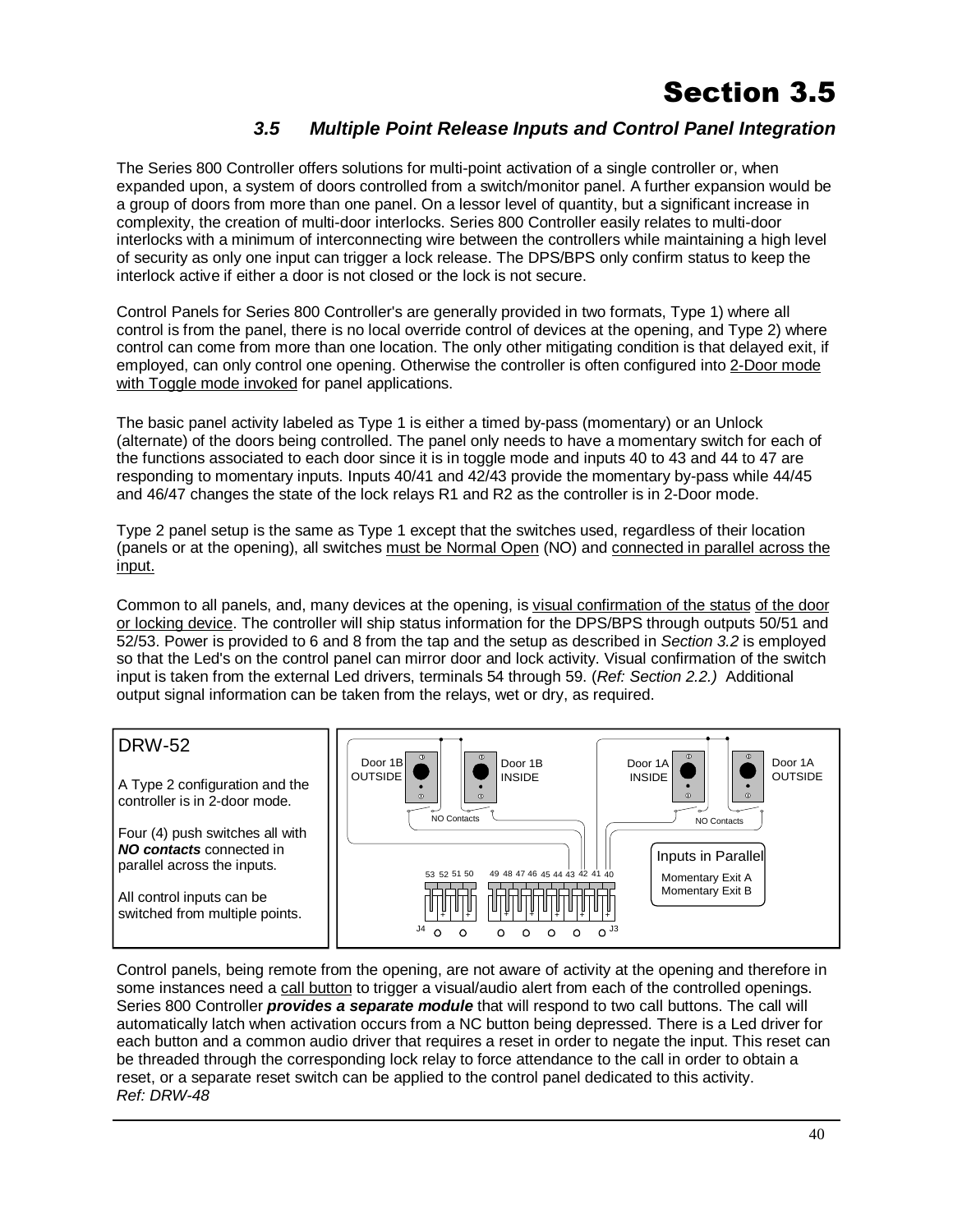Multiple Point Release Inputs and Control Panel Integration continued ……

The call module will provide a visual Led feedback to the call button as well as provide the visual indication on the control station panel. Integration of the call module output it at the desecration of the integrator as the purpose of the module is to add a feature of responding to presence at the remote station for door activity. Using this module to also activate a call into a paging or intercom system may be convenient if the RLB800 controllers are local to the control panel and the other systems. The reset trigger requires a plus (+V) to terminals 64 and 70. A separate data sheet is available for the call module, *Ref: DRW-T502* 



### *3.6 Retractor Panic Exit Devices*

Panic exit devices that have internal latch retraction or automatic dogging mechanisms are being employed on exit and path to exit doors in ever increasing numbers. They satisfy many of the concerns associated to life safety for exit while providing remote control over opening and closing of large service buildings, such as schools or retail malls.

The elimination of the need for fire integration at the opening, for exit, simplifies many applications while providing a real cost benefit. Bolt latching occurs regardless of power presence (as they are failsecure devices) and that they can be employed to fire rated openings makes the retractor panic a viable solution for door control where push/pull operations are desired for general operations. An application utilizing the Series 800 Controller is basic and the Quick Start section utilizing default settings is all that is normally required to complete the hook-up.

Some retractor panics require high inrush current of up to 16 amperes @ 24V to accomplish the actual retraction process and then draw a minimal current to hold the bolts retracted, others use servo motors. The servo motor will eventually be a standard for all devices that retract or project bolts as they are compact in size, electrically efficient and draw a small amount of current while providing high torque pull or push characteristics. The Series 800 Controller will provide control to all servo motor applications from the default setup. When a secondary power device is required, if the draw exceeds 8 ampere @ 24VDC the (Relay R3 only) activation must be accomplished as a trigger switch that is looking for a dry contact closure to activate the power transfer to the device. The auxiliary power supply has to have this setup in place and is usually provided by the panic manufacture. In this situation dry out the relay pole (R1, R2, R3) selected as the trigger that makes the connection to the Series 800 Controller.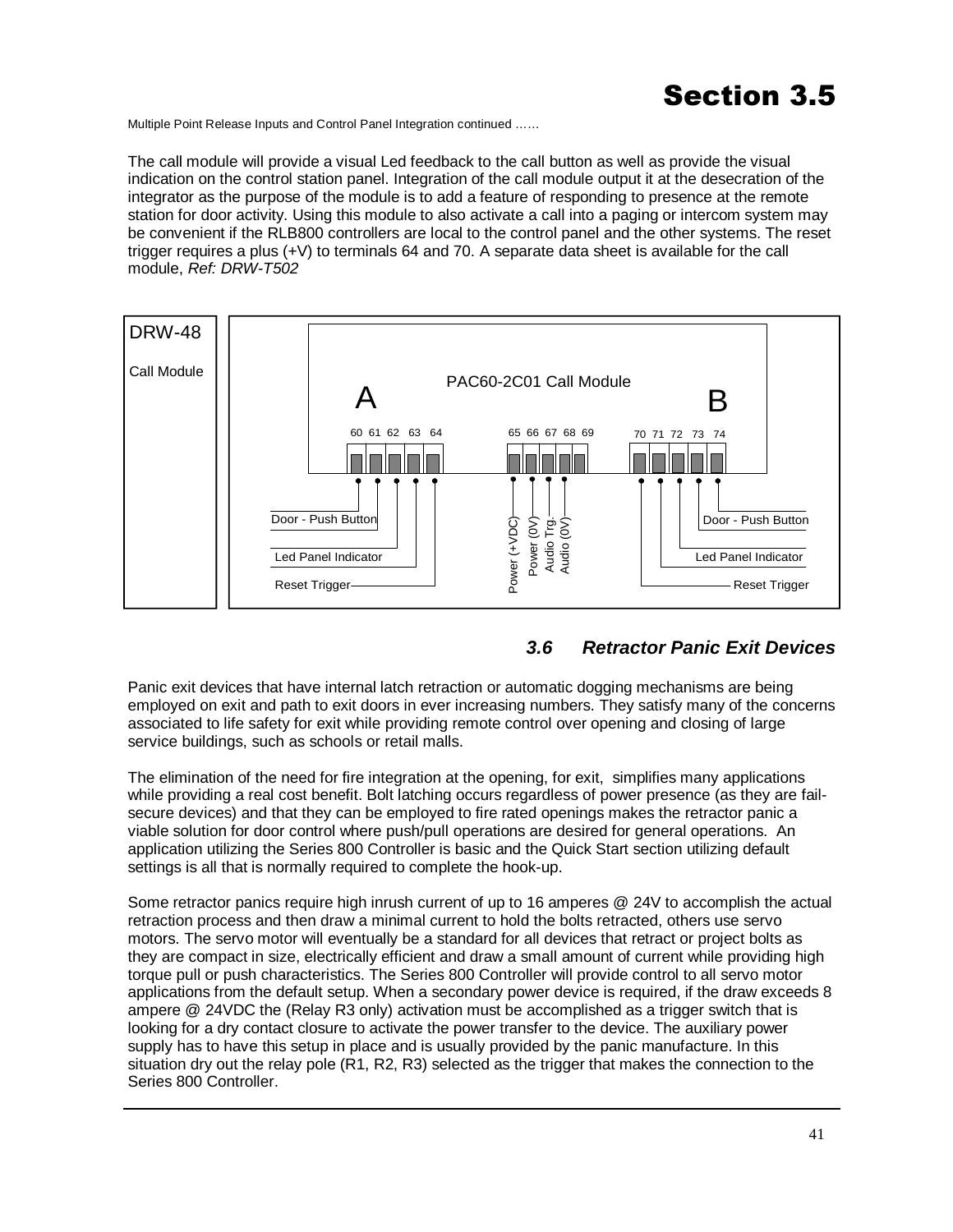Retractor Panic Exit Devices continued …….

When providing door pass through security while relating to building code, opening design, access and compliance to ADA requirements requires that serious consideration be given to integration of devices at the opening, regardless of external systems that may also be layered onto the application.

Integration of card access with the retractor panic in high frequency applications is not recommended in that the panic is inherently not suited to high frequency use by the fact that it has numerous mechanical parts that eventually wear from use. The alternate may be a magnetic lock applied to the same door when a secure latching must occur in the event of a fire or power failure. The panic is held retracted at all times, the magnetic lock is always locked secure except to a valid card read or a remote release for a designated clock period. The door is now push/pull operation when released. In the event of a fire the bolt is released, the magnetic lock drops out and the opening is secure as the card reader may or may not be enabled to retract the panic bolt. Exit on demand, in all instances, is always available.



The addition of an auto-opener makes further demands on the integrator, as the power assist to open is operational from two triggers, one entry and one exit. The exit is usually, but not always, available to allow egress except during a fire condition as the retractor bolts are seated. Card access may also be required to enable a valid exit. The configuration should be able to deflect an input to activate the autoopener if the panic bolt for some reason is released, or sequence a series of events to make it happen. The magnetic lock is released and the panic bolt are retracted in one operation, this operation is to be complete before the auto-opener can be activated. Control of the outside push pad has to be integrated to card access activity for entry as the pad cannot activate the auto-opener unless a valid card is employed. The standard Series 800 Controller only has to be configured to accomplish this typical

| application.                    |                                                                                                                                                                                                                                                                                                                                                                                                                                                                                                                                                                                                                                                                                                                                                   |
|---------------------------------|---------------------------------------------------------------------------------------------------------------------------------------------------------------------------------------------------------------------------------------------------------------------------------------------------------------------------------------------------------------------------------------------------------------------------------------------------------------------------------------------------------------------------------------------------------------------------------------------------------------------------------------------------------------------------------------------------------------------------------------------------|
| <b>Typical settings</b><br>are: | 1. Jumpers for relays R1 and R2, LK4 and LK5 are repositioned to "d", the contacts are now dry<br>2. Both the Outside and Inside push pads are threaded through R1 and R2 to insure the lock is released<br>and panic bolt is retracted before the operator can be triggered.<br>3. The Inside push pad is also connected to the input side of the controller to trigger a lock release, 42/43<br>4. R1 is now dry, power is brought from the tap #36 to energized the magnetic lock<br>5. The trigger from the panic on bar depression will release the magnetic lock for exit<br>6. Relay R2 is disabled as described in Section 3.27.<br>7. The door held open alarm will sound if the door is propped or held beyond the grant time selected. |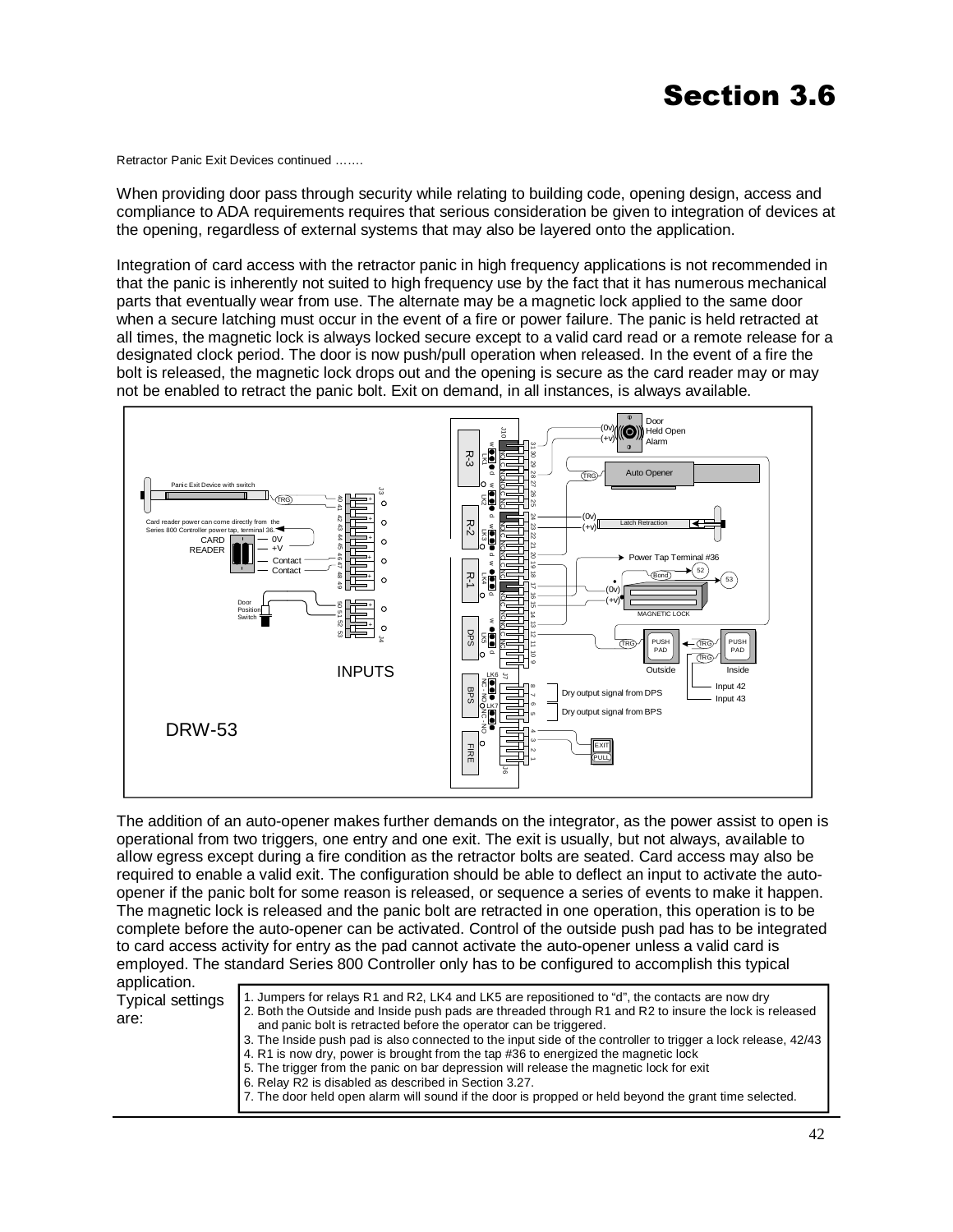# **Section 4.0 Power and Technical Support**

Power is the lynchpin to a performing system. The Series 800 Controller power regulation module is designed with ample fuse protection and a switching regulation module.

| 4.0             | Power and Technical Support for Infrastructure Settings              | <b>PAGE</b>     |
|-----------------|----------------------------------------------------------------------|-----------------|
| 43              | . System applications for daisy chaining from a central power supply | 42.<br>45<br>47 |
| $\Delta \Delta$ |                                                                      | 48              |

### *4.2 System Applications for Daisy Chaining from a Central Power Supply*

#### *4.0 Power and Technical Infrastructure Support for Field Settings*

Once power is applied, the Series 800 Controller has been designed to be a complete stand alone opening control system that can include low voltage power for all of the devices connected. A true demarcation line between the door hardware and others is evident and can be documented by a manufactured product that is listed with UL for "Special Locking Arrangements" and provide power for the UL listed devices connected to it. The Series 800 Controller also provides "System Listing" for the total opening where required by the AHJ when specific products are used in conjunction with the Series 800 Controller.

Particular attention has been given to the control of power and the term "power controller" is often mentioned throughout the manual, as the majority of external devices connected require low voltage power. The enclosures and configurations that carry the controller to the application or portal are packages designed for integration to conduit systems as well as surface or flush wall conditions.

#### *4.1 External Power Sources*

The controller 20-800, 30-800 and 40-800 all require external low voltage power in order to become operational. The source can be a UL listed power supply for Burglar Alarm or Special Locking Arrangements, AC or DC up to a maximum of 28 volts.

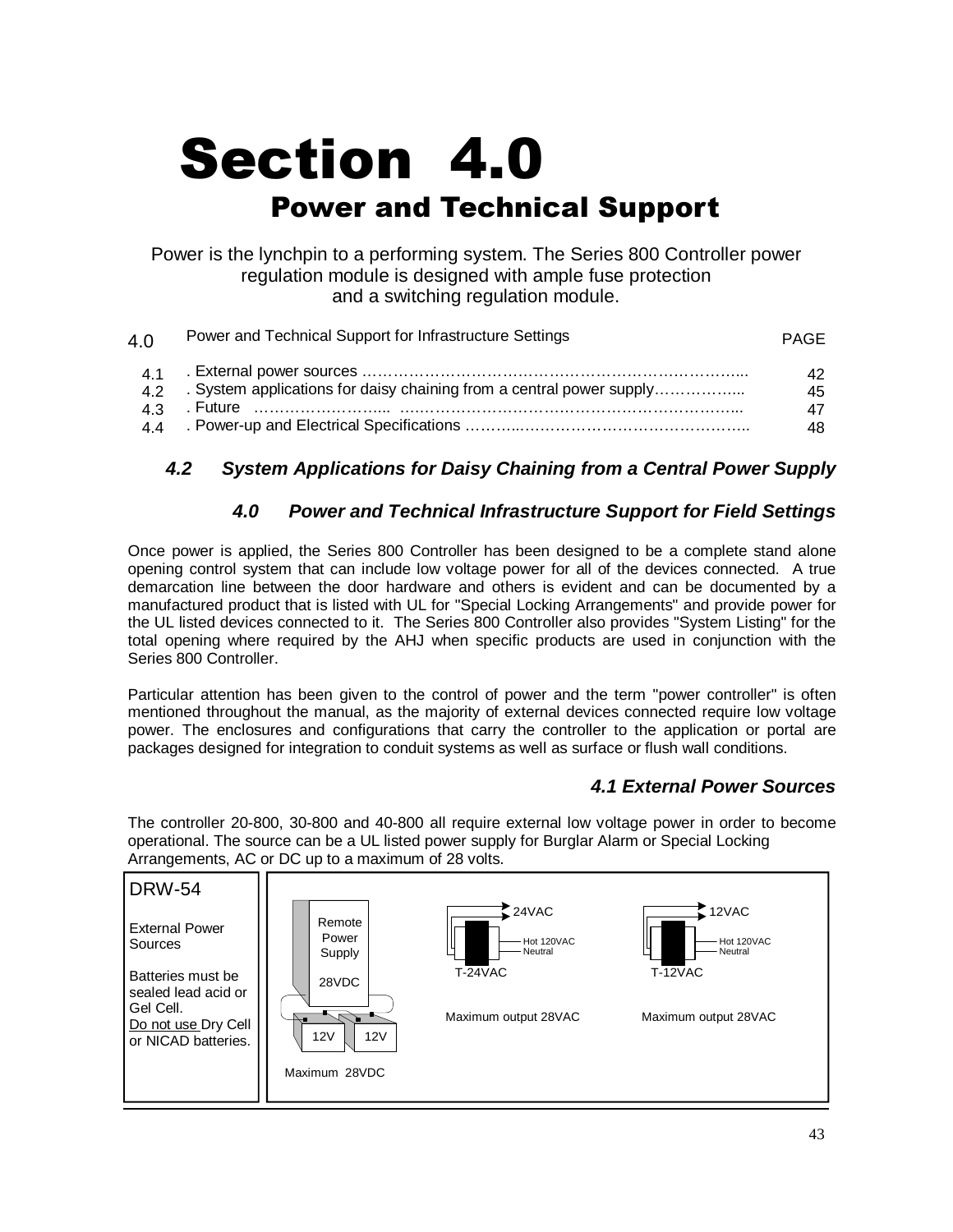Power and Technical Infrastructure Support for Field Settings continued ……



All controllers have a battery charging circuit that will support either 12V or 24V battery packages with two levels of charge rate. One setting is for 4AH (Ampere Hour) and the other is for 8AH batteries . The controller with all features active will draw a maximum of 220 mA. The controller has a low voltage cut-off, that once minimum output levels from the battery are reached, the relays will drop out to signal an alarm that the system has failed if it is being monitored. The threshold points are 9V for 12 volt operation and 18V for 24 volt operation. Consult battery chart for approximate discharge rates as they are affected by temperature and their life cycle.

|     |                 |        |      |      |      |      |         |      |      |       |       | <b>DRW-56</b> |
|-----|-----------------|--------|------|------|------|------|---------|------|------|-------|-------|---------------|
| 12V |                 | 12V    |      |      |      |      | UL Std. |      |      |       |       |               |
|     |                 |        | Min. | 1Hr. | 2Hr. | 3Hr. | 4Hr.    | 6Hr. | 8Hr. | 12Hr. | 16Hr. | 24Hr.         |
|     | Draw<br>Current | 300 mA | 4AH  | 4AH  | 4AH  | 4AH  | 4AH     | 4AH  | 4AH  | 4AH   | 8AH   | 8AH           |
|     |                 | 500 mA | 4AH  | 4AH  | 4AH  | 4AH  | 4AH     | 4AH  | 4AH  | 8AH   | 8AH   |               |
|     |                 | 750 mA | 4AH  | 4AH  | 4AH  | 4AH  | 4AH     | 8AH  | 8AH  |       |       |               |
|     |                 | 1.0A   | 4AH  | 4AH  | 4AH  | 4AH  | 4AH     | 8AH  | 8AH  |       |       |               |
|     |                 |        |      |      |      |      |         |      |      |       |       |               |

The battery chart contains a column labeled "Min" which references the battery capacity required to maintain the system until an emergency generator takes over as auxiliary power . This system should start within 3 minutes. This auxiliary system is not to be confused with a UPS system which is instant.

Underwriters Label, UL requires 4 hours of operation followed by a 24-hr. recharge period and then be able to provide another 4 hours of operation. Maximum life of lead acid and Gel Cell batteries is 5 years and for optimum performance should be checked each year. All chart calculations are taken at room temperature.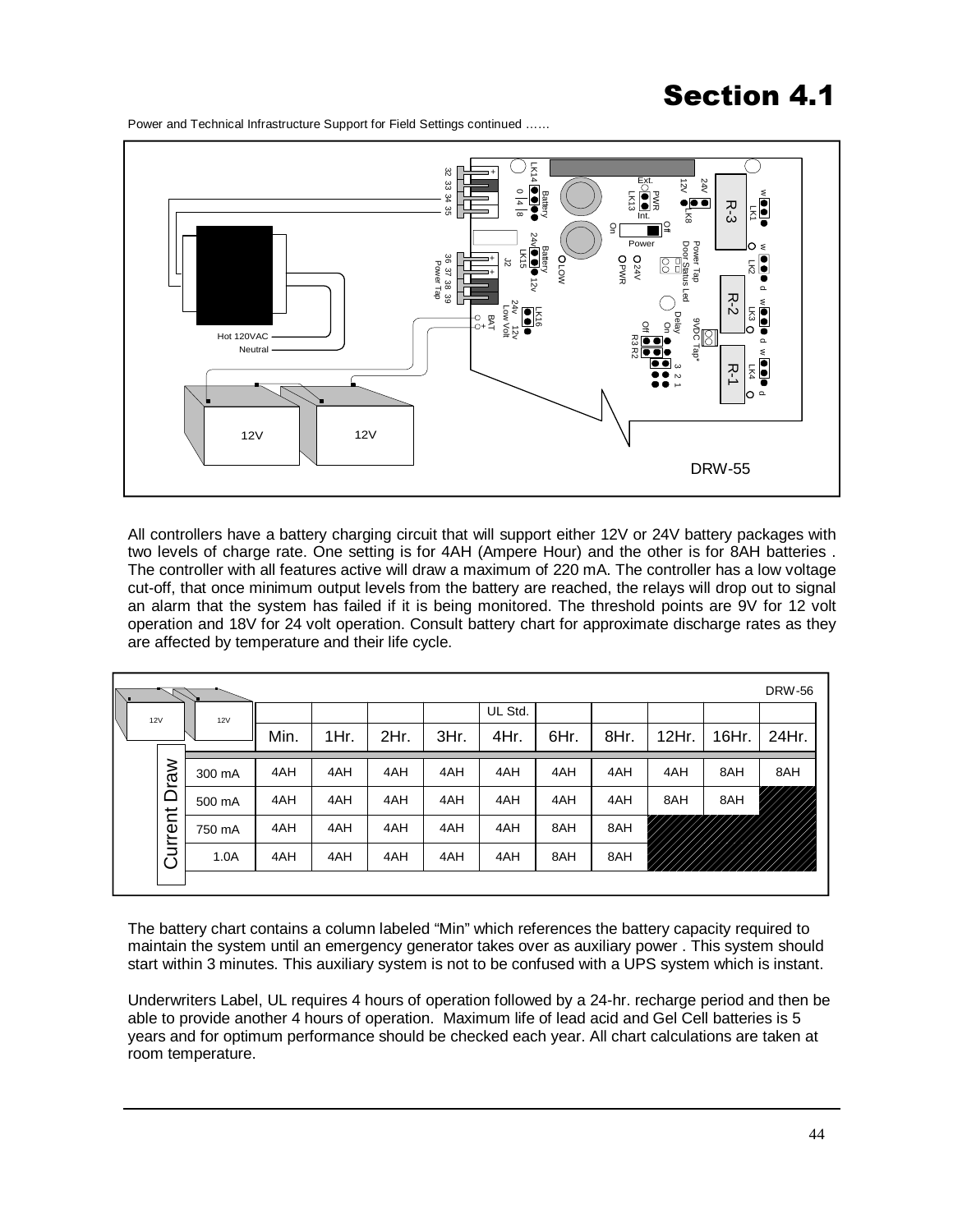#### *4.2 System Applications for Daisy Chaining from a Central Power Supply*

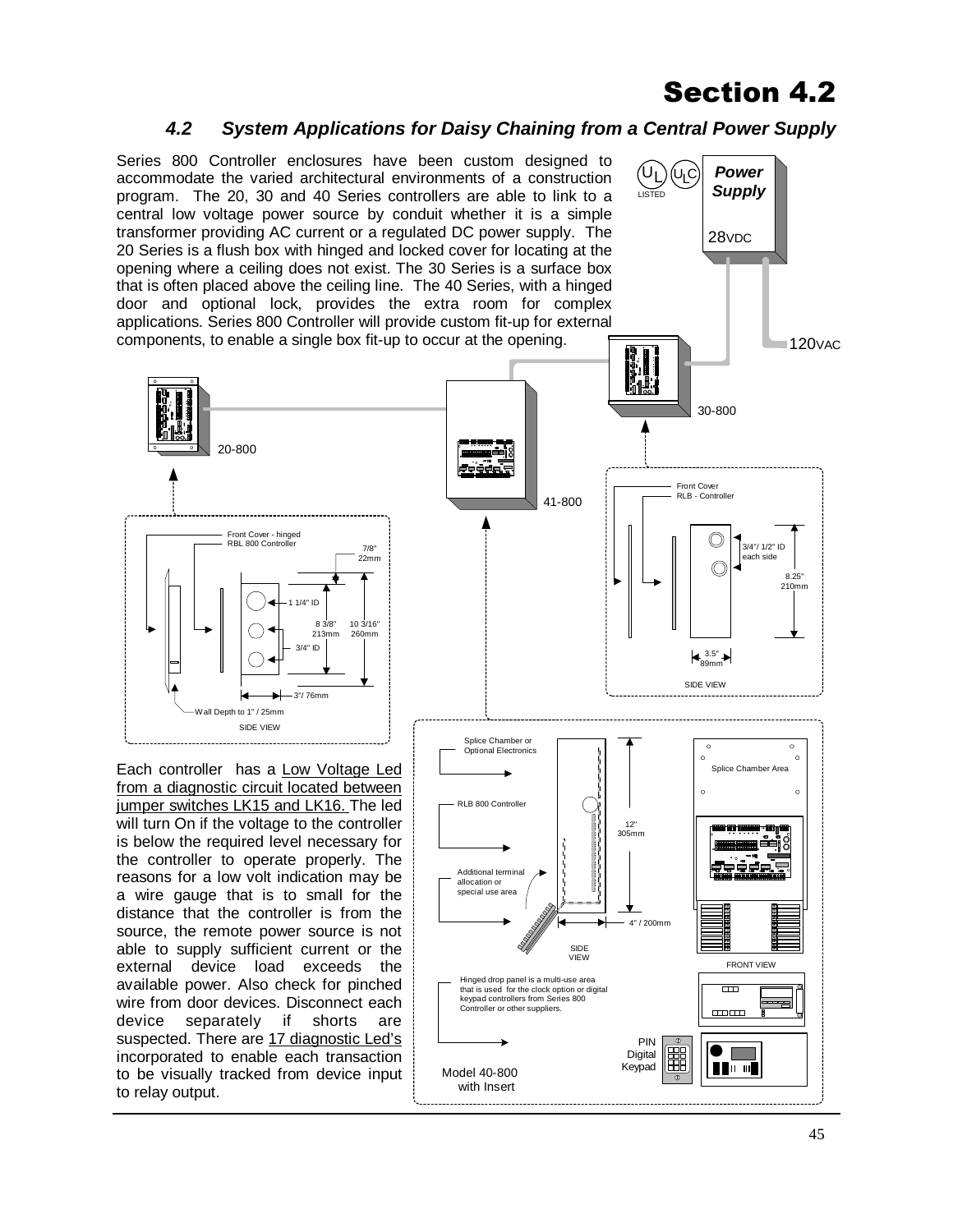#### *4.2 System Applications for Daisy Chaining from a Central Power Supply*

To set up a central power system requires a power supply and knowledge of the current loading or current draws the field devices and the controllers will take to become operational. The intended power supply is a UL listed supply for Fire, Burglar Alarm or Special Locking Arrangements and we are linking the system together with wires in conduit.

Our example is 10 doors and a central control console, doors 1,2,3 & 4 are connected to 2 controllers and the controllers are configured into 2-Door mode. Doors 5,6 & 7 are retractor panics and widely dispersed so they are individually controlled. Doors 8,9 & 10 are delayed exit applications and each pair of doors is controlled separately. There are a total of 8 Series 800 Controllers in this system.

We now have options concerning fire and standby power to choose from:

- The fire alarm can be connected to the central power supply if it has a dropout relay component as a part of a manufactured system. This is a cost saving, as the fire system does not have to be strung out to each controller. If the AHJ requires a pull station to be located at the door, a situation that can often be the case when magnetic locks are installed, then a pull station with a DPDT switch can be employed. One side of the switch triggers a direct link to the fire system and the other side is connected to the controller terminals 3/4. This provides a redundancy to insure a lock release at the door in question even if the fire system should fail. 1.
- Battery backup can be employed at the location of the Series 800 Controller or at the central power supply. If the back-up time required would exceed 20AH it will be necessary to employ larger batteries. Our proposed system is drawing approximately 7 amperes that will only give us about 3 hours of back up time if they are totally drained. We must keep in mind that the controller's cutout will activate when the batteries reach an output level of 18 volts. This is to insure that the magnetic locks do not drop out while the controller relays remain active and do not report an alarm if bond sensing is not employed. Obviously a large capacity battery system is required to obtain a backup to UL standards. We are assuming the system is being monitored. Consult with the power supply manufacture for a setup that will provide the ability to charge the standby batteries. 2.
- If batteries are installed at each Series 800 Controller, the worst case situation in our example 3. is the latch retraction application that has a draw of .600 A. Using our maximum allowed battery application of 8AH, this will provide approximately 13 hours of backup or approximately 4.5 hours before cut-off. A container has to be provided to hold the batteries that is an option. The 40 series controller has a secured addition to the box that will hold 2 /4AH batteries. The 20 and 30 series use the same enclosure but without electronics mounted inside. The extra enclosure is installed beside the controller and it will hold 2/4AH batteries.

#### *Device Load Schedule*

Doors 1,2,3 & 4 4 Sgle. Doors / Controllers are in 2-door Mode

- 2 Series 800 Controller @.220A
- 4 Magnetic Lock @.125A
- 4 Touch Sense Bar @.065A
- 4 Door Ajar Alarm @.350A
- 4 DPS @ 0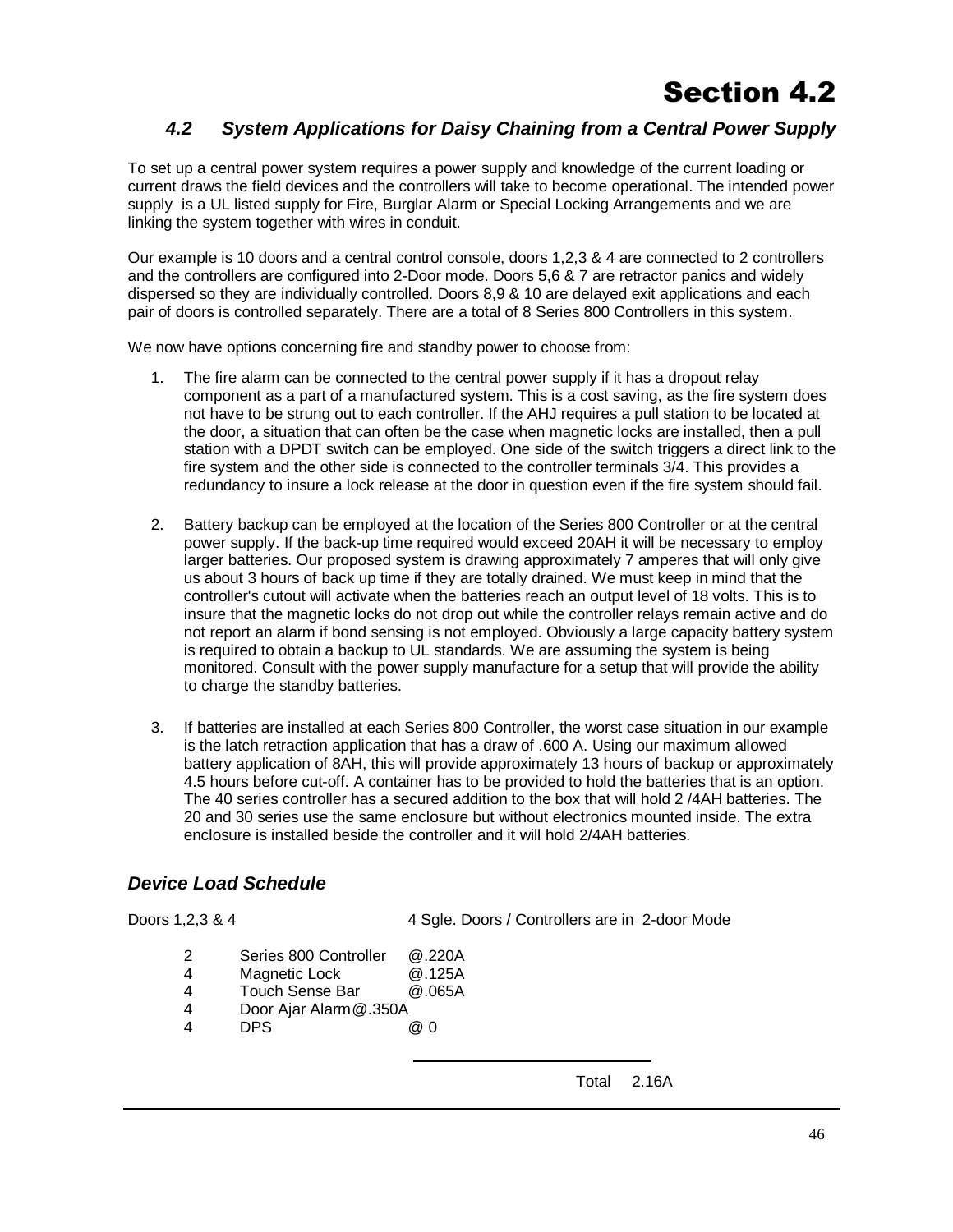#### *4.2 System Applications for Daisy Chaining from a Central Power Supply*

*Device Load Schedule continued …….* 

### *Doors 5,6 & 7 3 Sgle. Doors / Controllers Default Mode*  3 Series 800 Controller @.220A 3 Retractor Panic @.450A 3 Holder (floor) @.150A 3 DPS @ 0 Total 2.46A *Doors 8,9 & 10 3 Pr. Doors / Controllers Delayed Exit NFPA 101*  3 Series 800 Controller @.220A 6 Panics (switch) @ 0 6 Magnetic Lock @.250A 3 Voice Module @.070A 6 DPS @ 0 Total 2.370A *Control Console - Led indicators, switches for 12 stations*

*Total Draw 6.990A* 

The total draw on our power supply is almost 7 amperes (6.99) that suggests that a minimum rated supply of 10 amperes is required. Even though the power supply will provide 10A it should be noted that the draw should not exceed 2/3 of the available current to power up the system. A power supply operating at a sustained maximum output level will produce excessive heat that will eventually cause it to burn out. A comparison would be running your car and engine to its maximum output speed continuously, a very serious matter for engine longevity.

The Series 800 Controller will accept up to 28 VDC, check Electrical Specifications on pages 50 and 51 for detailed information

**If** .... Standby power is part of your application, insure that the 24VDC power supply has an adjustment to increase the output voltage by at minimum 15% to compensate for the battery charging draw. The power supply should be set at 27 V for 24 volt systems and for 12 volt systems, the setting is 13.5V.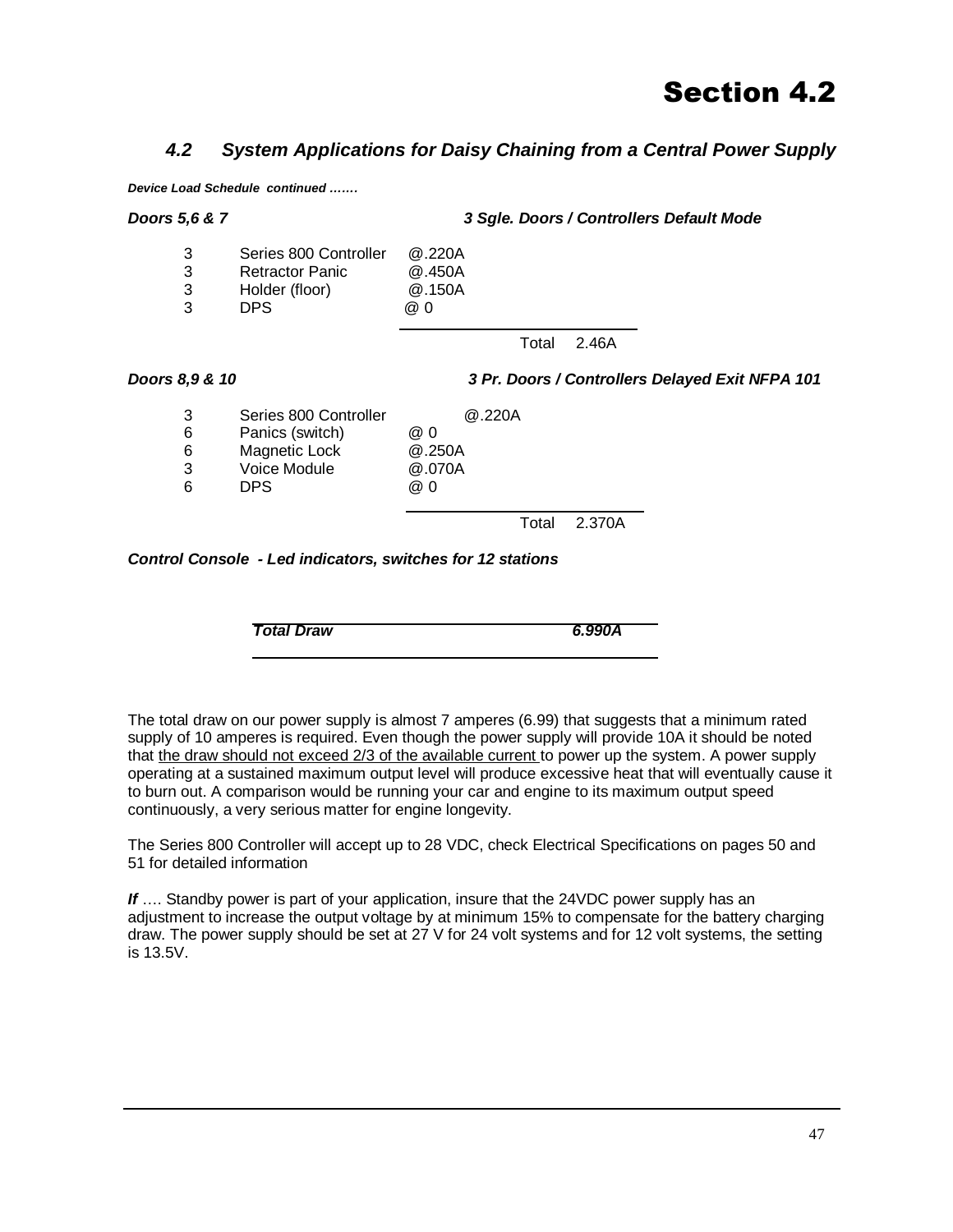#### *4.4 Power-up*

**Power** - the RLB800 controller will accept AC or DC current of 30 volts or less and convert it to DC output through onboard regulation. The selection by jumper links is 12VDC or 24VDC at the relays or power tap. A constant tap 9VDC socket is available to also power external devices. It is located on the center section of the controller. When fully operational the current consumption of the controller is 220mA maximum without external devices connected.

To retain UL listing the power supply used must be listed for Fire, Burglar Alarm, or Special Locking Arrangements. A setup procedure follows this statement to insure that jumper links are properly positioned to power up the controller.

#### *1. RLB-800 CIRCUIT BOARD INSTALLATION SET-UP PROCEDURE*

The following outlines a step by step procedure to ensure that the correct settings are selected when installing a Series 800 Controller board.

#### *2. POWER SETUP*

 1. Set the *System Voltage* jumper link LK8 to *12V* or *24V*. This is dictated by the voltage requirements of the external devices being used.

- 2. Set the *Voltage Low Monitor* jumper link LK16 to *12V* or *24V*. Select the same setting as in step 1.
- 3. Determine the power source that will supply the controller. Refer to the Electrical Specif cations: Input Voltage Requirement in order to provide a proper power source. Choose one of the following (a to d) that corresponds with your intended set-up.

*NOTE*: Remove the fuse or cut power from the main source until the power section is complete.

a. If your controller is a model 10-800 (120VAC input), connect the 120VAC line to the 2 position terminal block.

 If your Series 800 Controller is a 10-800 Series ensure that the HOT, NEUTRAL, and GRD lines are correctly

wired. Verify that the regulated Power Source jumper link LK13 is set to Int.

- b. For a low voltage AC source, connect to clamp terminals 34 and 35. Set Regulated Power Source jumper link LK13 to Int.
- c. For a low voltage unregulated DC source, connect the positive line to clamp terminal 34 and the negative line to clamp terminal 33. Set Regulated Power Source jumper link LK13 to *Int.*
- d. For a low voltage regulated DC source, connect the positive line to clamp terminal 32 and the negative line to clamp terminal 33. Set Regulated Power Source jumper link LK13 to *Ext.*

#### *3. POWER TEST*

1. Apply power to the controller. Slide the *On-Board Power Switch* to the *ON* position.

 The *PWR* LED should be *On*, the *LOW* LED *Off*, the *RESET* LED *Off*. and the *24V* LED *On* if it is a 24V system, *Off* if it is a 12V system. If this is not the case, turn the power off immedi ately and note which LED was in error. *Correct the problem before continuing on*.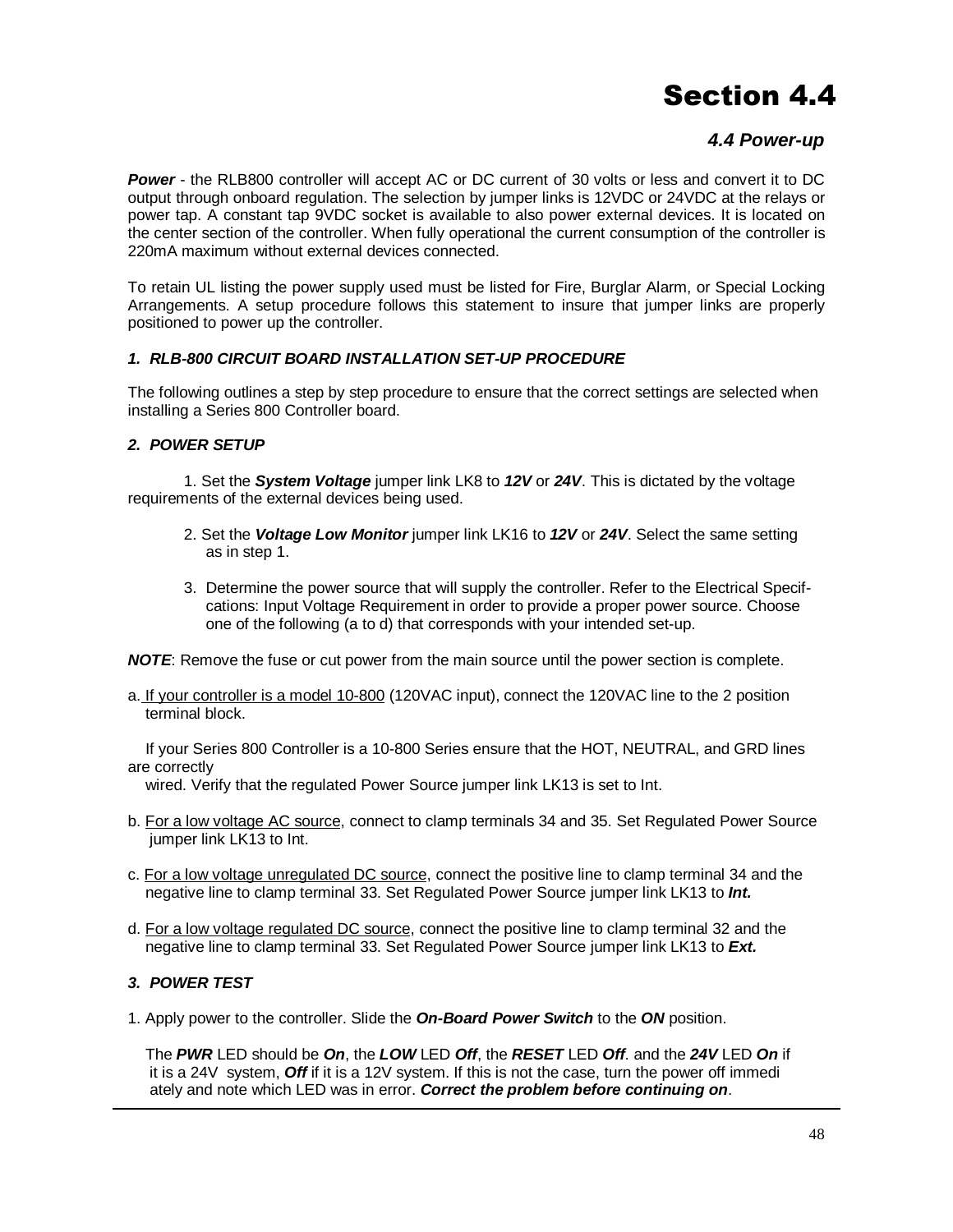#### *4.4 Power-up*

If possible, measure the voltage between terminals 37 and 38. This is the POWER TAP output. The regulated system voltage can be read across these terminals.

If your Regulated Power Source is set to *Ext*., then the reading should be the same as the regulated input supply across terminals *32* and *33*.

If your Regulated Power Source is set to *Int*., then the reading should be close to the system voltage selected. See Electrical Specifications 4.4 : On-board Regulator Characteristics, to verify that the reading is within spec.

#### *4. BATTERY INSTALLATION*

If your Regulated Power Source is set to *Ext*., or a local battery back up is not implemented insure that jumper link LK14 is set to  $0 =$  no battery. Then pass over the balance of this section.

If battery backup is a part of your application, set jumper link LK15 to the same power as the output selection, either 12 or 24V.

 Black and red battery leads are connected to the controller board. The red lead goes to the *positive* terminal and the black lead to the *negative* terminal of the battery. If the batteries are rated @ 4AH, position the link jumper LK14 across the center 2 pins = 4AH battery. If the batteries are rated  $@$  8AH, position the link jumper LK14 across the last 2 pins = 8 AH battery.

 a. For a 12V system, a single 12V battery is required. For a 24V system, two 12V batteries wired in series are necessary.

#### DRW – 57

A 9 VDC tap plug is located below Relay R1 and R2. This is a regulated constant output that can be used for external components directly or it can be strung through a relay common that has been dried out.

*CAUTION* – The 9 Volt DC TAP is intended to support devices that would normally require a 9V battery for their operation. The draw load should not exceed 100mA. Optional 5VDC is available in place of the 9v on a custom order basis.

#### N*ote:*

The male plug is not shipped with the controller unless so ordered. Use plug with 5mm spacing equal to:

Manufacture: WECO 120-A-111 / 02



*CURRENT CONSUMPTION* – when the RLB800 controller is powered up and all relays are active, total draw does not exceed 220mA without external devices connected.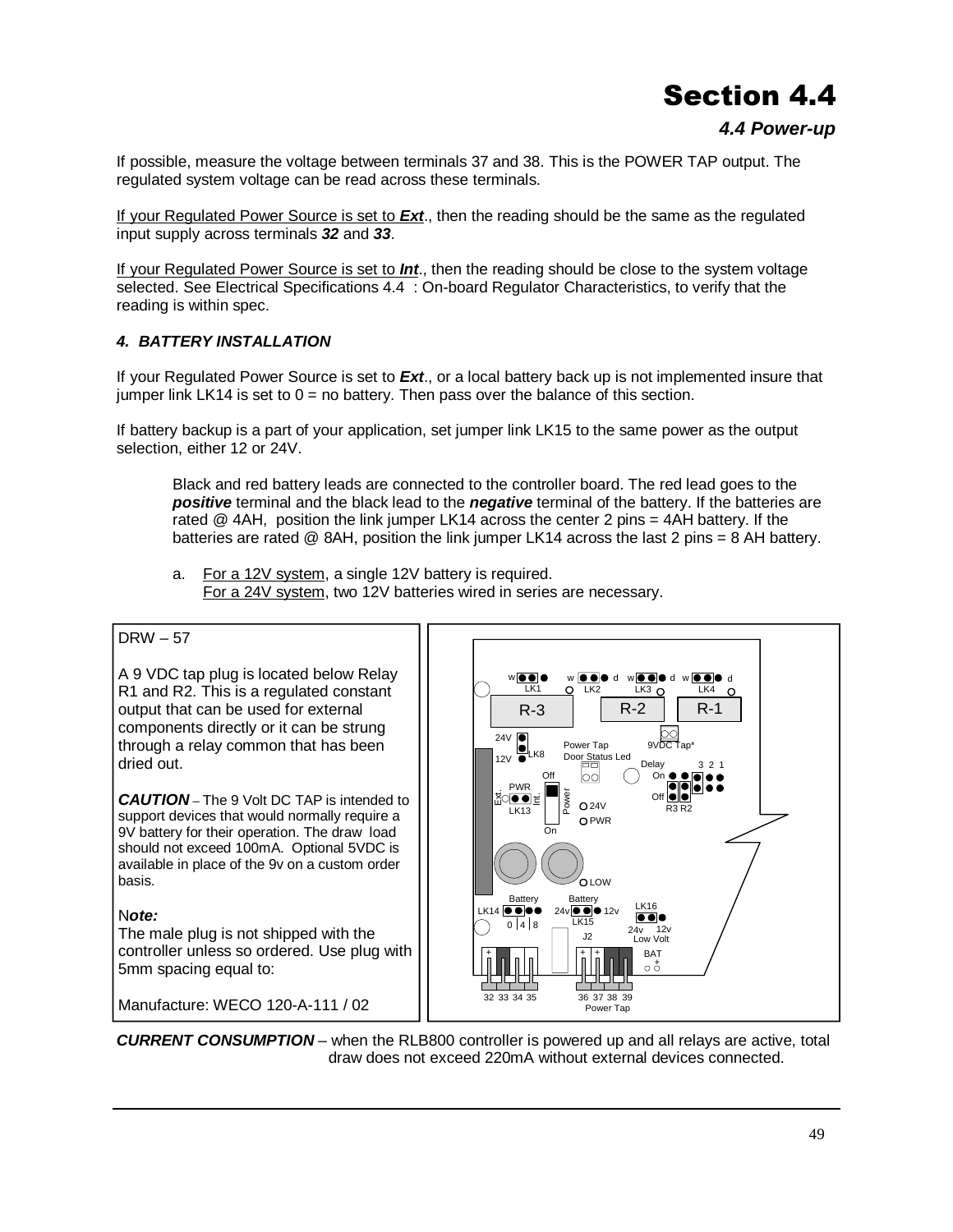### *4.4 Electrical Specifications*

| Test<br>Parameters                                   | System<br><b>Type</b> | <b>Measurement Conditions</b>                                                                                                                   |                   |                   | Max. Notes     |
|------------------------------------------------------|-----------------------|-------------------------------------------------------------------------------------------------------------------------------------------------|-------------------|-------------------|----------------|
| LOW LED                                              | 12V                   | Voltage trigger point at battery or Regulated DC<br>Input that activates LOW LED.                                                               |                   | 10.1V             |                |
| Trigger                                              | 24V                   |                                                                                                                                                 |                   | <b>20V</b>        |                |
| 24V LED<br>Threshold                                 | <b>24V</b>            | Voltage threshold at battery or Regulated DC Input<br>that activates 24V LED.                                                                   | 16V               | 17.5V             |                |
| LOW Voltage                                          | 12V                   | Current draw from battery or Regulated DC Input<br>when LOW LED activated                                                                       |                   | 40 <sub>m</sub> A | $\mathbf{1}$   |
| <b>Current Draw</b>                                  | <b>24V</b>            |                                                                                                                                                 |                   | 60 <sub>m</sub> A |                |
| Quiescent Current                                    | 12V                   | Current draw from any power source                                                                                                              |                   | 220mA             | $\overline{2}$ |
|                                                      | <b>24V</b>            |                                                                                                                                                 |                   | 220mA             |                |
|                                                      | 12V                   | Externally regulated DC Voltage At Regulated DC input                                                                                           | 11V               | 17V               | 3              |
| <b>Voltage Source</b>                                |                       | Unregulated DC Voltage at Unregulated AC-DC input                                                                                               | 16V               | 37V               | 4              |
| Requirements<br>(Terminals 32 to 35)                 |                       | Unregulated AC Voltage at Unregulated AC-DC input                                                                                               | 13Vac             | 28Vac             |                |
|                                                      |                       | Externally regulated DC Voltage At Regulated DC input                                                                                           | <b>22V</b>        | <b>28V</b>        | 3              |
|                                                      | <b>24V</b>            | Unregulated DC Voltage at Unregulated AC-DC input                                                                                               |                   | 37V               |                |
|                                                      |                       | Unregulated AC Voltage at Unregulated AC-DC                                                                                                     | 20Vac             | 28Vac             | 4              |
|                                                      | 12V                   | Output voltage present at power tap terminals and<br>"wet" linked relay outputs                                                                 |                   | 36.5V             | 5              |
| On-board<br>Regulator                                | <b>24V</b>            |                                                                                                                                                 |                   | <b>27V</b>        |                |
| Characteristics                                      | 12V                   | <b>Model 10-800</b><br>Total continuous current available at power tap terminals and "wet"<br>linked relay output.                              |                   | 2A                | 6a             |
|                                                      | <b>24V</b>            |                                                                                                                                                 |                   | 1Α                | 6a, 6b         |
|                                                      | 12V                   | Models using remote un-regulated AC/DC source.<br>Total continuous current available at power tap terminals and "wet"<br>linked relay output.   |                   | 2A                |                |
|                                                      | <b>24V</b>            |                                                                                                                                                 |                   | 1.6A              | 6с             |
|                                                      | 12V                   | Models using remote un-regulated AC/DC source.<br>Total intermittent current available at power tap terminals and "wet"<br>linked relay output. |                   | 2.8A              | 6c, 6d         |
|                                                      | 24V                   |                                                                                                                                                 |                   | 2.4A              |                |
| Absolute<br>Maximum current<br>Output                |                       | Models using remote regulated DC source.<br>Total continuous current available at power tap terminals and "wet"<br>linked relay output.         |                   | 3                 | 6e             |
| Operational                                          |                       | With externally regulated voltage source.                                                                                                       |                   | 70 <sup>*</sup> C | $\overline{7}$ |
| Temperature                                          |                       | Using the on-board regulator at full load.                                                                                                      |                   | 70 <sup>*</sup> C |                |
| Range                                                |                       | Using the on-board regulator at half (1/2) load.                                                                                                | $0^{\ast}$ C      | 70 <sup>*</sup> C |                |
| Input                                                |                       | Open circuit input voltage ( pull up via 4.7K ohm resisto).                                                                                     |                   | 5V                |                |
| Characteristics                                      |                       | Closed circuit current.                                                                                                                         |                   | 1.2mA             | 8              |
| (Terminals 40 to 53)                                 |                       | Logic low input range                                                                                                                           | 0V                | 1.5V              |                |
|                                                      |                       | Logic high input range                                                                                                                          | 3.5V              | <b>28V</b>        |                |
| <b>External LED</b><br>Drive<br>(Terminals 54 to 59) |                       | <b>Activated LED Current</b>                                                                                                                    | 10 <sub>m</sub> A | 15 <sub>m</sub> A |                |

*CAUTION* – The 9 Volt DC TAP is intended to support devices that would normally require a 9V battery for their operation. The draw load should not exceed 100mA .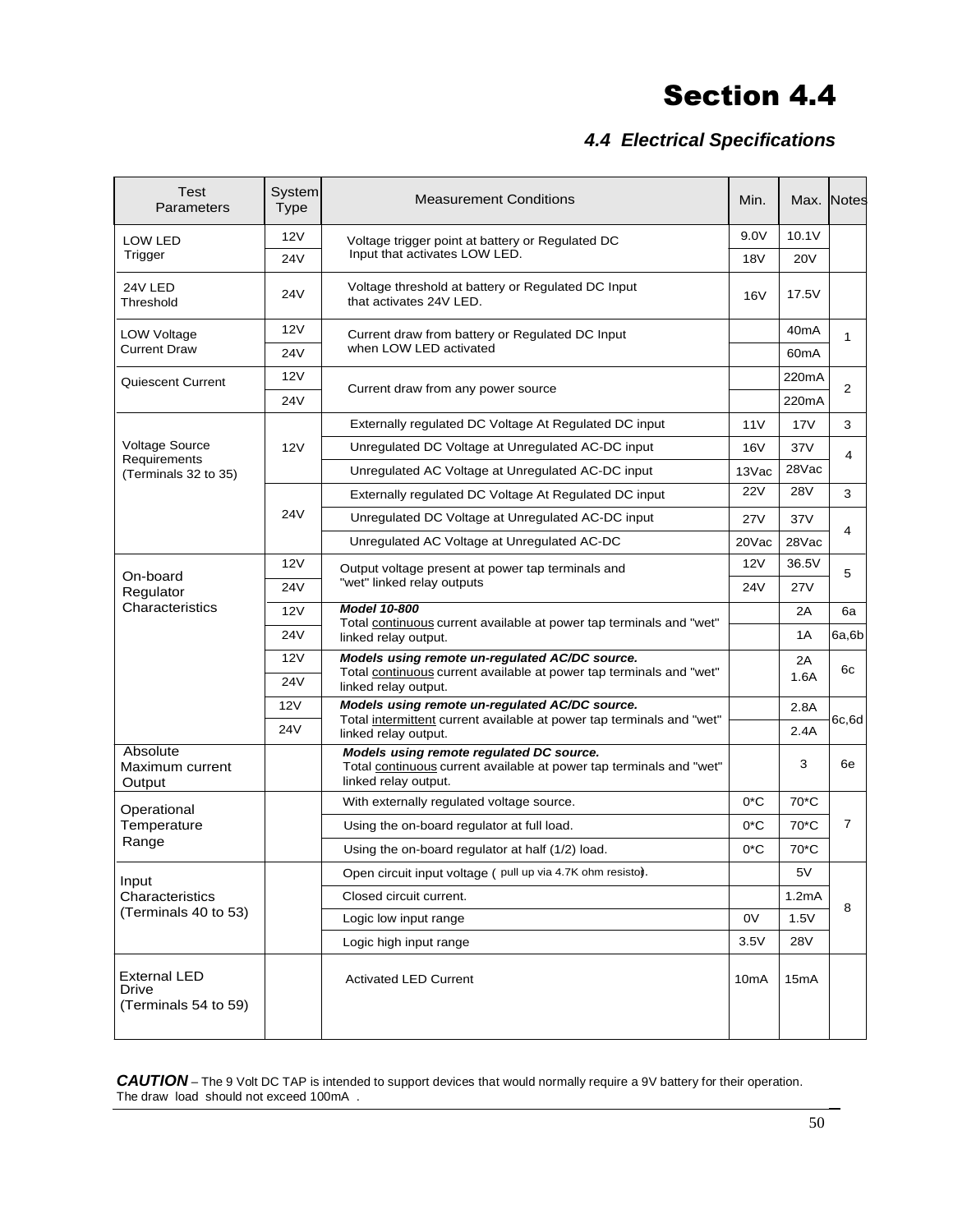### *4.4 Electrical Specifications*

| Test<br>Parameters              | System<br><b>Type</b> | <b>Measurement Conditions</b>                       | Min. | Max.             | <b>Notes</b> |
|---------------------------------|-----------------------|-----------------------------------------------------|------|------------------|--------------|
| Fire System Reset               |                       |                                                     |      | 25mA             |              |
| (Terminals 1 and 2)             |                       | Current during momentary contact closure            |      |                  |              |
| Fire System                     |                       |                                                     |      | 5 <sub>m</sub> A |              |
| Shutdown                        |                       | Current flow thru N.C. external fire relay contacts |      |                  |              |
| BPS and DPS                     |                       |                                                     |      | 2A               |              |
| Relays<br>(Terminals 5 to 8)    |                       | Relay contact ratings                               |      |                  |              |
| <b>Lock Control</b>             |                       |                                                     |      | 2A               |              |
| Relay 1<br>(Terminals 9 to 17)  |                       | Relay contact ratings                               |      |                  |              |
| Remote Alarm                    |                       |                                                     |      | 2A               |              |
| Relay 2<br>(Terminals 18 to 24) |                       | Relay contact ratings                               |      |                  |              |
| Local Alarm<br>Relay 3          |                       | Relay contact ratings                               |      | 5A               |              |
| (Terminals 25 to 31)            |                       |                                                     |      |                  |              |

#### NOTES:

- 1. Fire relay active, no external loads active.
- 2. All relays active, no external loads active.
- 3. May be limited by the operational voltage rage of the external devices used.
- 4. To allow for a minimum 10% line fluctuation, Min/Max values should be increased and de creased by 10% respectively.
- 5. Range covers no-load to full-load condition.
- 6. a.) measurement made with the line voltage ranging from 80% to 110% of nominal. (nominal  $= 120$ Vac)
	- b.) 1 ampere maximum is measured @ 80% line, 1.5A @ 100% line.
	- c.) the remote power source must be capable of sustaining the "input voltage requirement" for worst case load current.
	- d.) measurement made with output load being switched on for  $\frac{1}{2}$  second, off for  $\frac{1}{2}$  second.
	- e.) the maximum current capacity is a function of the "power rating" of the regulated DC source.
	- 7. An extended temperature version that allows operation at -30 degrees C is available.
	- 8. Input measurements are made between the orange terminal (positive) and the green terminal (ground).